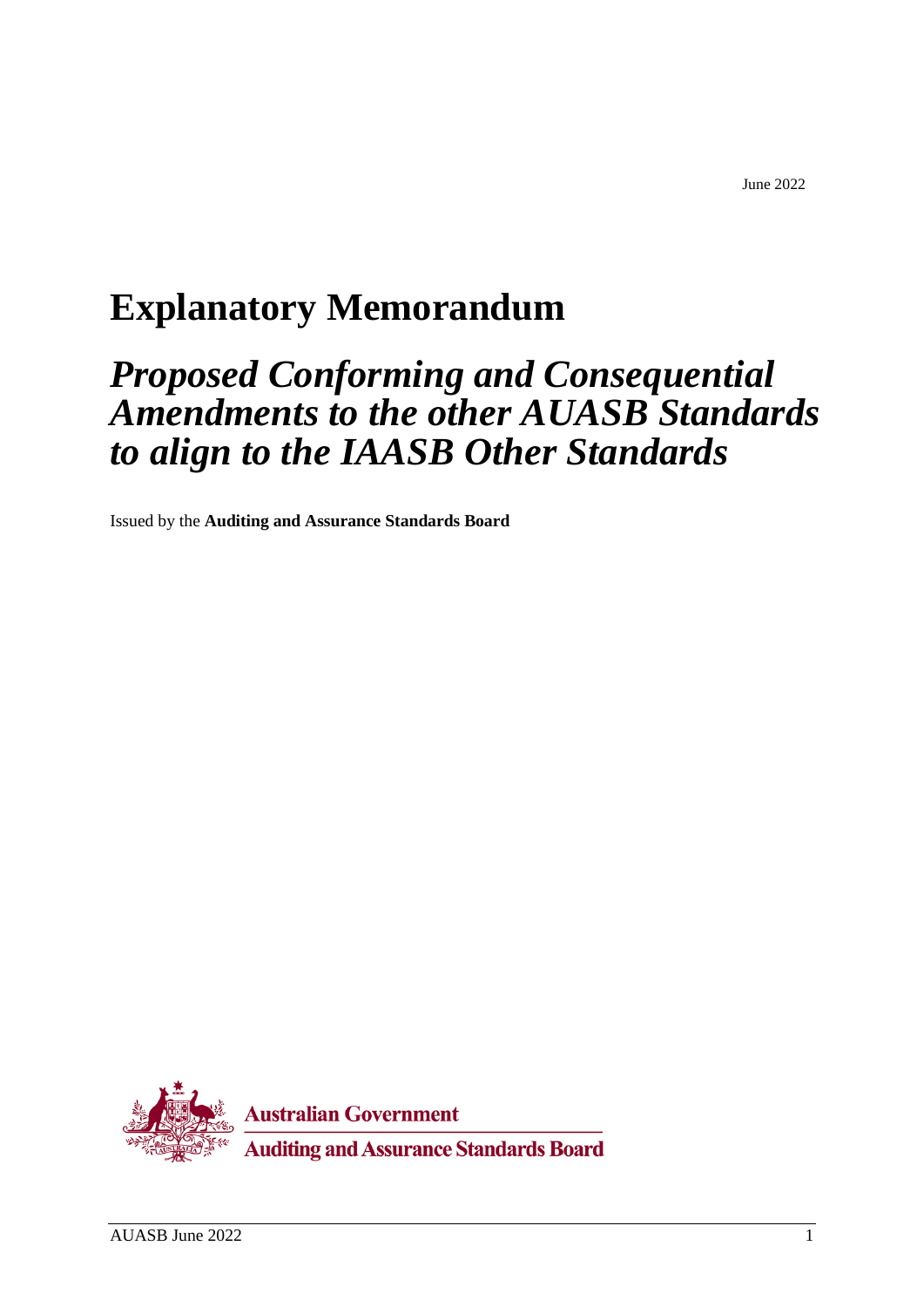#### **Obtaining a Copy of this Explanatory Memorandum**

This Explanatory Memorandum is available on the Auditing and Assurance Standards Board (AUASB) website: www.auasb.gov.au

#### **Contact Details**

Auditing and Assurance Standards Board Level 20, 500 Collins Street Melbourne Victoria 3000 AUSTRALIA Phone: (03) 8080 7400<br>Fax: (03) 8080 7450 (03) 8080 7450 E-mail: enquiries@auasb.gov.au

**Postal Address:** PO Box 204, Collins Street West Melbourne Victoria 8007 AUSTRALIA

**COPYRIGHT**

© 2022 Auditing and Assurance Standards Board (AUASB). The text, graphics and layout of this document are protected by Australian copyright law and the comparable law of other countries. Reproduction within Australia in unaltered form (retaining this notice) is permitted for personal and non-commercial use subject to the inclusion of an acknowledgment of the source as being the AUASB.

Requests and enquiries concerning reproduction and rights for commercial purposes should be addressed to the Technical Director, Auditing and Assurance Standards Board, PO Box 204, Collins Street West, Melbourne, Victoria 8007 or sent to [enquiries@auasb.gov.au.](mailto:enquiries@auasb.gov.au) Otherwise, no part of this document may be reproduced, stored or transmitted in any form or by any means without the prior written permission of the AUASB except as permitted by law.

This document reproduces substantial parts of the corresponding International Standard on Auditing issued by the International Auditing and Assurance Standards Board (IAASB) and published by the International Federation of Accountants (IFAC), in the manner described in the statement on Conformity with International Standards on Auditing. The AUASB acknowledges that IFAC is the owner of copyright in the International Standard on Auditing incorporated in this Exposure Draft throughout the world.

All existing rights in this material are reserved outside Australia. Reproduction outside Australia in unaltered form (retaining this notice) is permitted for personal and non-commercial use only.

Further information and requests for authorisation to reproduce this document for commercial purposes outside Australia should be addressed to the Technical Director, Auditing and Assurance Standards Board, PO Box 204, Collins Street West, Melbourne, Victoria 8007 or sent to enquiries@auasb.gov.au. Any decision to approve a request may also require the agreement of IFAC.

ISSN 2201-3644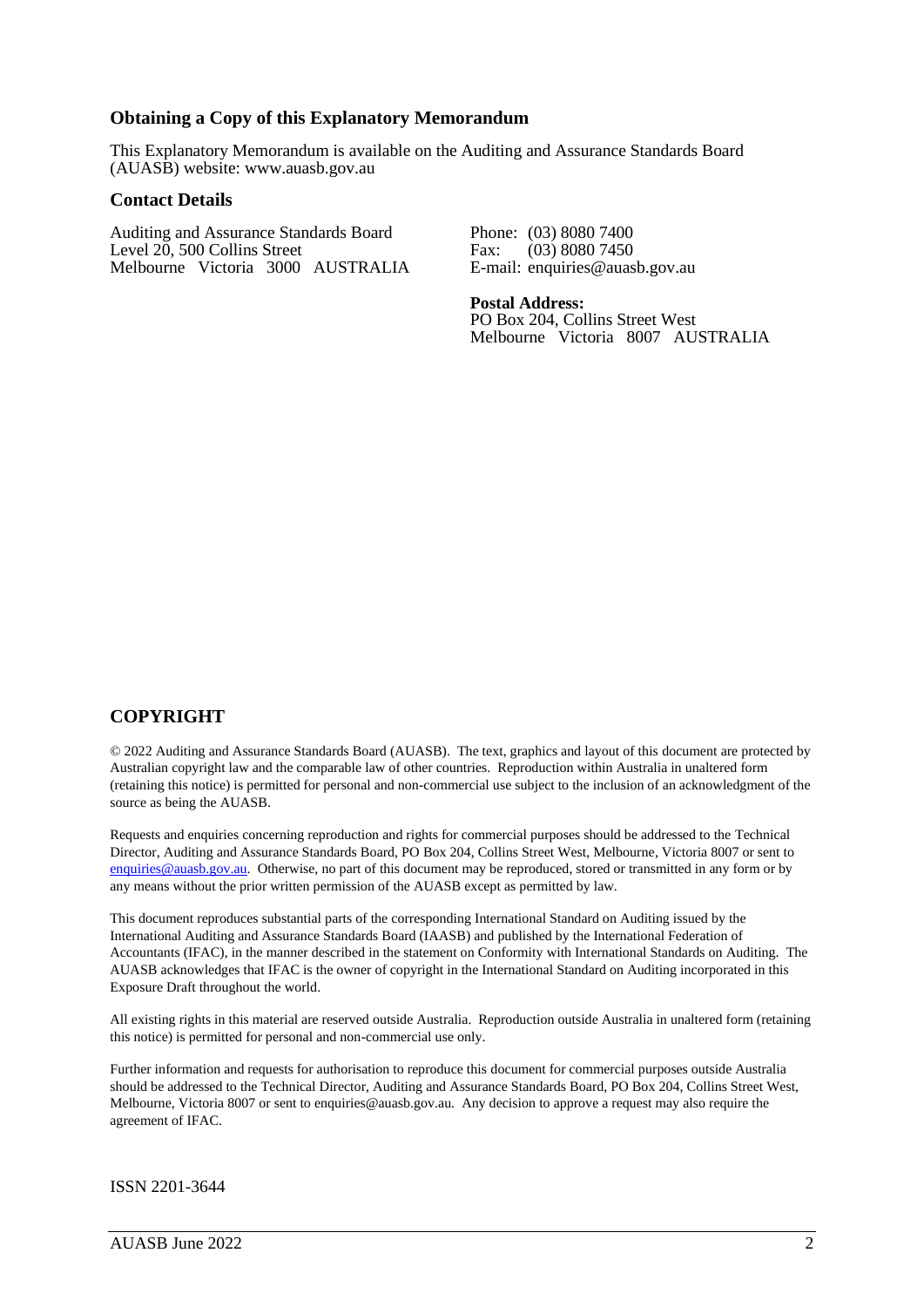## **CONTENTS**

|                                 | Paragraphs |
|---------------------------------|------------|
|                                 |            |
|                                 |            |
|                                 |            |
|                                 |            |
| <b>Exposure Draft Questions</b> |            |
|                                 |            |
|                                 |            |
|                                 |            |

ATTACHMENT 1: Exposure Draft 02/22 *Proposed Conforming and Consequential Amendments to the other AUASB Standards to align to the IAASB Other Standards*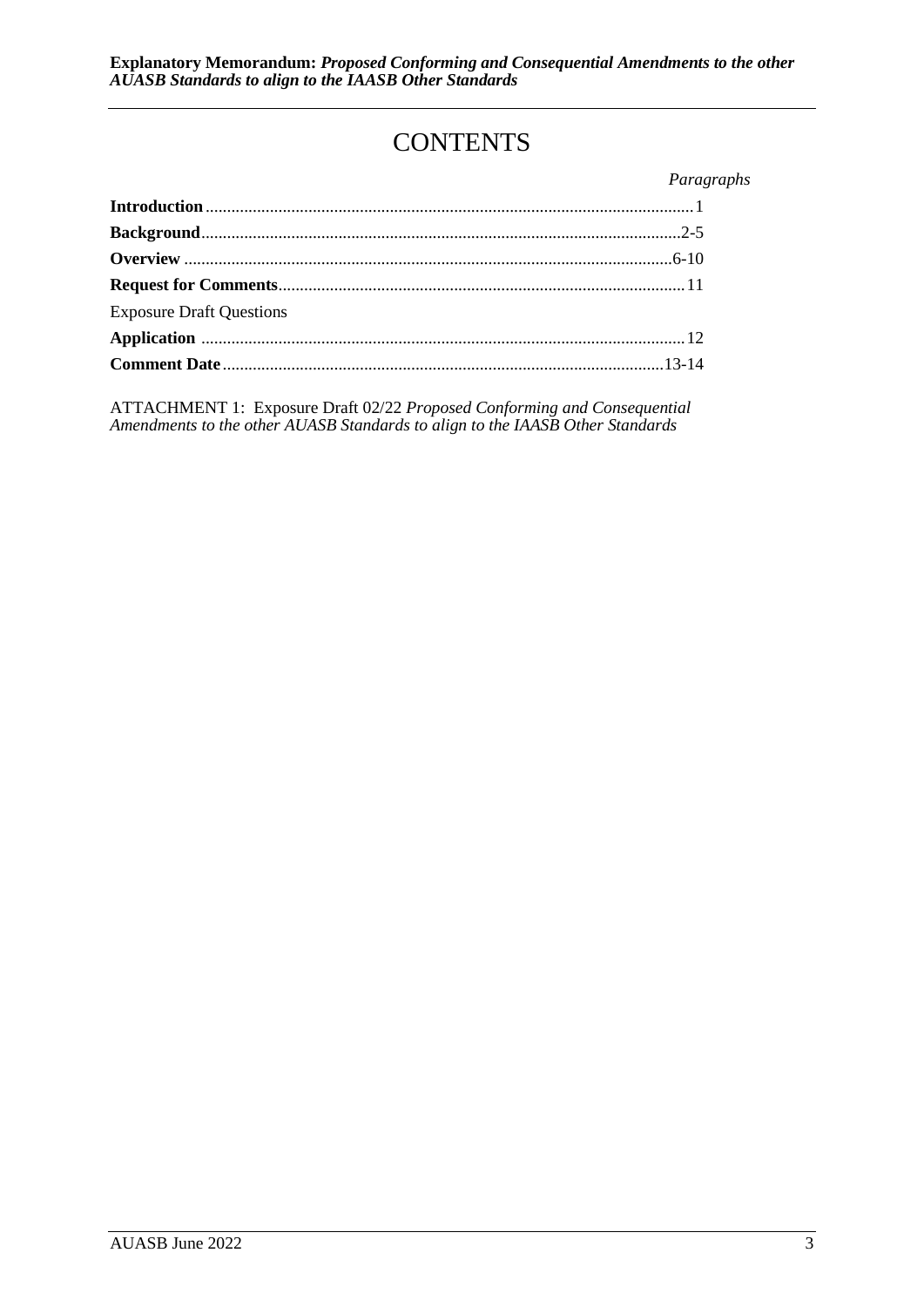### **EXPLANATORY MEMORANDUM**

### *Proposed Conforming and Consequential Amendments to the other AUASB Standards to align to the IAASB Other Standards*

#### **Introduction**

1. The AUASB is seeking feedback from stakeholders on proposed conforming and consequential amendments to the other AUASB Standards in order to align the terminology used in the IAASB's other standards, which are detailed in the attachment – Exposure Draft 02/22 *Proposed Conforming and Consequential Amendments to the other AUASB Standards to align to the IAASB Other Standards* (ED 02/22). The aim of this Explanatory Memorandum is to provide stakeholders with information about ED 02/22.

#### **Background**

- 2. Where reference is made to Quality Control Standards and ethical requirements, some of the language in the extant Australian Standards on Review Engagements (ASREs) and Standards on Assurance Engagements (ASAEs) differs to that of the equivalent international standards. The ASREs and  $\overline{ASAEs}$  reference ASQC  $1^1$ , while the international standards reference ISQC 1 <sup>2</sup> **or requirements that are at least as demanding**. Additionally, the ASREs and ASAEs reference relevant ethical requirements (which is described in ASA 102<sup>3</sup> ), while the international standards reference the IESBA Code, **together with National requirements that are more restrictive.**
- 3. The difference from the IAASB standards highlighted in paragraph 2 above was deemed appropriate by the AUASB in the past to ensure Assurance Practitioners who were members of the Australian professional accounting bodies were required to adopt relevant AUASB Quality Control Standards (specifically ASQC 1) and ASA 102, in addition to the then relevant version of the Accounting Professional and Ethical Standards Board's (APESB's) APES 320<sup>4</sup>. However a recent revision of APES 320 means it only applies to non-assurance services, and accordingly the AUASB's Quality Management Standards<sup>5</sup> is the only relevant quality management framework for all assurance services.
- 4. Considering this revision to the scope of APES 320 and to ensure the AUASB's Assurance Standards can be applied by Assurance Practitioners who are not members of the Australian professional accounting bodies, the AUASB has determined that it is appropriate to realign with the language of the international standards. The impact of this alignment is that assurance practitioners may consider other quality management frameworks and other ethical codes to be appropriate, but only if they are at least as demanding as the AUASB's frameworks and ASA 102.
- 5. As part of the AUASB's strategic objective to develop and issue Australian Auditing and Assurance Standards that are in the public interest and meet the needs of stakeholders based on IAASB equivalents in accordance with AUASB functions and our direction from the Financial Reporting Council (FRC), the AUASB has undertaken a review of the other AUASB standards and proposed amendments to align with IAASB's other standards.

<sup>1</sup> ASQC 1 *Quality Control for Firms that Perform Audits and Reviews of Financial Reports and Other Financial Information, Other Assurance Engagements and Related Services Engagements*

<sup>2</sup> ISQC 1 *Quality Control for Firms that Perform Audits and Reviews of Financial Statements, Other Financial Information, Other Assurance Engagements and Related Services Engagements*

<sup>3</sup> ASA 102 *Compliance with Ethical Requirements when Performing Audits, Reviews and Other Assurance Engagements*

<sup>4</sup> APES 320 *Quality Management for Firms that provide Non-Assurance Services*

<sup>5</sup> Specifically Auditing Standard on Quality Management ASQM 1 *Quality Management for Firms that Perform Audits or Reviews of Financial Reports and Other Financial Information, or Other Assurance or Related Services Engagements*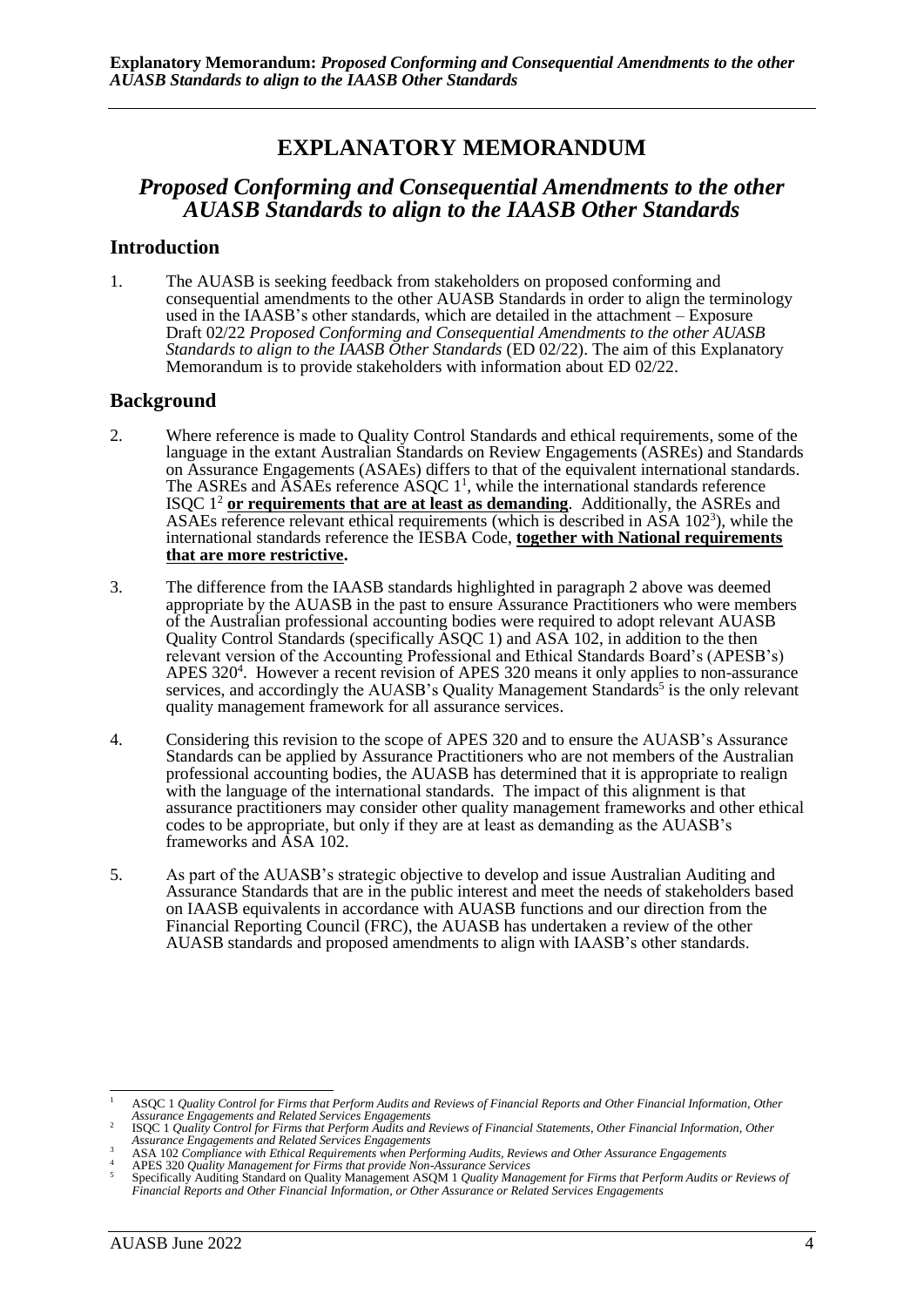#### **Overview**

- 6. This Explanatory Memorandum gives Australian stakeholders an overview of:
	- a) Exposure draft questions; and
	- b) How to provide comments and the comment date.
- 7. The AUASB is issuing this exposure draft covering the necessary conforming and consequential amendments to address inconsistencies between other AUASB standards and IAASB other standards. The purpose of making the amendments is solely to align the terminology with IAASB other standards.
- 8. The conforming and consequential amendments have a narrow scope and do not involve reconsideration of the objectives, requirements, and application material of the other AUASB Standards, in their own right.
- 9. The amendments are segregated into two tables:
	- a. Table 1: Proposed conforming amendments to international equivalent other AUASB standards to align with other IAASB standards
	- b. Table 2: Flowing through the proposed conforming amendments arising from Table 1 to Australian-specific AUASB standards
- 10. A tabular presentation format has been used to show the extant text, the proposed conforming and consequential amendments to the other AUASB standards, and the rationale of the proposed amendments.

#### **Request for Comments**

11. The AUASB requests comments on all matters in relation to ED 02/22, but specifically in relation to the questions below. Stakeholders may address only specific questions relevant to them or raise matters not specifically addressed by a question.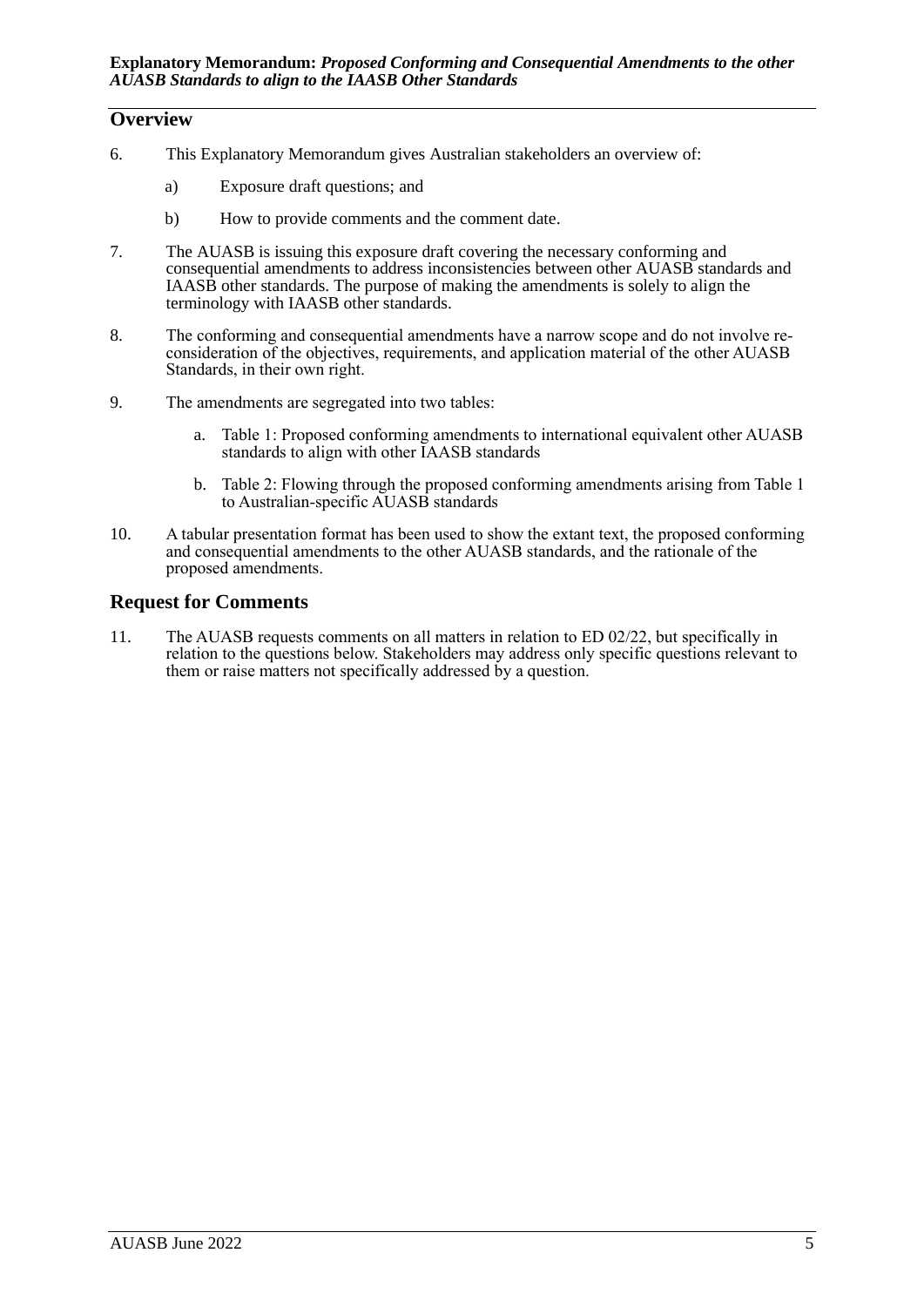#### **Exposure Draft Questions**

- 1. Do respondents support the proposed amendments to align the terminology in AUASB Other Assurance Standards with that of the international equivalents? If not, why not?
- 2. Do respondents consider that Assurance Practitioners undertaking Assurance Engagements under the Australian Standards on Review Engagements (ASREs) and Standards on Assurance Engagements (ASAEs) should be required to comply with ASQM 1 and ASA 102 or requirements that are at least as demanding? If not, why not?
- 3. Do respondents support the proposed effective date?
- 4. Have applicable laws and regulations been appropriately addressed in the proposed conforming and consequential amendments to the other AUASB standards? Are there any references to relevant laws or regulations that have been omitted?
- 5. Whether there are any laws or regulations that may, or do, prevent or impede the application of the proposed conforming and consequential amendments to the other AUASB standards, or may conflict with the proposed conforming and consequential amendments to the other AUASB standards?
- 6. Whether there are any principles and practices considered appropriate in maintaining or improving audit quality in Australia that may, or do, prevent or impede the application of the proposed conforming and consequential amendments to the other AUASB standards, or may conflict with the proposed conforming and consequential amendments to the other AUASB standards?
- 7. What, if any, are the additional significant costs to/benefits for auditors and the business community arising from compliance with the requirements of this proposed conforming and consequential amendments to the other AUASB standards? If significant costs are expected, the AUASB would like to understand:
	- (i) Where those costs are likely to occur;
	- (ii) The estimated extent of costs, in percentage terms (relative to audit fees); and
	- (iii) Whether expected costs outweigh the benefits to the users of audit services?
- 8. Are there any other significant public interest matters that stakeholders wish to raise?

#### **Application**

- 12. To align with the effective date of the revised QM standards, the AUASB proposed effective date of the amendments are for:
	- a) Reviews of financial reports for financial reporting periods commencing on or after 15 December 2022; and
	- b) Other assurance and related services engagements commencing on or after 15 December 2022.

#### **Comment Date**

- 13. Comments to the AUASB will close on Monday 22 August 2022.
- 14. At the completion of the exposure period, the AUASB will consider stakeholders' submissions.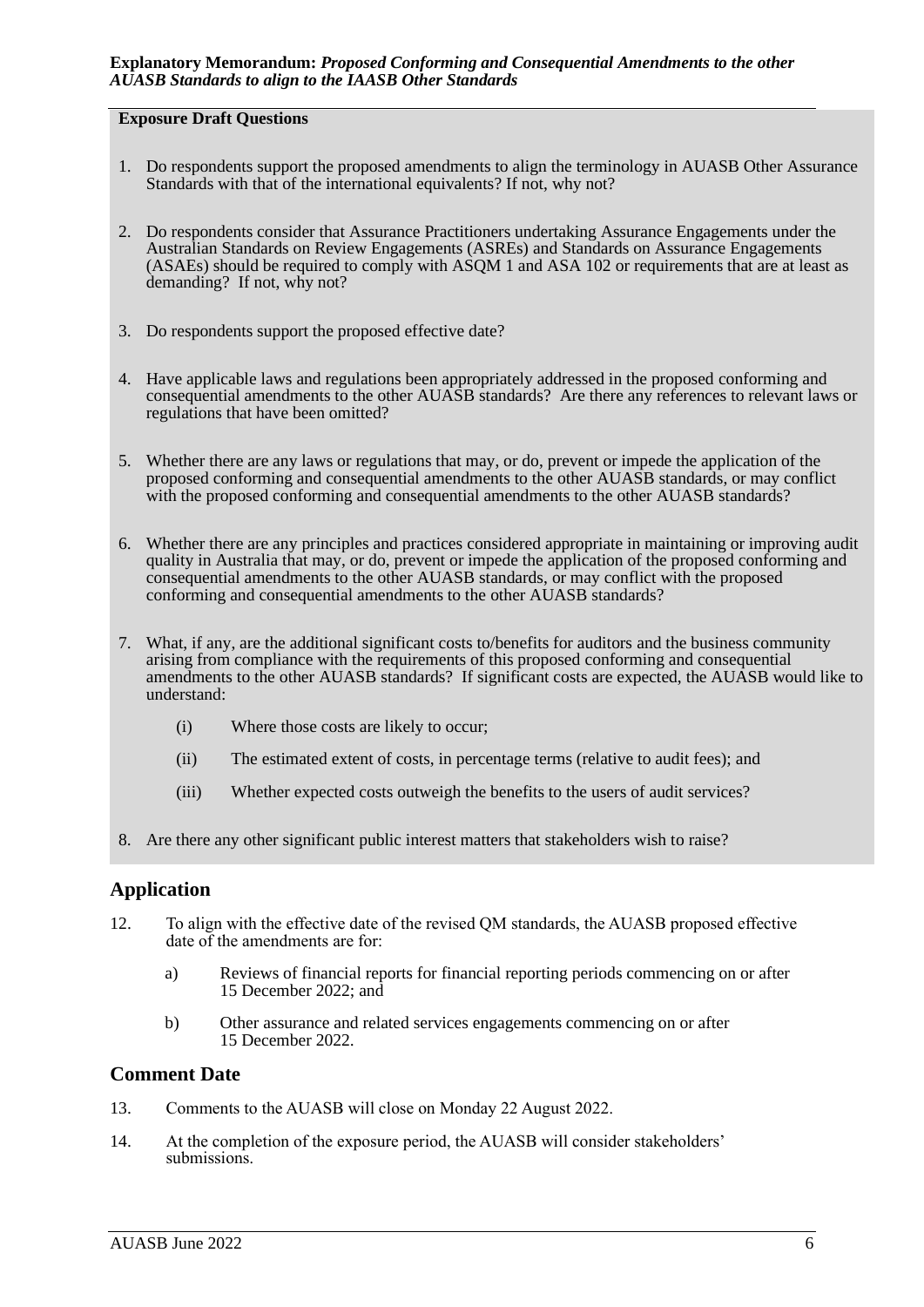ATTACHMENT 1 – EXPOSURE DRAFT 02/22 PROPOSED CONFORMING AND CONSEQUENTIAL AMENDMENTS TO THE OTHER AUASB STANDARDS TO ALIGN TO THE IAASB OTHER STANDARDS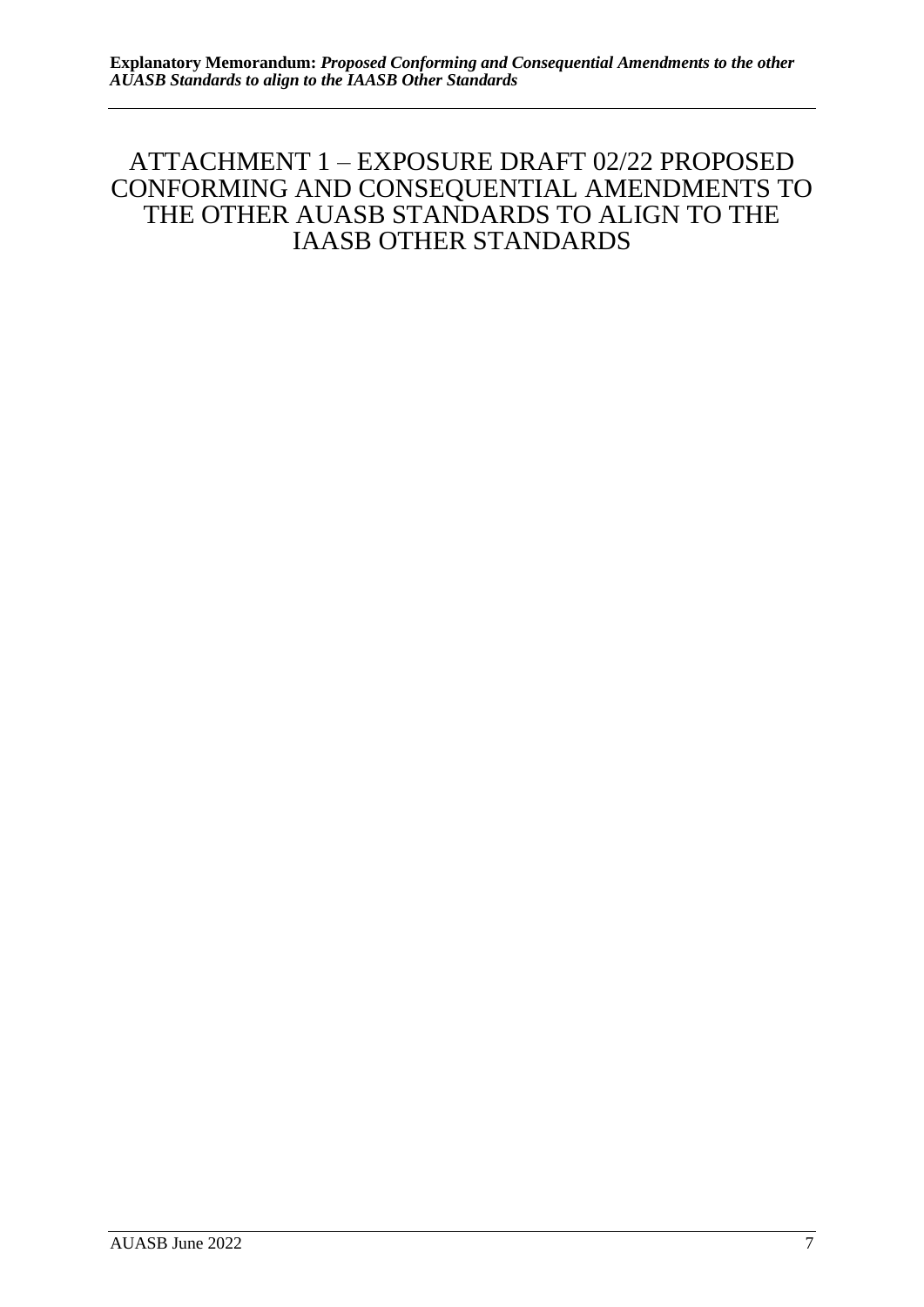#### **Table 1 – Aligning other AUASB Standards with other IAASB Standards**

Where this document inserts or deletes a paragraph or footnote, as a result of that insertion or deletion relevant paragraph numbers, cross-references and footnotes are updated.

| 1. AUASB<br><b>Standard</b><br>Para No.      | 2. Wording in AUASB Standards after<br><b>QM Conforming Amendments see</b><br><b>ED 01/21 and ED 01/22</b>                                                                                                                                                                                                                                                                                                                                                                                                                                                                                                                                                                                                         | 3. Extant Wording in IAASB Standards                                                                                                                                                                                                                                                                                                                                                                                                                                       | 4. Amendments proposed by AUASB                                                                                                                                                                                                                                                                                                                                                                                                                                                                                                                                                                                                                                                                                                                                   |
|----------------------------------------------|--------------------------------------------------------------------------------------------------------------------------------------------------------------------------------------------------------------------------------------------------------------------------------------------------------------------------------------------------------------------------------------------------------------------------------------------------------------------------------------------------------------------------------------------------------------------------------------------------------------------------------------------------------------------------------------------------------------------|----------------------------------------------------------------------------------------------------------------------------------------------------------------------------------------------------------------------------------------------------------------------------------------------------------------------------------------------------------------------------------------------------------------------------------------------------------------------------|-------------------------------------------------------------------------------------------------------------------------------------------------------------------------------------------------------------------------------------------------------------------------------------------------------------------------------------------------------------------------------------------------------------------------------------------------------------------------------------------------------------------------------------------------------------------------------------------------------------------------------------------------------------------------------------------------------------------------------------------------------------------|
|                                              |                                                                                                                                                                                                                                                                                                                                                                                                                                                                                                                                                                                                                                                                                                                    | ASRE 2400 Review of a Financial Report Performed by an Assurance Practitioner Who is Not the Auditor of the Entity                                                                                                                                                                                                                                                                                                                                                         |                                                                                                                                                                                                                                                                                                                                                                                                                                                                                                                                                                                                                                                                                                                                                                   |
| <b>ASRE 2400</b><br>paragraph 4              | Relationship with ASQM $1^2$                                                                                                                                                                                                                                                                                                                                                                                                                                                                                                                                                                                                                                                                                       | Relationship with ISQM $1^2$                                                                                                                                                                                                                                                                                                                                                                                                                                               | Relationship with ASQM $1^2$                                                                                                                                                                                                                                                                                                                                                                                                                                                                                                                                                                                                                                                                                                                                      |
|                                              | The system of quality management and<br>policies or procedures are the<br>responsibility of the firm. ASQM 1<br>applies to firms in respect of a firm's<br>engagements to review financial<br>statements. <sup>3</sup> The provisions of this ASRE<br>regarding quality management at the level<br>of individual review engagements are<br>premised on the basis that the firm is<br>subject to ASQM 1. (Ref: Para. A3–A5)<br><sup>2</sup> Standard on Quality Management ASQM 1,<br>Quality Management for Firms that Perform Audits<br>or Reviews of Financial Reports and Other Financial<br>Information, or Other Assurance or Related Services<br>Engagements.<br><sup>3</sup> See ASQM 1, paragraph Aus 0.1. | The systems of quality management and<br>policies or procedures are the responsibility of<br>the firm. ISQM 1 applies to firms in respect of<br>a firm's engagements to review financial<br>statements. <sup>3</sup> The provisions of this ISRE<br>regarding quality management at the level of<br>individual review engagements are premised<br>on the basis that the firm is subject to ISQM 1<br>or requirements that are at least as demanding.<br>(Ref: Para. A3–A5) | The system of quality management and<br>policies or procedures are the responsibility<br>of the firm. ASQM 1 applies to firms in<br>respect of a firm's engagements to review<br>financial statements. <sup>3</sup> The provisions of this<br>ASRE regarding quality management at the<br>level of individual review engagements are<br>premised on the basis that the firm is<br>subject to ASQM 1 or requirements that are<br>at least as demanding. (Ref: Para. A3-A5)<br><sup>2</sup> Standard on Quality Management ASQM 1,<br>Quality Management for Firms that Perform Audits<br>or Reviews of Financial Reports and Other Financial<br>Information, or Other Assurance or Related Services<br>Engagements.<br><sup>3</sup> See ASQM 1, paragraph Aus 0.1. |
| <b>ASRE 2400</b><br>paragraph Aus<br>17.1(p) | Relevant ethical requirements-relevant<br>ethical requirements as described in<br>ASA 102 Compliance with Ethical<br>Requirements when Performing Audits,<br>Reviews and Other Assurance<br><i>Engagements</i> , as amended.                                                                                                                                                                                                                                                                                                                                                                                                                                                                                       | Relevant ethical requirements - Principles of<br>professional ethics and ethical requirements<br>that are applicable to professional accountants<br>when undertaking reviews of financial<br>statements. Relevant ethical requirements<br>ordinarily comprise the provisions of the<br>International Ethics Standards Board for                                                                                                                                            | Relevant ethical requirements-relevant<br>ethical requirements as described in<br>ASA 102 Compliance with Ethical<br>Requirements when Performing Audits,<br>Reviews and Other Assurance<br>Engagements, as amended, together with<br>national requirements that are more                                                                                                                                                                                                                                                                                                                                                                                                                                                                                         |
|                                              |                                                                                                                                                                                                                                                                                                                                                                                                                                                                                                                                                                                                                                                                                                                    | Accountants' International Code of Ethics for<br>Professional Accountants (including                                                                                                                                                                                                                                                                                                                                                                                       | restrictive.                                                                                                                                                                                                                                                                                                                                                                                                                                                                                                                                                                                                                                                                                                                                                      |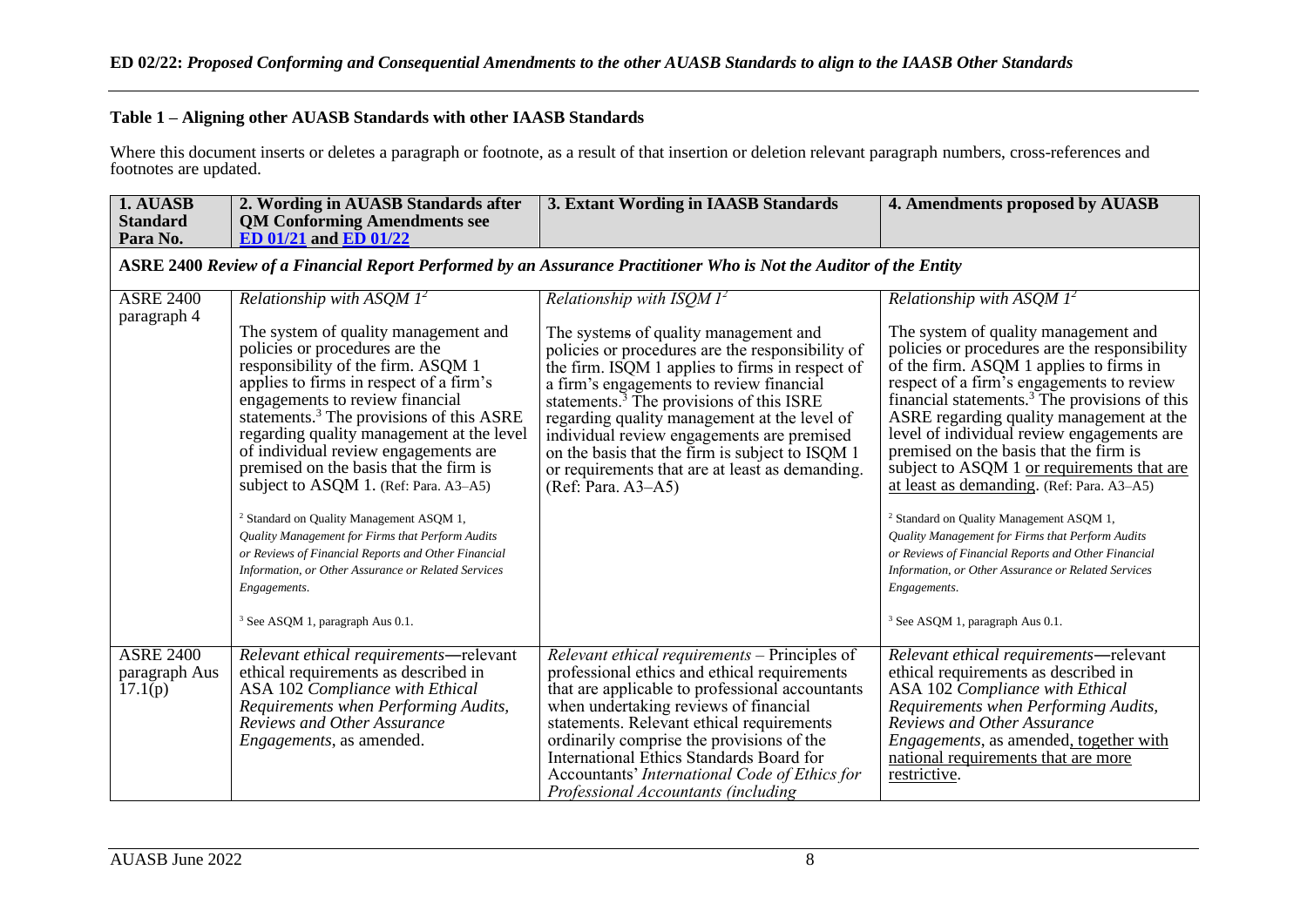| 1. AUASB                    | 2. Wording in AUASB Standards after                                                                                                                                                                                                                                                                                                                                                                                                                                                                                                                                                           | 3. Extant Wording in IAASB Standards                                                                                                                                                                                                                                                                                                                                                                                                                                                                                                                                                         | 4. Amendments proposed by AUASB                                                                                                                                                                                                                                                                                                                                                                                                                                                                                                                                                            |
|-----------------------------|-----------------------------------------------------------------------------------------------------------------------------------------------------------------------------------------------------------------------------------------------------------------------------------------------------------------------------------------------------------------------------------------------------------------------------------------------------------------------------------------------------------------------------------------------------------------------------------------------|----------------------------------------------------------------------------------------------------------------------------------------------------------------------------------------------------------------------------------------------------------------------------------------------------------------------------------------------------------------------------------------------------------------------------------------------------------------------------------------------------------------------------------------------------------------------------------------------|--------------------------------------------------------------------------------------------------------------------------------------------------------------------------------------------------------------------------------------------------------------------------------------------------------------------------------------------------------------------------------------------------------------------------------------------------------------------------------------------------------------------------------------------------------------------------------------------|
| <b>Standard</b><br>Para No. | <b>QM Conforming Amendments see</b><br>ED 01/21 and ED 01/22                                                                                                                                                                                                                                                                                                                                                                                                                                                                                                                                  |                                                                                                                                                                                                                                                                                                                                                                                                                                                                                                                                                                                              |                                                                                                                                                                                                                                                                                                                                                                                                                                                                                                                                                                                            |
|                             |                                                                                                                                                                                                                                                                                                                                                                                                                                                                                                                                                                                               | International Independence Standards)<br>(IESBA Code) related to reviews of financial<br>statements, together with national requirements<br>that are more restrictive.                                                                                                                                                                                                                                                                                                                                                                                                                       |                                                                                                                                                                                                                                                                                                                                                                                                                                                                                                                                                                                            |
| <b>ASRE 2400</b>            | <i>Relationship with ASOM 1 (Ref: Para. 4)</i>                                                                                                                                                                                                                                                                                                                                                                                                                                                                                                                                                | Relationship with ISOMs (Ref: Para. 4)                                                                                                                                                                                                                                                                                                                                                                                                                                                                                                                                                       | Relationship with ASOM 1 (Ref: Para. 4)                                                                                                                                                                                                                                                                                                                                                                                                                                                                                                                                                    |
| paragraph A3                | ASQM 1 deals with the firm's<br>responsibilities to design, implement and<br>operate a system of quality management<br>for assurance engagements including<br>review engagements. <sup>8</sup> ASQM 1 also deals<br>with the firm's responsibility to establish<br>policies or procedures addressing<br>engagements that are required to be<br>subject to engagement quality reviews. <sup>9</sup><br>ASQM 2 deals with the appointment and<br>eligibility of the engagement quality<br>reviewer, and the performance and<br>documentation of the engagement quality<br>review. <sup>10</sup> | ISQM 1 deals with the firm's responsibilities to<br>design, implement and operate a system of<br>quality management for assurance<br>engagements including review engagements. <sup>5A</sup><br>ISQM 1 also deals with the firm's<br>responsibility to establish policies or<br>procedures addressing engagements that are<br>required to be subject to engagement quality<br>reviews. <sup>5B</sup> ISQM 2 deals with the appointment<br>and eligibility of the engagement quality<br>reviewer, and the performance and<br>documentation of the engagement quality<br>review. <sup>5C</sup> | ASQM 1 deals with the firm's<br>responsibilities to design, implement and<br>operate a system of quality management for<br>assurance engagements including review<br>engagements. <sup>8</sup> ASQM 1 also deals with the<br>firm's responsibility to establish policies or<br>procedures addressing engagements that are<br>required to be subject to engagement<br>quality reviews. <sup>9</sup> ASQM 2 deals with the<br>appointment and eligibility of the<br>engagement quality reviewer, and the<br>performance and documentation of the<br>engagement quality review. <sup>10</sup> |
|                             | A system of quality management                                                                                                                                                                                                                                                                                                                                                                                                                                                                                                                                                                | A system of quality management addresses the<br>following eight components: <sup>5D</sup>                                                                                                                                                                                                                                                                                                                                                                                                                                                                                                    | A system of quality management addresses<br>the following eight components: 11                                                                                                                                                                                                                                                                                                                                                                                                                                                                                                             |
|                             | addresses the following eight components:                                                                                                                                                                                                                                                                                                                                                                                                                                                                                                                                                     | The firm's risk assessment process;<br>(a)                                                                                                                                                                                                                                                                                                                                                                                                                                                                                                                                                   | (a) The firm's risk assessment process;                                                                                                                                                                                                                                                                                                                                                                                                                                                                                                                                                    |
|                             | (a) The firm's risk assessment process;                                                                                                                                                                                                                                                                                                                                                                                                                                                                                                                                                       | (b)<br>Governance and leadership;<br>Relevant ethical requirements;<br>(c)                                                                                                                                                                                                                                                                                                                                                                                                                                                                                                                   | (b) Governance and leadership;                                                                                                                                                                                                                                                                                                                                                                                                                                                                                                                                                             |
|                             | (b) Governance and leadership;                                                                                                                                                                                                                                                                                                                                                                                                                                                                                                                                                                | (d)<br>Acceptance and continuance of client<br>relationships and specific engagements;                                                                                                                                                                                                                                                                                                                                                                                                                                                                                                       | (c) Relevant ethical requirements;                                                                                                                                                                                                                                                                                                                                                                                                                                                                                                                                                         |
|                             | (c) Relevant ethical requirements;                                                                                                                                                                                                                                                                                                                                                                                                                                                                                                                                                            | Engagement performance;<br>(e)                                                                                                                                                                                                                                                                                                                                                                                                                                                                                                                                                               | (d) Acceptance and continuance of client                                                                                                                                                                                                                                                                                                                                                                                                                                                                                                                                                   |
|                             | (d) Acceptance and continuance of                                                                                                                                                                                                                                                                                                                                                                                                                                                                                                                                                             | (f)<br>Resources;                                                                                                                                                                                                                                                                                                                                                                                                                                                                                                                                                                            | relationships and specific<br>engagements;                                                                                                                                                                                                                                                                                                                                                                                                                                                                                                                                                 |
|                             | client relationships and specific                                                                                                                                                                                                                                                                                                                                                                                                                                                                                                                                                             | Information and communication; and<br>(g)                                                                                                                                                                                                                                                                                                                                                                                                                                                                                                                                                    |                                                                                                                                                                                                                                                                                                                                                                                                                                                                                                                                                                                            |
|                             | engagements;                                                                                                                                                                                                                                                                                                                                                                                                                                                                                                                                                                                  | (h)<br>The monitoring and remediation process.                                                                                                                                                                                                                                                                                                                                                                                                                                                                                                                                               | (e) Engagement performance;                                                                                                                                                                                                                                                                                                                                                                                                                                                                                                                                                                |
|                             | (e) Engagement performance;                                                                                                                                                                                                                                                                                                                                                                                                                                                                                                                                                                   | Firms or national requirements may use<br>different terminology or frameworks to                                                                                                                                                                                                                                                                                                                                                                                                                                                                                                             | (f) Resources;                                                                                                                                                                                                                                                                                                                                                                                                                                                                                                                                                                             |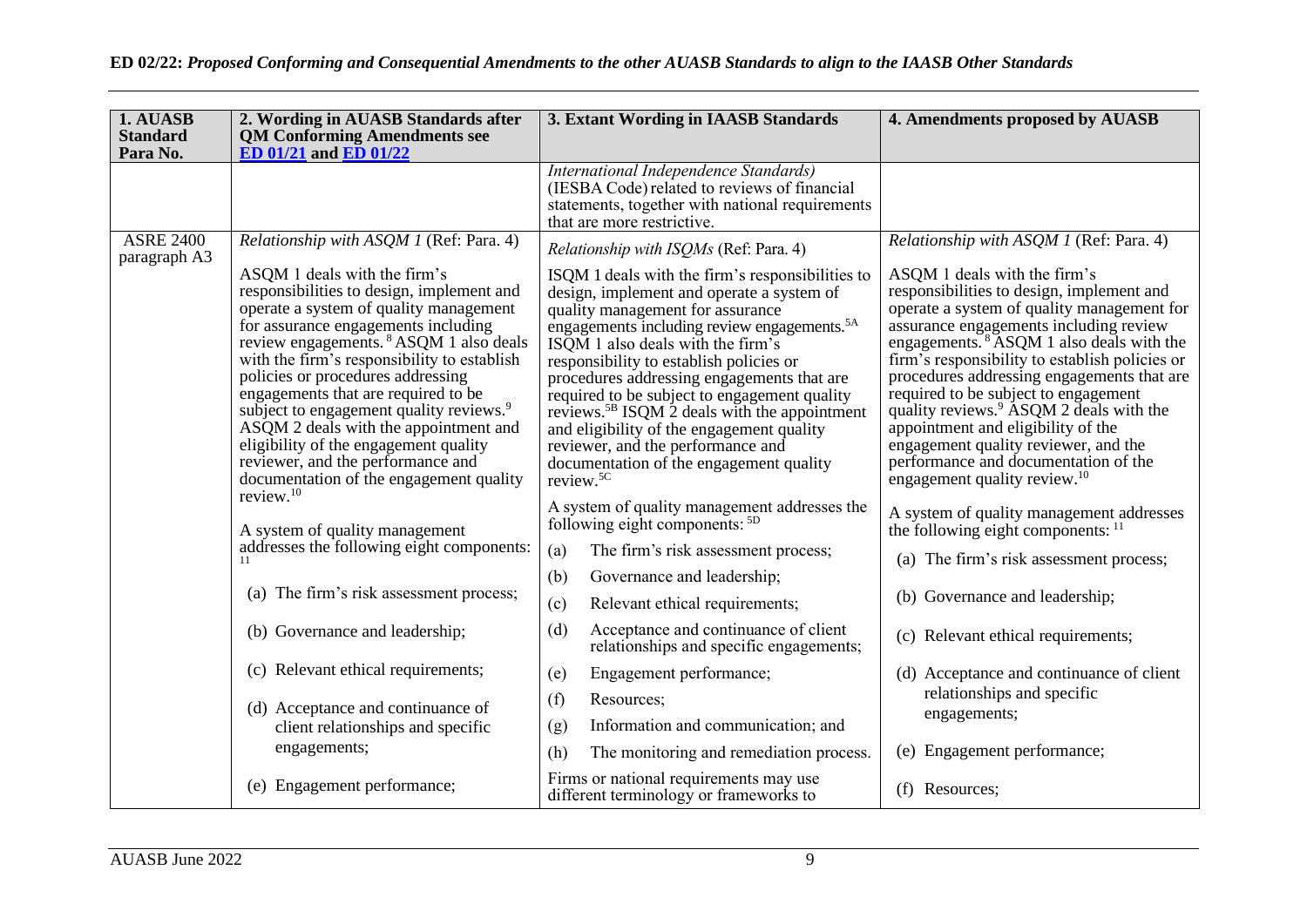| 1. AUASB<br><b>Standard</b>      | 2. Wording in AUASB Standards after<br><b>QM Conforming Amendments see</b>                                                                                                                                                                                                                                                                                                                                                                                                                                                                                              | 3. Extant Wording in IAASB Standards                                                                                                                                                                                                                                                                        | 4. Amendments proposed by AUASB                                                                                                                                                                                                                                                                                                                        |
|----------------------------------|-------------------------------------------------------------------------------------------------------------------------------------------------------------------------------------------------------------------------------------------------------------------------------------------------------------------------------------------------------------------------------------------------------------------------------------------------------------------------------------------------------------------------------------------------------------------------|-------------------------------------------------------------------------------------------------------------------------------------------------------------------------------------------------------------------------------------------------------------------------------------------------------------|--------------------------------------------------------------------------------------------------------------------------------------------------------------------------------------------------------------------------------------------------------------------------------------------------------------------------------------------------------|
| Para No.                         | ED 01/21 and ED 01/22                                                                                                                                                                                                                                                                                                                                                                                                                                                                                                                                                   |                                                                                                                                                                                                                                                                                                             |                                                                                                                                                                                                                                                                                                                                                        |
|                                  | (f) Resources;                                                                                                                                                                                                                                                                                                                                                                                                                                                                                                                                                          | describe the components of the system of<br>quality management.                                                                                                                                                                                                                                             | (g) Information and communication; and                                                                                                                                                                                                                                                                                                                 |
|                                  | (g) Information and communication; and<br>(h) The monitoring and remediation<br>process.<br>Firms may use different terminology or<br>frameworks to describe the components of<br>the system of quality management.<br><sup>8</sup> See ASQM 1, paragraph 1.<br>$9$ See ASQM 1, paragraph 2(a).                                                                                                                                                                                                                                                                         | 5A<br>ISQM 1, paragraph 1<br>$5\mathrm{B}$<br>ISQM 1, paragraph 2(a)<br>$5\mathrm{C}$<br>ISQM 1, paragraph 2(b)<br>$5\mathrm{D}$<br>ISQM 1, paragraph 6                                                                                                                                                     | (h) The monitoring and remediation<br>process.<br>Firms or national requirements may use<br>different terminology or frameworks to<br>describe the components of the system of<br>quality management.<br><sup>8</sup> See ASQM 1, paragraph 1.<br>$9$ See ASQM 1, paragraph 2(a).<br>$10$ See ASQM 1, paragraph 2(b).<br>$11$ See ASQM 1, paragraph 6. |
| <b>ASRE 2400</b><br>paragraph A5 | $10$ See ASQM 1, paragraph 2(b).<br><sup>11</sup> See ASQM 1, paragraph 6.<br>[Deleted by the AUASB. Refer Aus<br>$A5.1$ ]<br>Aus A5.1 ASQM 1 contains requirements<br>which are at least as demanding<br>as its international equivalent,<br><b>ISQM 1 Quality Management</b><br>for Firms that Perform Audits<br>or Reviews of Financial<br>Statements, or Other Assurance<br>or Related Services<br><i>Engagements</i> , <sup>*</sup> as it addresses<br>the requirements of ISQM 1 and<br>imposes obligations on the firm<br>to achieve the objective of<br>ISQM 1. | National requirements that deal with the firm's<br>responsibilities to design, implement and<br>operate a system of quality management are at<br>least as demanding as ISOM 1 when they<br>address the requirements of ISQM 1, and<br>impose obligations on the firm to achieve the<br>objective of ISQM 1. | No change from extant.                                                                                                                                                                                                                                                                                                                                 |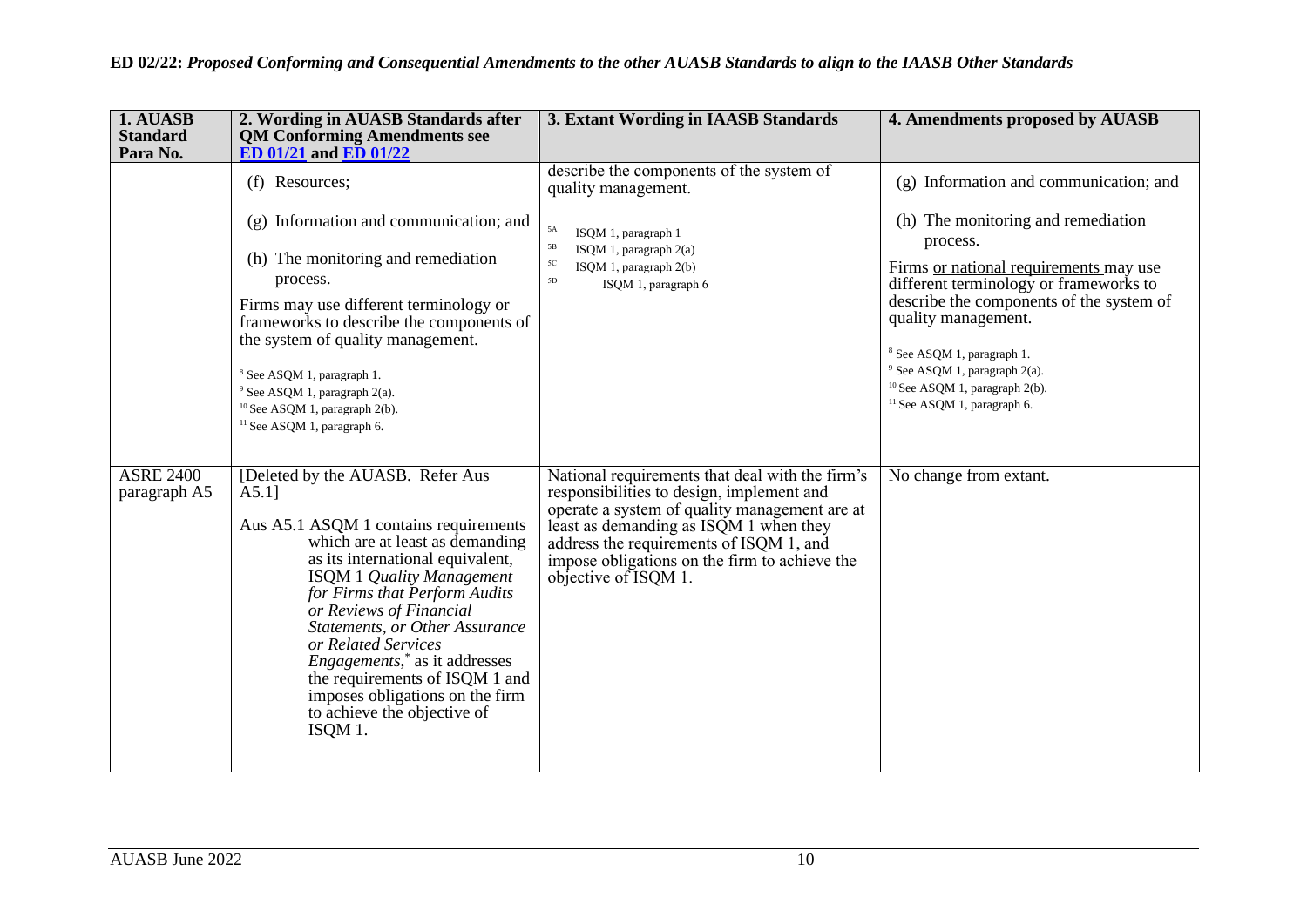| 1. AUASB<br><b>Standard</b><br>Para No. | 2. Wording in AUASB Standards after<br><b>QM Conforming Amendments see</b><br><b>ED 01/21 and ED 01/22</b>                                                                                                                                                                                                                                                                                                                                                                                                                                                                                                                                                                                                                                                                                                                                                                                                                                                                                     | 3. Extant Wording in IAASB Standards                                                                                                                                                                                                                                                                                                                                                                                                                                                                                                                                                                                                                                                                                                                                                                                                                                                                                                                                                                                                                                                                                                                          | 4. Amendments proposed by AUASB                                                                                                                                                                                                                                                                                                                                                                                                                                                                                                                                                                                                                                                                                                                                                                                                                                                                                                                                                                                                                                                                                                                                                                                                      |
|-----------------------------------------|------------------------------------------------------------------------------------------------------------------------------------------------------------------------------------------------------------------------------------------------------------------------------------------------------------------------------------------------------------------------------------------------------------------------------------------------------------------------------------------------------------------------------------------------------------------------------------------------------------------------------------------------------------------------------------------------------------------------------------------------------------------------------------------------------------------------------------------------------------------------------------------------------------------------------------------------------------------------------------------------|---------------------------------------------------------------------------------------------------------------------------------------------------------------------------------------------------------------------------------------------------------------------------------------------------------------------------------------------------------------------------------------------------------------------------------------------------------------------------------------------------------------------------------------------------------------------------------------------------------------------------------------------------------------------------------------------------------------------------------------------------------------------------------------------------------------------------------------------------------------------------------------------------------------------------------------------------------------------------------------------------------------------------------------------------------------------------------------------------------------------------------------------------------------|--------------------------------------------------------------------------------------------------------------------------------------------------------------------------------------------------------------------------------------------------------------------------------------------------------------------------------------------------------------------------------------------------------------------------------------------------------------------------------------------------------------------------------------------------------------------------------------------------------------------------------------------------------------------------------------------------------------------------------------------------------------------------------------------------------------------------------------------------------------------------------------------------------------------------------------------------------------------------------------------------------------------------------------------------------------------------------------------------------------------------------------------------------------------------------------------------------------------------------------|
|                                         |                                                                                                                                                                                                                                                                                                                                                                                                                                                                                                                                                                                                                                                                                                                                                                                                                                                                                                                                                                                                | ASAE 3000 Assurance Engagements Other than Audits or Reviews of Historical Financial Information                                                                                                                                                                                                                                                                                                                                                                                                                                                                                                                                                                                                                                                                                                                                                                                                                                                                                                                                                                                                                                                              |                                                                                                                                                                                                                                                                                                                                                                                                                                                                                                                                                                                                                                                                                                                                                                                                                                                                                                                                                                                                                                                                                                                                                                                                                                      |
| <b>ASAE 3000</b><br>paragraph 3         | This ASAE is premised on the basis that:<br>The members of the engagement<br>(a)<br>team and the engagement quality<br>reviewer (for those engagements<br>where one has been appointed) are<br>subject to the relevant ethical<br>requirements <sup>#</sup> related to assurance<br>engagements; and (Ref: Para. A30-<br>A33)<br>The assurance practitioner who is<br>(b)<br>performing the engagement is a<br>member of a firm that is subject to<br>ASQM $1$ , <sup>1</sup> regarding the firm's<br>responsibility for its system of<br>quality management. (Ref: Para. A61-<br>A66<br># Relevant ethical requirements are defined in ASA 102<br>Compliance with Ethical Requirements when Performing<br>Audits, Reviews and Other Assurance Engagements.<br><sup>1</sup> See Auditing Standard ASQM 1 <i>Quality Management</i><br>for Firms that Perform Audits or Reviews of Financial<br>Reports and Other Financial Information, or Other<br>Assurance or Related Services Engagements. | Introduction<br>(a)<br>The members of the engagement team<br>and the engagement quality reviewer<br>(for those engagements where one has<br>been appointed) are subject to the<br>provisions of the International Ethics<br>Standards Board for Accountants'<br>International Code of Ethics for<br>Professional Accountants (including<br>International Independence Standards)<br>(IESBA Code) related to assurance<br>engagements, or other professional<br>requirements, or requirements in law or<br>regulation, that are at least as<br>demanding; and (Ref: Para. A30-A34)<br>The practitioner who is performing the<br>(b)<br>engagement is a member of a firm that is<br>subject to ISQM $11$ or other professional<br>requirements, or requirements in law or<br>regulation, regarding the firm's<br>responsibility for its system of quality<br>management, that are at least as<br>demanding as ISQM 1. (Ref: Para. A61–<br>A66<br>International Standard on Quality Management<br>(ISQM) 1, Quality Management for Firms that Perform Audits<br>or Reviews of Financial Statements, or Other Assurance or<br><b>Related Services Engagements</b> | This ASAE is premised on the basis that:<br>The members of the engagement<br>(a)<br>team and the engagement quality<br>reviewer (for those engagements<br>where one has been appointed) are<br>subject to the relevant ethical<br>requirements <sup>#</sup> related to assurance<br>engagements, or other professional<br>requirements, or requirements in law<br>or regulation, that are at least as<br>demanding; and (Ref: Para. A30–A33)<br>The assurance practitioner who is<br>(b)<br>performing the engagement is a<br>member of a firm that is subject to<br>ASQM $11$ or other professional<br>requirements, or requirements in law<br>or regulation, regarding the firm's<br>responsibility for its system of<br>quality management, that are at least<br>as demanding as $AS\overline{QM}1$ .<br>(Ref: Para. A61-A66)<br># Relevant ethical requirements are defined in ASA 102<br>Compliance with Ethical Requirements when Performing<br>Audits, Reviews and Other Assurance Engagements.<br><sup>1</sup> See Auditing Standard ASQM 1 $Quality$ Management for<br>Firms that Perform Audits or Reviews of Financial Reports<br>and Other Financial Information, or Other Assurance or<br>Related Services Engagements. |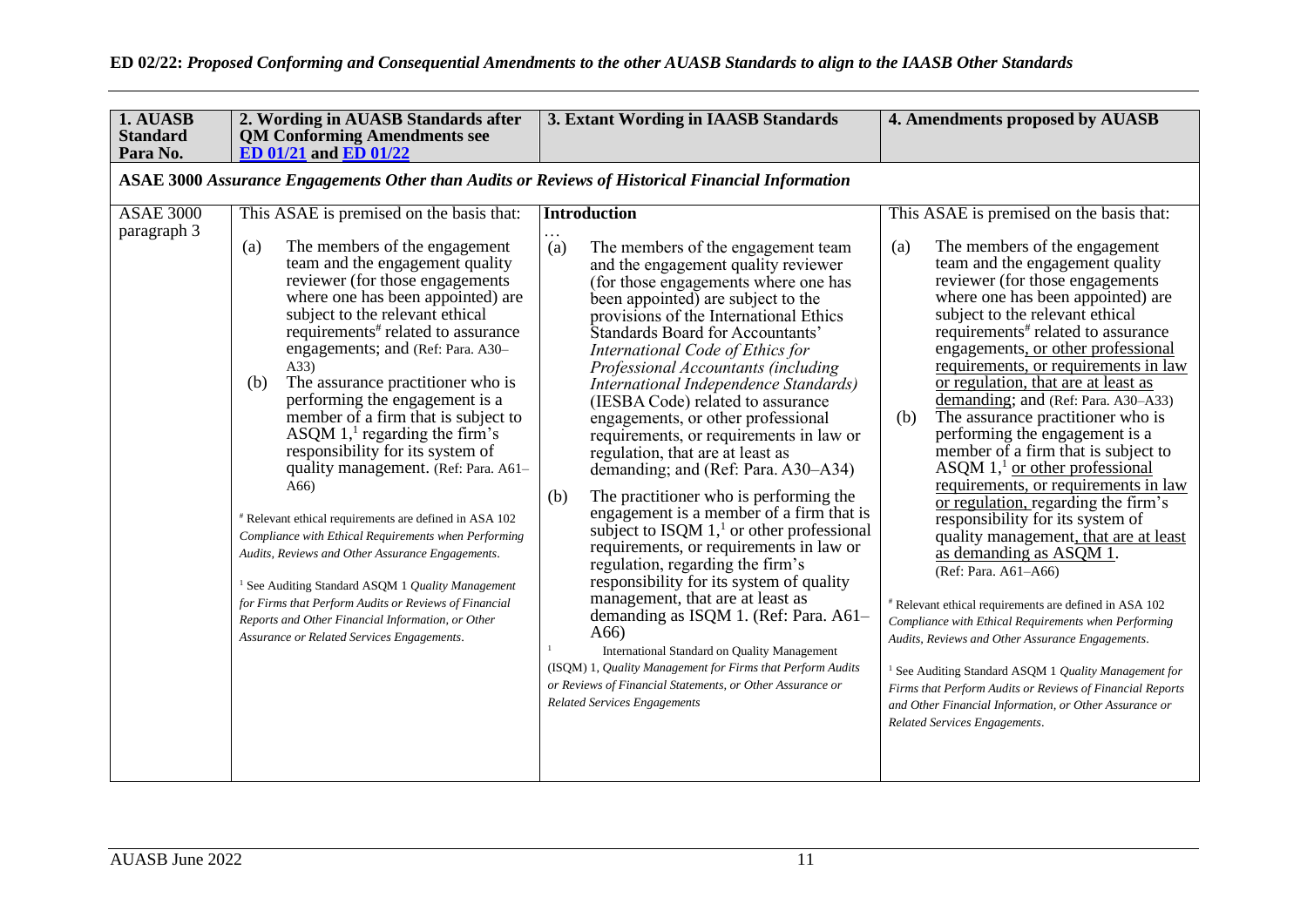| 1. AUASB                         | 2. Wording in AUASB Standards after                                                                                                                                                                                                                                                                                                                    | 3. Extant Wording in IAASB Standards                                                                                                                                                                                                                                                               | 4. Amendments proposed by AUASB                                                                                                                                                                                                                                                                                                                                                                                                                                        |
|----------------------------------|--------------------------------------------------------------------------------------------------------------------------------------------------------------------------------------------------------------------------------------------------------------------------------------------------------------------------------------------------------|----------------------------------------------------------------------------------------------------------------------------------------------------------------------------------------------------------------------------------------------------------------------------------------------------|------------------------------------------------------------------------------------------------------------------------------------------------------------------------------------------------------------------------------------------------------------------------------------------------------------------------------------------------------------------------------------------------------------------------------------------------------------------------|
| <b>Standard</b><br>Para No.      | <b>QM Conforming Amendments see</b><br>ED 01/21 and ED 01/22                                                                                                                                                                                                                                                                                           |                                                                                                                                                                                                                                                                                                    |                                                                                                                                                                                                                                                                                                                                                                                                                                                                        |
| <b>ASAE 3000</b><br>paragraph 20 | [Deleted by the AUASB. Refer Aus 20.1.]<br>Aus 20.1 The assurance practitioner shall<br>comply with the relevant ethical<br>requirements <sup>*</sup> related to<br>assurance engagements. (Ref.<br>Para.A30-A34, A60).<br>See ASA 102.                                                                                                                | <b>Ethical Requirements</b><br>The practitioner shall comply with the<br>provisions of the IESBA Code related<br>to assurance engagements, or other<br>professional requirements, or requirements<br>imposed by law or regulation, that are at least<br>as demanding. (Ref: Para. A30–A34, A60)    | [Deleted by the AUASB. Refer Aus 20.1.]<br>Aus 20.1 The assurance practitioner shall<br>comply with the relevant ethical<br>requirements <sup>*</sup> related to<br>assurance engagements, or other<br>professional requirements, or<br>requirements imposed by law or<br>regulation, that are at least as<br>demanding. (Ref. Para.A30-A34,<br>$A60$ ).<br>See ASA 102.                                                                                               |
| <b>ASAE 3000</b><br>paragraph 31 | <b>Quality Management</b><br>Characteristics of the Lead Assurance<br>Practitioner<br>The lead assurance practitioner shall:<br>Be a member of a firm that<br>(a)<br>applies ASQM 1 <sup>*</sup> ; (Ref: Para. A60–<br>A66<br>(b)<br>$\cdots$<br>* The term the "lead assurance practitioner" is referred to<br>in ASQM 1 as the "engagement partner". | <b>Quality Management</b><br>Characteristics of the Engagement Partner<br>The engagement partner shall:<br>(a) Be a member of a firm that applies ISQM<br>1, or other professional requirements, or<br>requirements in law or regulation, that are at<br>least as demanding as ISQM 1;<br>$\cdots$ | <b>Quality Management</b><br>Characteristics of the Lead Assurance<br>Practitioner<br>The lead assurance practitioner shall:<br>(a)<br>Be a member of a firm that applies<br>ASQM 1, <sup>*</sup> or other professional<br>requirements, or requirements in<br>law or regulation, that are at least<br>as demanding as ASQM 1;<br>(Ref: Para. A60-A66)<br>(b)<br>* The term the "lead assurance practitioner" is referred to in<br>ASQM 1 as the "engagement partner". |
| <b>ASAE 3000</b><br>paragraph 69 | <b>Assurance Report Content</b><br>The assurance report shall include at a<br>minimum the following basic elements:                                                                                                                                                                                                                                    | <b>Preparing the Assurance Report</b><br><b>Assurance Report Content</b><br>The assurance report shall include, at a<br>$\bullet$<br>minimum, the following basic elements:                                                                                                                        | <b>Assurance Report Content</b><br>The assurance report shall include at a<br>minimum the following basic elements:                                                                                                                                                                                                                                                                                                                                                    |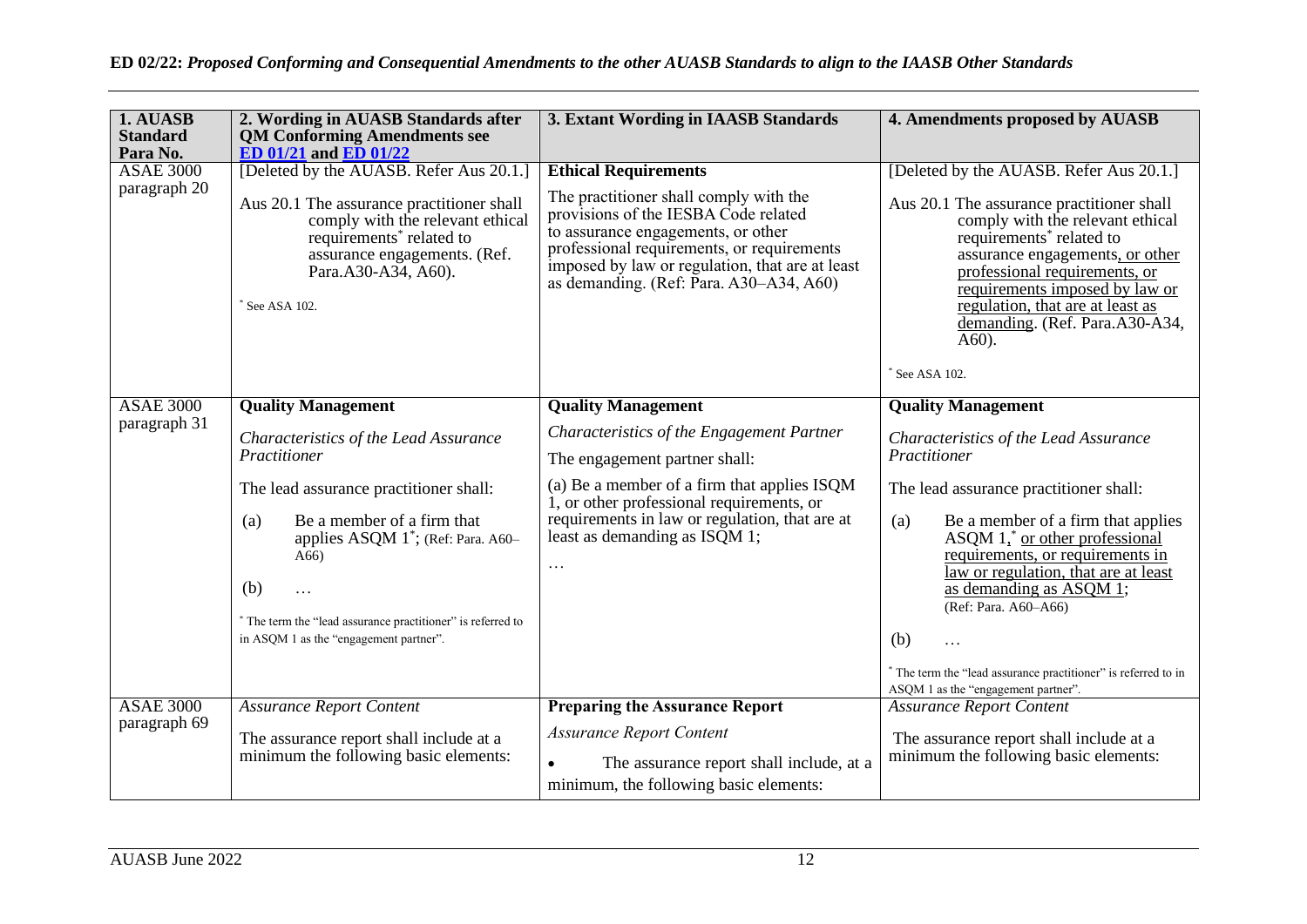| 1. AUASB                          | 2. Wording in AUASB Standards after                                                                                                                                                                                                                                                                                                                                                                                                      | 3. Extant Wording in IAASB Standards                                                                                                                                                                                                                                                                                                                                                                                                                                                                                                                                                                                                                                                                                                                                                                                                                                                                                                                                                                                                                                                                                                                                          | 4. Amendments proposed by AUASB                                                                                                                                                                                                                                                                                                                                                                                                                                                                                                                                                                                                                                                                                                                                                                                                                                                                                                                                                                                                                                                                                                                                                    |
|-----------------------------------|------------------------------------------------------------------------------------------------------------------------------------------------------------------------------------------------------------------------------------------------------------------------------------------------------------------------------------------------------------------------------------------------------------------------------------------|-------------------------------------------------------------------------------------------------------------------------------------------------------------------------------------------------------------------------------------------------------------------------------------------------------------------------------------------------------------------------------------------------------------------------------------------------------------------------------------------------------------------------------------------------------------------------------------------------------------------------------------------------------------------------------------------------------------------------------------------------------------------------------------------------------------------------------------------------------------------------------------------------------------------------------------------------------------------------------------------------------------------------------------------------------------------------------------------------------------------------------------------------------------------------------|------------------------------------------------------------------------------------------------------------------------------------------------------------------------------------------------------------------------------------------------------------------------------------------------------------------------------------------------------------------------------------------------------------------------------------------------------------------------------------------------------------------------------------------------------------------------------------------------------------------------------------------------------------------------------------------------------------------------------------------------------------------------------------------------------------------------------------------------------------------------------------------------------------------------------------------------------------------------------------------------------------------------------------------------------------------------------------------------------------------------------------------------------------------------------------|
| <b>Standard</b><br>Para No.       | <b>QM Conforming Amendments see</b><br>ED 01/21 and ED 01/22                                                                                                                                                                                                                                                                                                                                                                             |                                                                                                                                                                                                                                                                                                                                                                                                                                                                                                                                                                                                                                                                                                                                                                                                                                                                                                                                                                                                                                                                                                                                                                               |                                                                                                                                                                                                                                                                                                                                                                                                                                                                                                                                                                                                                                                                                                                                                                                                                                                                                                                                                                                                                                                                                                                                                                                    |
|                                   | (a) A title that clearly indicates the report<br>is an independent assurance report.<br>(Ref: Para. A162)<br>$(b)$<br>(i) A statement that the firm of which the<br>assurance practitioner is a member<br>applies ASQM 1. (Ref: Para. A172)<br>(i) A statement that the assurance<br>practitioner complies with the<br>independence and other relevant<br>ethical requirements related to<br>assurance engagements. (Ref: Para.<br>A173) | $\bullet$<br>A statement that the firm of which the<br>(i)<br>practitioner is a member applies ISQM<br>1, or other professional requirements, or<br>requirements in law or regulation, that<br>are at least as demanding as ISQM 1. If<br>the practitioner is not a professional<br>accountant, the statement shall identify<br>the professional requirements, or<br>requirements in law or regulation,<br>applied that are at least as demanding as<br>ISQM 1. (Ref: Para. A172)<br>A statement that the practitioner<br>(i)<br>complies with the independence and<br>other ethical requirements of the IESBA<br>Code, or other professional<br>requirements, or requirements imposed<br>by law or regulation, that are at least as<br>demanding as the provisions of the<br><b>IESBA</b> Code related to assurance<br>engagements. If the practitioner is not a<br>professional accountant, the statement<br>shall identify the professional<br>requirements, or requirements imposed<br>by law or regulation, applied that are at<br>least as demanding as the provisions of<br>the IESBA Code related to assurance<br>engagements. (Ref: Para. A173) (Ref:<br>Para. A172) | (a) A title that clearly indicates the report is<br>an independent assurance report.<br>(Ref: Para. A162)<br>$(b)$<br>(i) A statement that the firm of which the<br>assurance practitioner is a member<br>applies ASQM 1, or other professional<br>requirements, or requirements in law or<br>regulation, that are at least as<br>demanding as ASQM 1. If the assurance<br>practitioner is not a professional<br>accountant, the statement shall identify<br>the professional requirements, or<br>requirements in law or regulation,<br>applied that are at least as demanding as<br>ASOM 1. (Ref: Para. A172)<br>(i) A statement that the assurance<br>practitioner complies with the<br>independence and other relevant ethical<br>requirements related to assurance<br>engagements, or other professional<br>requirements, or requirements imposed<br>by law or regulation, that are at least as<br>demanding. If the assurance practitioner<br>is not a professional accountant, the<br>statement shall identify the professional<br>requirements, or requirements imposed<br>by law or regulation, applied that are at<br>least as demanding as ASA 102. (Ref:<br>Para. A173) |
| <b>ASAE 3000</b><br>paragraph A34 | [Deleted by the AUASB.]                                                                                                                                                                                                                                                                                                                                                                                                                  | Professional requirements, or requirements<br>imposed by law or regulation, are at least as<br>demanding as the provisions of the IESBA<br>Code related to assurance engagements when                                                                                                                                                                                                                                                                                                                                                                                                                                                                                                                                                                                                                                                                                                                                                                                                                                                                                                                                                                                         | [Deleted by the AUASB.]<br>Professional requirements, or requirements<br>imposed by law or regulation, are at least as                                                                                                                                                                                                                                                                                                                                                                                                                                                                                                                                                                                                                                                                                                                                                                                                                                                                                                                                                                                                                                                             |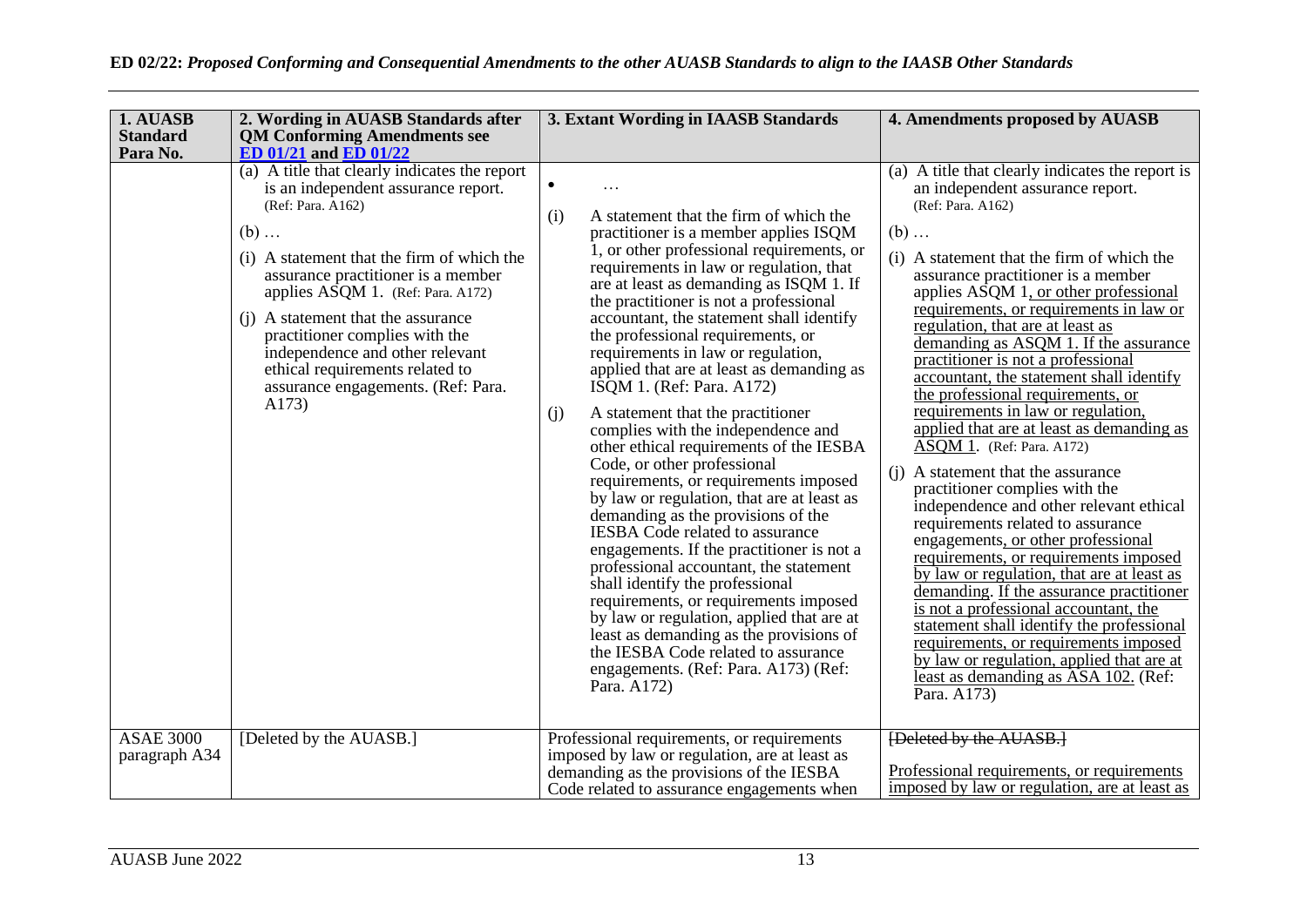| 1. AUASB<br><b>Standard</b> | 2. Wording in AUASB Standards after<br><b>QM Conforming Amendments see</b>                                                                                                                                                                                                                                                                                                                                                                                                                                                                                                                                                                                                                                                                                                          | 3. Extant Wording in IAASB Standards                                                                                                                                                                                                                                                                                                                                                                                                                                                                                                                                                                                                                                                                                                                                                                                                                     | 4. Amendments proposed by AUASB                                                                                                                                                                                                                                                                                                                                                                                                                                                                                                                                                                                                                                                                                                                                                                                       |
|-----------------------------|-------------------------------------------------------------------------------------------------------------------------------------------------------------------------------------------------------------------------------------------------------------------------------------------------------------------------------------------------------------------------------------------------------------------------------------------------------------------------------------------------------------------------------------------------------------------------------------------------------------------------------------------------------------------------------------------------------------------------------------------------------------------------------------|----------------------------------------------------------------------------------------------------------------------------------------------------------------------------------------------------------------------------------------------------------------------------------------------------------------------------------------------------------------------------------------------------------------------------------------------------------------------------------------------------------------------------------------------------------------------------------------------------------------------------------------------------------------------------------------------------------------------------------------------------------------------------------------------------------------------------------------------------------|-----------------------------------------------------------------------------------------------------------------------------------------------------------------------------------------------------------------------------------------------------------------------------------------------------------------------------------------------------------------------------------------------------------------------------------------------------------------------------------------------------------------------------------------------------------------------------------------------------------------------------------------------------------------------------------------------------------------------------------------------------------------------------------------------------------------------|
| Para No.                    | <b>ED 01/21 and ED 01/22</b>                                                                                                                                                                                                                                                                                                                                                                                                                                                                                                                                                                                                                                                                                                                                                        |                                                                                                                                                                                                                                                                                                                                                                                                                                                                                                                                                                                                                                                                                                                                                                                                                                                          |                                                                                                                                                                                                                                                                                                                                                                                                                                                                                                                                                                                                                                                                                                                                                                                                                       |
|                             |                                                                                                                                                                                                                                                                                                                                                                                                                                                                                                                                                                                                                                                                                                                                                                                     | they address all the matters referred to in<br>paragraphs A30-A33 and impose obligations<br>that achieve the aims of the requirements set<br>out in the IESBA Code related to such<br>engagements.                                                                                                                                                                                                                                                                                                                                                                                                                                                                                                                                                                                                                                                       | demanding as $\angle$ ASA 102 related to assurance<br>engagements when they address all the<br>matters referred to in paragraphs A30–A33<br>and impose obligations that achieve the<br>aims of the requirements set out in<br>ASA 102 related to such engagements.                                                                                                                                                                                                                                                                                                                                                                                                                                                                                                                                                    |
| <b>ASAE 3000</b>            | Firm Level Quality Management                                                                                                                                                                                                                                                                                                                                                                                                                                                                                                                                                                                                                                                                                                                                                       | Firm Level Quality Management (Ref: Para.                                                                                                                                                                                                                                                                                                                                                                                                                                                                                                                                                                                                                                                                                                                                                                                                                | Firm Level Quality Management                                                                                                                                                                                                                                                                                                                                                                                                                                                                                                                                                                                                                                                                                                                                                                                         |
| paragraph A61               | (Ref: Para. 3(b), 31(a))                                                                                                                                                                                                                                                                                                                                                                                                                                                                                                                                                                                                                                                                                                                                                            | 3(b), 31(a)                                                                                                                                                                                                                                                                                                                                                                                                                                                                                                                                                                                                                                                                                                                                                                                                                                              | (Ref: Para. 3(b), 31(a))                                                                                                                                                                                                                                                                                                                                                                                                                                                                                                                                                                                                                                                                                                                                                                                              |
|                             | ASQM 1 deals with the firm's<br>responsibilities to design, implement and<br>operate a system of quality management<br>for assurance engagements. <sup>5</sup> It sets out<br>the responsibilities of the firm for<br>establishing quality objectives that<br>address the fulfillment of responsibilities<br>in accordance with relevant ethical<br>requirements, including those related to<br>independence. ASQM 1 also deals with<br>the firm's responsibility to establish<br>policies or procedures addressing<br>engagements that are required to be<br>subject to engagement quality reviews. <sup>6</sup><br>ASQM 2 deals with the appointment and<br>eligibility of the engagement quality<br>reviewer, and the performance and<br>documentation of the engagement quality | ISQM 1 deals with the firm's responsibilities<br>to design, implement and operate a system of<br>quality management for assurance<br>engagements. <sup>3A</sup> It sets out the responsibilities<br>of the firm for establishing quality objectives<br>that address the fulfillment of responsibilities<br>in accordance with relevant ethical<br>requirements, including those related to<br>independence. ISQM 1 also deals with the<br>firm's responsibility to establish policies or<br>procedures addressing engagements that are<br>required to be subject to engagement quality<br>reviews. <sup>3B</sup> ISQM 2 deals with the appointment<br>and eligibility of the engagement quality<br>reviewer, and the performance and<br>documentation of the engagement quality<br>review. <sup>3C</sup><br>A system of quality management addresses the | ASOM 1 deals with the firm's<br>responsibilities to design, implement and<br>operate a system of quality management for<br>assurance engagements. <sup>5</sup> It sets out the<br>responsibilities of the firm for establishing<br>quality objectives that address the<br>fulfillment of responsibilities in accordance<br>with relevant ethical requirements,<br>including those related to independence.<br>ASOM $\overline{1}$ also deals with the firm's<br>responsibility to establish policies or<br>procedures addressing engagements that are<br>required to be subject to engagement<br>quality reviews. <sup>6</sup> ASQM 2 deals with the<br>appointment and eligibility of the<br>engagement quality reviewer, and the<br>performance and documentation of the<br>engagement quality review. <sup>7</sup> |
|                             | review. $7$                                                                                                                                                                                                                                                                                                                                                                                                                                                                                                                                                                                                                                                                                                                                                                         | following eight components: <sup>3D</sup>                                                                                                                                                                                                                                                                                                                                                                                                                                                                                                                                                                                                                                                                                                                                                                                                                | A system of quality management addresses                                                                                                                                                                                                                                                                                                                                                                                                                                                                                                                                                                                                                                                                                                                                                                              |
|                             | A system of quality management                                                                                                                                                                                                                                                                                                                                                                                                                                                                                                                                                                                                                                                                                                                                                      | The firm's risk assessment process;<br>(a)                                                                                                                                                                                                                                                                                                                                                                                                                                                                                                                                                                                                                                                                                                                                                                                                               | the following eight components: <sup>8</sup>                                                                                                                                                                                                                                                                                                                                                                                                                                                                                                                                                                                                                                                                                                                                                                          |
|                             | addresses the following eight<br>components: <sup>8</sup>                                                                                                                                                                                                                                                                                                                                                                                                                                                                                                                                                                                                                                                                                                                           | Governance and leadership;<br>(b)                                                                                                                                                                                                                                                                                                                                                                                                                                                                                                                                                                                                                                                                                                                                                                                                                        | (a) The firm's risk assessment process;                                                                                                                                                                                                                                                                                                                                                                                                                                                                                                                                                                                                                                                                                                                                                                               |
|                             | (a) The firm's risk assessment process;                                                                                                                                                                                                                                                                                                                                                                                                                                                                                                                                                                                                                                                                                                                                             | Relevant ethical requirements;<br>(c)                                                                                                                                                                                                                                                                                                                                                                                                                                                                                                                                                                                                                                                                                                                                                                                                                    | (b) Governance and leadership;                                                                                                                                                                                                                                                                                                                                                                                                                                                                                                                                                                                                                                                                                                                                                                                        |
|                             | (b) Governance and leadership;                                                                                                                                                                                                                                                                                                                                                                                                                                                                                                                                                                                                                                                                                                                                                      | (d)<br>Acceptance and continuance of client<br>relationships and specific engagements;                                                                                                                                                                                                                                                                                                                                                                                                                                                                                                                                                                                                                                                                                                                                                                   | (c) Relevant ethical requirements;                                                                                                                                                                                                                                                                                                                                                                                                                                                                                                                                                                                                                                                                                                                                                                                    |
|                             |                                                                                                                                                                                                                                                                                                                                                                                                                                                                                                                                                                                                                                                                                                                                                                                     | Engagement performance;<br>(e)                                                                                                                                                                                                                                                                                                                                                                                                                                                                                                                                                                                                                                                                                                                                                                                                                           |                                                                                                                                                                                                                                                                                                                                                                                                                                                                                                                                                                                                                                                                                                                                                                                                                       |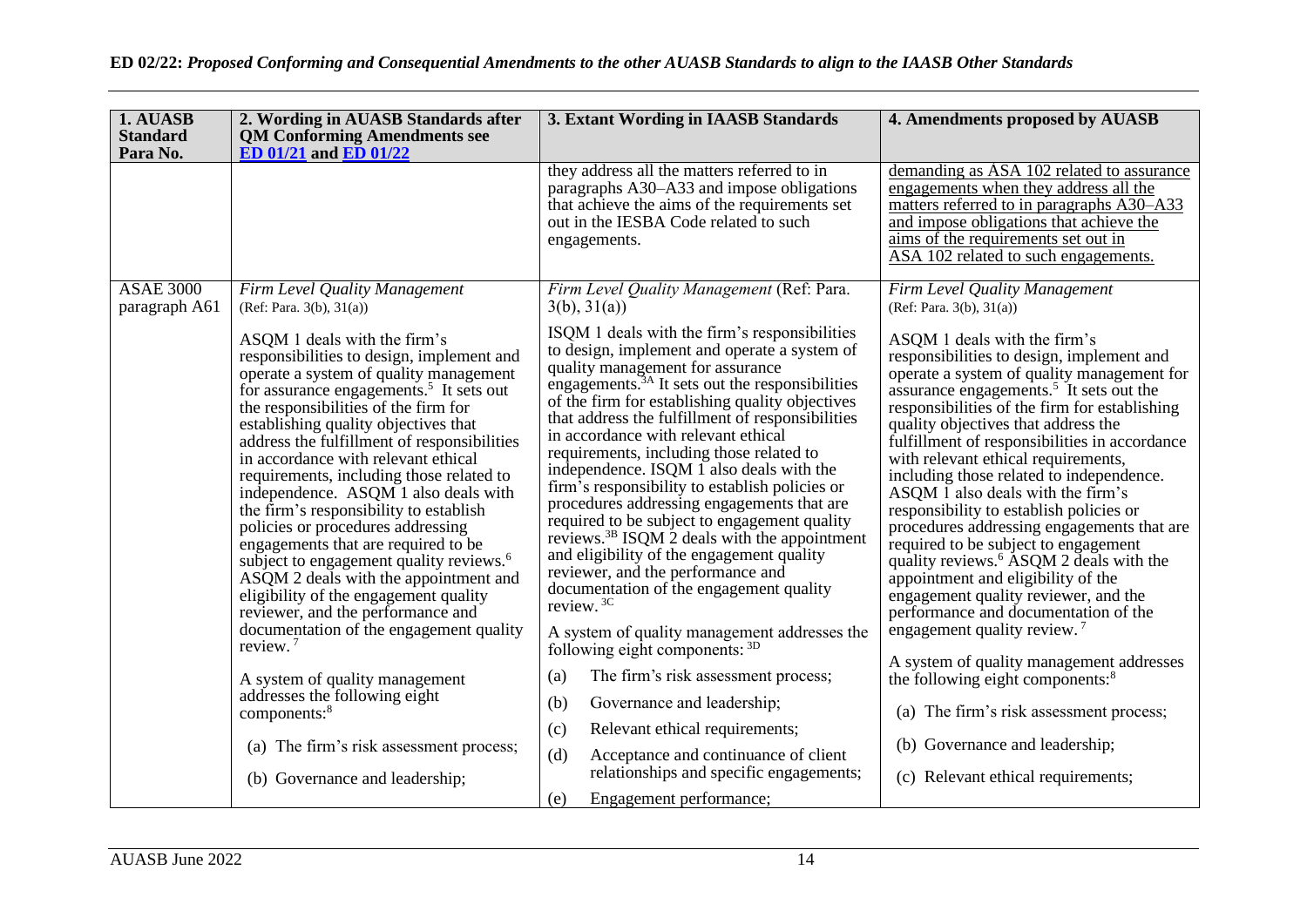| 1. AUASB                          | 2. Wording in AUASB Standards after                                                                                                                                                                                                                                                                                                                                                                                                                                                                                                                                                                  | 3. Extant Wording in IAASB Standards                                                                                                                                                                                                                                                                                                                                                                                        | 4. Amendments proposed by AUASB                                                                                                                                                                                                                                                                                                                                                                                                                                                                                                                                |
|-----------------------------------|------------------------------------------------------------------------------------------------------------------------------------------------------------------------------------------------------------------------------------------------------------------------------------------------------------------------------------------------------------------------------------------------------------------------------------------------------------------------------------------------------------------------------------------------------------------------------------------------------|-----------------------------------------------------------------------------------------------------------------------------------------------------------------------------------------------------------------------------------------------------------------------------------------------------------------------------------------------------------------------------------------------------------------------------|----------------------------------------------------------------------------------------------------------------------------------------------------------------------------------------------------------------------------------------------------------------------------------------------------------------------------------------------------------------------------------------------------------------------------------------------------------------------------------------------------------------------------------------------------------------|
| <b>Standard</b>                   | <b>QM Conforming Amendments see</b>                                                                                                                                                                                                                                                                                                                                                                                                                                                                                                                                                                  |                                                                                                                                                                                                                                                                                                                                                                                                                             |                                                                                                                                                                                                                                                                                                                                                                                                                                                                                                                                                                |
| Para No.                          | ED 01/21 and ED 01/22<br>(c) Relevant ethical requirements;<br>(d) Acceptance and continuance of<br>client relationships and specific<br>engagements;<br>(e) Engagement performance;<br>Resources;<br>(f)<br>Information and communication; and<br>(g)<br>(h) The monitoring and remediation<br>process.<br>Firms may use different terminology or<br>frameworks to describe the components of<br>the system of quality management.<br><sup>5</sup> See ASQM 1, paragraph 1.<br>$6$ See ASQM 1, paragraph 2(a).<br><sup>7</sup> See ASQM 1, paragraph 2(b).<br><sup>8</sup> See ASQM 1, paragraph 6. | (f)<br>Resources;<br>Information and communication; and<br>(g)<br>(h)<br>The monitoring and remediation process.<br>Firms or national requirements may use<br>different terminology or frameworks to<br>describe the components of the system of<br>quality management.<br>3A<br>ISQM 1, paragraph 1<br>$3\,\mathrm{B}$<br>ISQM 1, paragraph 2(a)<br>$3\mathrm{C}$<br>ISQM 1, paragraph 2(b)<br>$3D$<br>ISQM 1, paragraph 6 | (d) Acceptance and continuance of client<br>relationships and specific<br>engagements;<br>(e) Engagement performance;<br>Resources;<br>(f)<br>(g) Information and communication; and<br>(h) The monitoring and remediation<br>process.<br>Firms or national requirements may use<br>different terminology or frameworks to<br>describe the components of the system of<br>quality management.<br><sup>5</sup> See ASQM 1, paragraph 1.<br>$6$ See ASQM 1, paragraph 2(a).<br><sup>7</sup> See ASQM 1, paragraph 2(b).<br><sup>8</sup> See ASQM 1, paragraph 6. |
| <b>ASAE 3000</b><br>paragraph A62 | [Deleted by the AUASB.]                                                                                                                                                                                                                                                                                                                                                                                                                                                                                                                                                                              | Other professional requirements, or<br>requirements in law or regulation that deal<br>with the firm's responsibilities to design,<br>implement, and operate a system of quality<br>management, are at least as demanding as<br>ISQM 1 when they address the requirements of<br>ISQM 1 and impose obligations on the firm to<br>achieve the objective of ISQM 1.                                                             | [Deleted by the AUASB.]<br>Other professional requirements, or<br>requirements in law or regulation that deal<br>with the firm's responsibilities to design,<br>implement, and operate a system of quality<br>management, are at least as demanding as<br><b>ASQM</b> 1 when they address the<br>requirements of ASQM 1 and impose<br>obligations on the firm to achieve the<br>objective of ASQM 1.                                                                                                                                                           |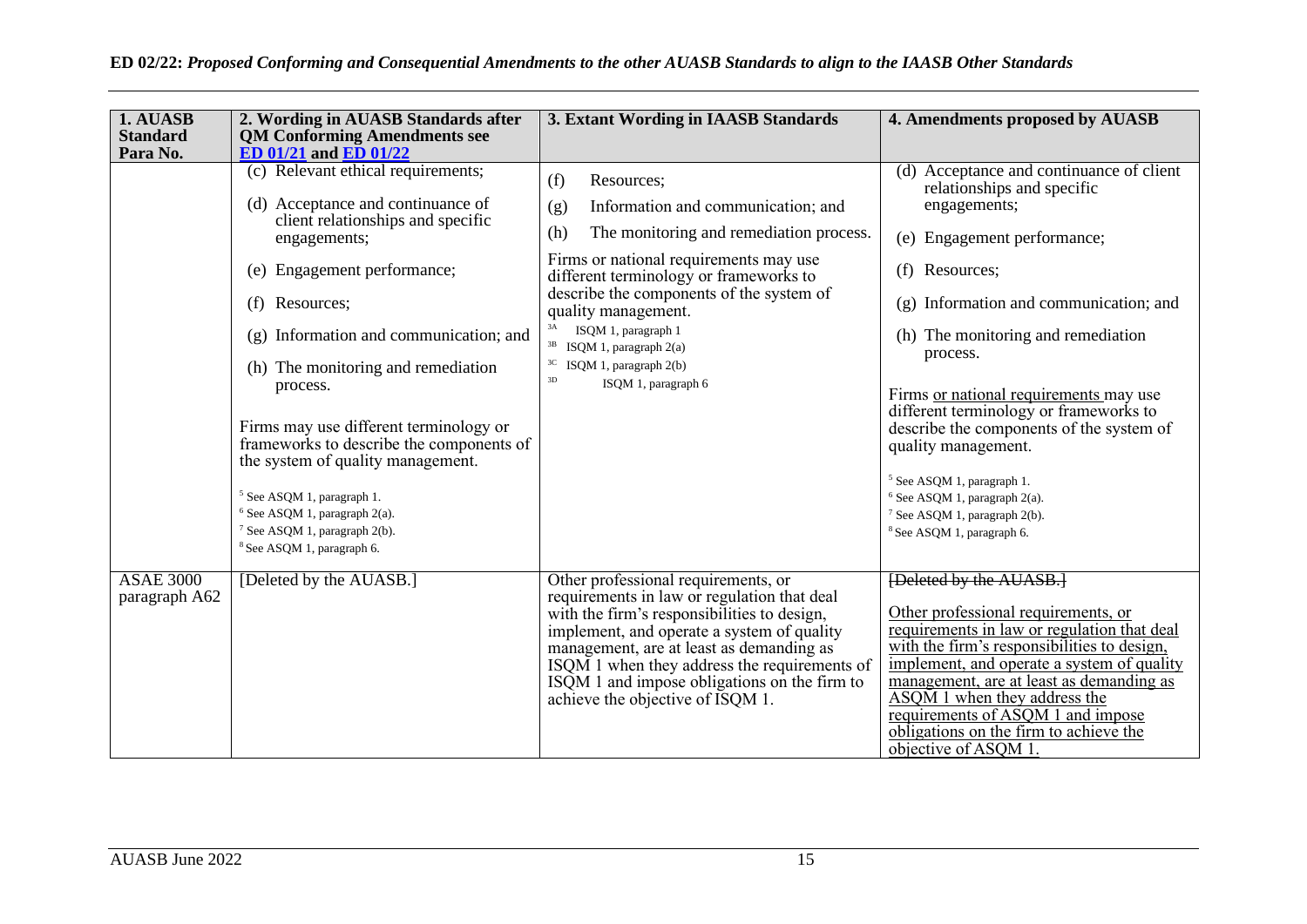| 1. AUASB                                                    | 2. Wording in AUASB Standards after                                                                                                                                                                                                                                                                                                                                                                                                                                                                                                       | 3. Extant Wording in IAASB Standards                                                                                                                                                                                                                                                                                                                                                                                                                                                                                                                                                                                               | 4. Amendments proposed by AUASB                                                                                                                                                                                                                                                                                                                                                                                                                                                                                                                                                           |
|-------------------------------------------------------------|-------------------------------------------------------------------------------------------------------------------------------------------------------------------------------------------------------------------------------------------------------------------------------------------------------------------------------------------------------------------------------------------------------------------------------------------------------------------------------------------------------------------------------------------|------------------------------------------------------------------------------------------------------------------------------------------------------------------------------------------------------------------------------------------------------------------------------------------------------------------------------------------------------------------------------------------------------------------------------------------------------------------------------------------------------------------------------------------------------------------------------------------------------------------------------------|-------------------------------------------------------------------------------------------------------------------------------------------------------------------------------------------------------------------------------------------------------------------------------------------------------------------------------------------------------------------------------------------------------------------------------------------------------------------------------------------------------------------------------------------------------------------------------------------|
| <b>Standard</b><br>Para No.                                 | <b>QM Conforming Amendments see</b><br>ED 01/21 and ED 01/22                                                                                                                                                                                                                                                                                                                                                                                                                                                                              |                                                                                                                                                                                                                                                                                                                                                                                                                                                                                                                                                                                                                                    |                                                                                                                                                                                                                                                                                                                                                                                                                                                                                                                                                                                           |
| <b>ASAE 3000</b><br>paragraph<br>A124                       | The assurance practitioner's firm's quality<br>management policies or procedures<br>An assurance practitioner's internal expert<br>may be a partner or staff, including<br>temporary staff, of the assurance<br>practitioner's firm, and therefore subject<br>to the firm's system of quality<br>management, including its policies or<br>procedures, in accordance with ASQM 1.<br>Alternatively, an assurance practitioner's<br>internal expert may be a partner or staff,<br>including temporary staff, of a network                   | The practitioner's firm's quality management<br>policies or procedures<br>A practitioner's internal expert may be a<br>partner or staff, including temporary staff, of<br>the practitioner's firm, and therefore subject to<br>the firm's system of quality management,<br>including its policies or procedures, in<br>accordance with ISQM 1 or other professional<br>requirements, or requirements in law or<br>regulation, that are at least as demanding as<br>ISQM 1. Alternatively, a practitioner's internal<br>expert may be a partner or staff, including                                                                 | The assurance practitioner's firm's quality<br>management policies or procedures<br>An assurance practitioner's internal expert<br>may be a partner or staff, including<br>temporary staff, of the assurance<br>practitioner's firm, and therefore subject to<br>the firm's system of quality management,<br>including its policies or procedures, in<br>accordance with ASQM 1 or other<br>professional requirements, or requirements<br>in law or regulation, that are at least as<br>demanding as ASQM 1. Alternatively, an                                                            |
|                                                             | firm, which may share common quality<br>management policies or procedures with<br>the assurance practitioner's firm. An<br>assurance practitioner's external expert is<br>not a member of the engagement team.                                                                                                                                                                                                                                                                                                                            | temporary staff, of a network firm, which may<br>share common quality management policies or<br>procedures with the practitioner's firm. A<br>practitioner's external expert is not a member<br>of the engagement team.                                                                                                                                                                                                                                                                                                                                                                                                            | assurance practitioner's internal expert may<br>be a partner or staff, including temporary<br>staff, of a network firm, which may share<br>common quality management policies or<br>procedures with the assurance practitioner's<br>firm. An assurance practitioner's external<br>expert is not a member of the engagement<br>team.                                                                                                                                                                                                                                                       |
| <b>ASAE 3000</b><br>paragraph<br>$\rm \tilde{A}20\tilde{5}$ | Assembly of the Final Engagement File<br>ASQM 1 requires firms to establish a<br>quality objective that addresses the<br>assembly of engagement documentation<br>on a timely basis after the date of the<br>engagement report. <sup>11</sup> An appropriate time<br>limit within which to complete the<br>assembly of the final engagement file is<br>ordinarily not more than 60 days after the<br>date of the assurance report. <sup>12</sup><br><sup>11</sup> See ASQM 1, paragraph 31(f).<br><sup>12</sup> See ASQM 1, paragraph A83. | Assembly of the Final Engagement File<br>ISQM 1 (or other professional requirements, or<br>requirements in law or regulation that are at<br>least as demanding as ISQM 1) requires firms<br>to establish a quality objective that addresses<br>the assembly of engagement documentation on<br>a timely basis after the date of the engagement<br>report. <sup>[1</sup> An appropriate time limit within<br>which to complete the assembly of the final<br>engagement file is ordinarily not more than 60<br>days after the date of the assurance report. $^{12}$<br>11<br>ISOM 1, paragraph $31(f)$<br>12<br>ISQM 1, paragraph A83 | Assembly of the Final Engagement File<br>ASQM 1 (or other professional<br>requirements, or requirements in law or<br>regulation that are at least as demanding as<br>$\overline{ASQM}$ 1) requires firms to establish a<br>quality objective that addresses the<br>assembly of engagement documentation on<br>a timely basis after the date of the<br>engagement report. <sup>11</sup> An appropriate time<br>limit within which to complete the<br>assembly of the final engagement file is<br>ordinarily not more than 60 days after the<br>date of the assurance report. <sup>12</sup> |
|                                                             |                                                                                                                                                                                                                                                                                                                                                                                                                                                                                                                                           |                                                                                                                                                                                                                                                                                                                                                                                                                                                                                                                                                                                                                                    | $11$ See ASQM 1, paragraph 31(f).                                                                                                                                                                                                                                                                                                                                                                                                                                                                                                                                                         |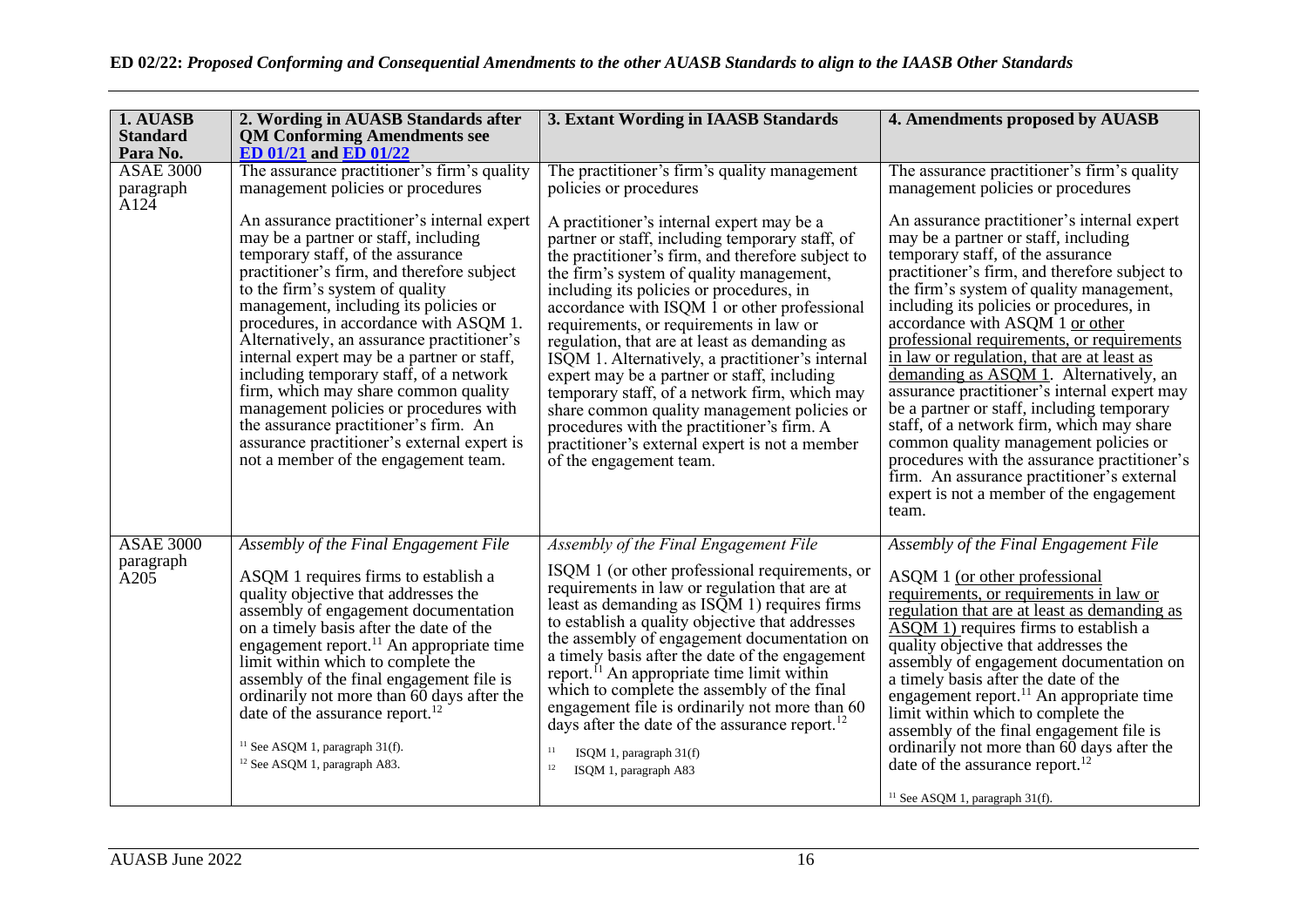| 1. AUASB                                                    | 2. Wording in AUASB Standards after                                                                                                                                                                                                                                                                                                                                                                                                                                                                                                                                                                                                       | 3. Extant Wording in IAASB Standards                                                                                                                                                                                                                                                                                                                                                                                                                                                                                                                                                                                                                                                                                                                                                                                                                                                                                   | 4. Amendments proposed by AUASB                                                                                                                                                                                                                                                                                                                                                                                                                                                                                                                                                                                                                                                                                                      |
|-------------------------------------------------------------|-------------------------------------------------------------------------------------------------------------------------------------------------------------------------------------------------------------------------------------------------------------------------------------------------------------------------------------------------------------------------------------------------------------------------------------------------------------------------------------------------------------------------------------------------------------------------------------------------------------------------------------------|------------------------------------------------------------------------------------------------------------------------------------------------------------------------------------------------------------------------------------------------------------------------------------------------------------------------------------------------------------------------------------------------------------------------------------------------------------------------------------------------------------------------------------------------------------------------------------------------------------------------------------------------------------------------------------------------------------------------------------------------------------------------------------------------------------------------------------------------------------------------------------------------------------------------|--------------------------------------------------------------------------------------------------------------------------------------------------------------------------------------------------------------------------------------------------------------------------------------------------------------------------------------------------------------------------------------------------------------------------------------------------------------------------------------------------------------------------------------------------------------------------------------------------------------------------------------------------------------------------------------------------------------------------------------|
| <b>Standard</b>                                             | <b>QM Conforming Amendments see</b>                                                                                                                                                                                                                                                                                                                                                                                                                                                                                                                                                                                                       |                                                                                                                                                                                                                                                                                                                                                                                                                                                                                                                                                                                                                                                                                                                                                                                                                                                                                                                        |                                                                                                                                                                                                                                                                                                                                                                                                                                                                                                                                                                                                                                                                                                                                      |
| Para No.                                                    | <b>ED 01/21 and ED 01/22</b>                                                                                                                                                                                                                                                                                                                                                                                                                                                                                                                                                                                                              |                                                                                                                                                                                                                                                                                                                                                                                                                                                                                                                                                                                                                                                                                                                                                                                                                                                                                                                        |                                                                                                                                                                                                                                                                                                                                                                                                                                                                                                                                                                                                                                                                                                                                      |
|                                                             |                                                                                                                                                                                                                                                                                                                                                                                                                                                                                                                                                                                                                                           |                                                                                                                                                                                                                                                                                                                                                                                                                                                                                                                                                                                                                                                                                                                                                                                                                                                                                                                        | <sup>12</sup> See ASQM 1, paragraph A83.                                                                                                                                                                                                                                                                                                                                                                                                                                                                                                                                                                                                                                                                                             |
| <b>ASAE 3000</b><br>paragraph<br>$\rm \tilde{A}20\tilde{7}$ | ASQM 1 requires firms to establish a<br>quality objective that addresses the<br>maintenance and retention of engagement<br>documentation to meet the needs of the<br>firm and comply with law, regulation,<br>relevant ethical requirements, or<br>professional standards. <sup>13</sup> The retention<br>period for assurance engagements<br>ordinarily is no shorter than five years<br>from the date of the assurance report. <sup>14</sup><br><sup>13</sup> See ASQM 1, paragraph 31(f).<br><sup>14</sup> See ASQM 1, paragraph A85.                                                                                                  | ISQM 1 (or national requirements that are at<br>least as demanding as ISQM 1) requires firms<br>to establish a quality objective that addresses<br>the maintenance and retention of engagement<br>documentation to meet the needs of the firm<br>and comply with law, regulation, relevant<br>ethical requirements, or professional<br>standards. <sup>13</sup> The retention period for assurance<br>engagements ordinarily is no shorter than five<br>years from the date of the assurance report. <sup>14</sup><br>13<br>ISQM 1, paragraph 31(f)<br>14<br>ISQM 1, paragraph A85                                                                                                                                                                                                                                                                                                                                     | ASQM 1 (or national requirements that are<br>at least as demanding as ASQM 1) requires<br>firms to establish a quality objective that<br>addresses the maintenance and retention of<br>engagement documentation to meet the<br>needs of the firm and comply with law,<br>regulation, relevant ethical requirements, or<br>professional standards. <sup>13</sup> The retention<br>period for assurance engagements<br>ordinarily is no shorter than five years from<br>the date of the assurance report. <sup>14</sup><br><sup>13</sup> See ASQM 1, paragraph 31(f).<br><sup>14</sup> See ASQM 1, paragraph A85.                                                                                                                      |
|                                                             | <b>ASAE 3402 Assurance Reports on Controls at a Service Organisation</b>                                                                                                                                                                                                                                                                                                                                                                                                                                                                                                                                                                  |                                                                                                                                                                                                                                                                                                                                                                                                                                                                                                                                                                                                                                                                                                                                                                                                                                                                                                                        |                                                                                                                                                                                                                                                                                                                                                                                                                                                                                                                                                                                                                                                                                                                                      |
| <b>ASAE 3402</b><br>paragraph Aus<br>6.1                    | Compliance with ASAE 3000 requires,<br>among other things, compliance with the<br>relevant ethical requirements <sup>*</sup> related to<br>assurance engagements. It also requires<br>the lead assurance practitioner <sup>#</sup> to be a<br>member of a firm that applies ASQM 1. <sup>†</sup><br>See ASAE 3000, paragraph 3(a), Aus 20.1 and 34. ASA<br>102 Compliance with Ethical Requirements when<br>Performing Audits, Reviews and Other Assurance<br>Engagements.<br># The term "lead assurance practitioner" is referred to in<br>ASQM 1 as the "engagement partner".<br><sup>†</sup> See ASAE 3000, paragraphs 3(b) and 31(a). | Compliance with ISAE 3000 (Revised)<br>requires, among other things, compliance with<br>the provisions of the International Ethics<br><b>Standards Board for Accountants'</b><br>International Code of Ethics for Professional<br><b>Accountants (including International</b><br>Independence Standards) (IESBA Code)<br>related to assurance engagements, or other<br>professional requirements, or requirements<br>imposed by law and regulation, that are at least<br>as demanding. <sup>5</sup> It also requires the engagement<br>partner to be a member of a firm that applies<br>$\text{ISQM } 1,$ <sup>6</sup> or other professional requirements,<br>or requirements in law or regulation, that are at<br>least as demanding as ISQM 1.<br>5<br>ISAE 3000 (Revised), paragraphs 3(a), 20 and 24<br>ISAE 3000 (Revised), paragraphs 3(b) and 31 (a).<br>International Standard of Quality Managament (ISQM) 1, | Compliance with ASAE 3000 requires,<br>among other things, compliance with the<br>relevant ethical requirements <sup>*</sup> related to<br>assurance engagements, or other<br>professional requirements, or requirements<br>imposed by law and regulation, that are at<br>least as demanding. It also requires the lead<br>assurance practitioner <sup>#</sup> to be a member of a<br>firm that applies ASQM $1, \frac{1}{2}$ or other<br>professional requirements, or requirements<br>in law or regulation, that are at least as<br>demanding as ASQM 1.<br>See ASAE 3000, paragraph 3(a), Aus 20.1 and 34. ASA<br>102 Compliance with Ethical Requirements when<br>Performing Audits, Reviews and Other Assurance<br>Engagements. |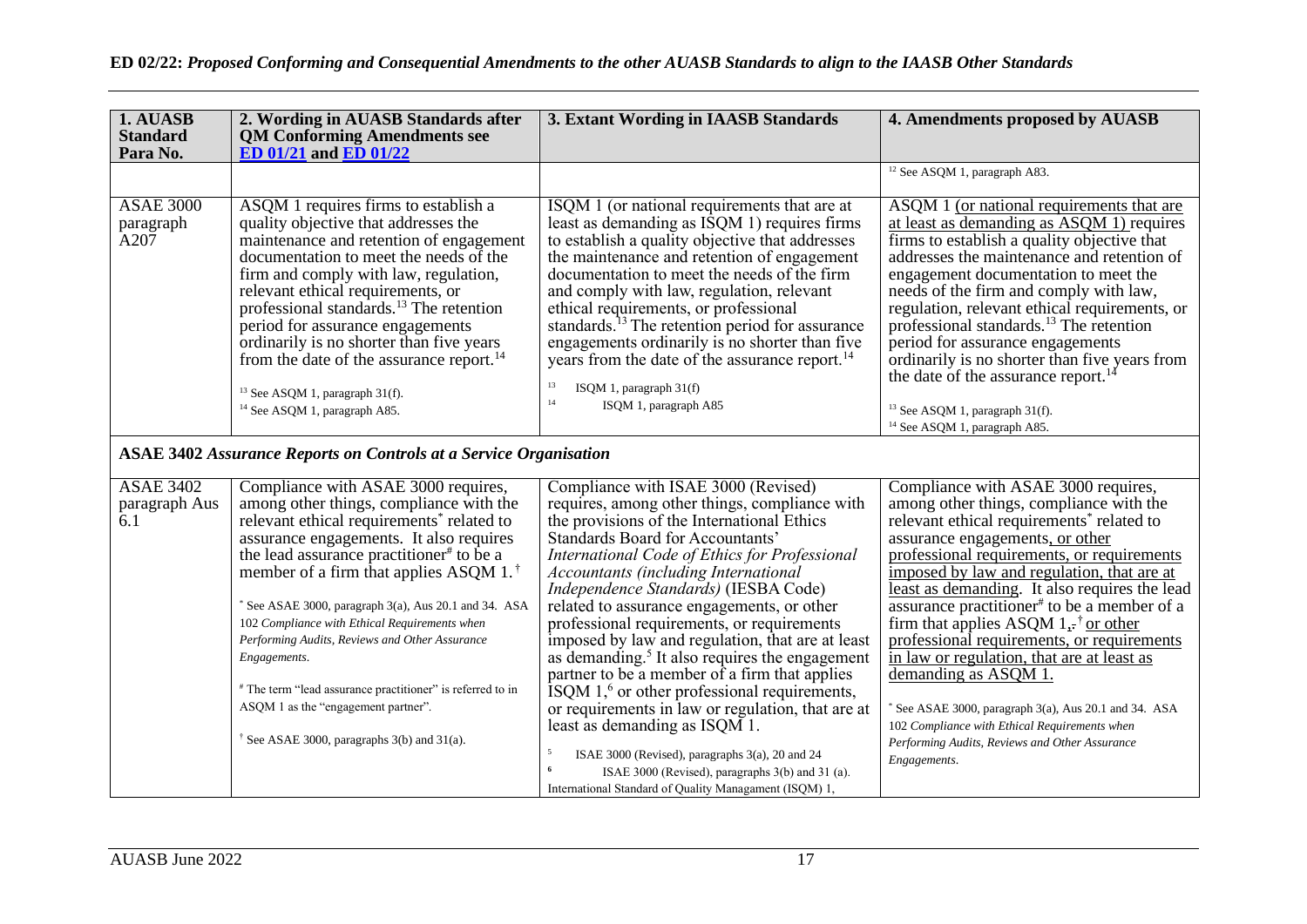| 1. AUASB<br><b>Standard</b><br>Para No. | 2. Wording in AUASB Standards after<br><b>QM Conforming Amendments see</b><br>ED 01/21 and ED 01/22                                                                                                            | 3. Extant Wording in IAASB Standards                                                                                                                                                                                                                                                                                                                                         | 4. Amendments proposed by AUASB                                                                                                                                                                                                                                                                                                        |
|-----------------------------------------|----------------------------------------------------------------------------------------------------------------------------------------------------------------------------------------------------------------|------------------------------------------------------------------------------------------------------------------------------------------------------------------------------------------------------------------------------------------------------------------------------------------------------------------------------------------------------------------------------|----------------------------------------------------------------------------------------------------------------------------------------------------------------------------------------------------------------------------------------------------------------------------------------------------------------------------------------|
|                                         |                                                                                                                                                                                                                | Quality Managament for Firms that Perform Audits or Reviews<br>of Financial Statements, or Other Assurance or Related Service<br>Engagements                                                                                                                                                                                                                                 | # The term "lead assurance practitioner" is referred to in<br>ASQM 1 as the "engagement partner".<br><sup>†</sup> See ASAE 3000, paragraphs 3(b) and 31(a).                                                                                                                                                                            |
| <b>ASAE 3402</b><br>paragraph 11        | [Deleted by the AUASB. Refer Aus 11.1.]<br>Aus 11.1 The service auditor shall comply<br>with relevant ethical<br>requirements related to<br>assurance engagements.* (Ref:<br>Para. Aus A5.1)<br>* See ASA 102. | <b>Ethical Requirements</b><br>The service auditor shall comply with the<br>provisions of the IESBA Code relating<br>to assurance engagements or other professional<br>requirements, or requirements<br>imposed by law or regulation, that are at least<br>as demanding. (Ref: Para. A5)                                                                                     | [Deleted by the AUASB. Refer Aus 11.1.]<br>Aus 11.1 The service auditor shall comply<br>with relevant ethical requirements<br>related to assurance<br>engagements. <sup>*</sup> or other<br>professional requirements, or<br>requirements imposed by law or<br>regulation, that are at least as<br>demanding. (Ref: Para. Aus<br>A5.1) |
|                                         |                                                                                                                                                                                                                |                                                                                                                                                                                                                                                                                                                                                                              | See ASA 102.                                                                                                                                                                                                                                                                                                                           |
| <b>ASAE 3402</b><br>paragraph 53        | <b>Preparing the Service Auditor's</b><br><b>Assurance Report</b>                                                                                                                                              | <b>Preparing the Service Auditor's Assurance</b><br><b>Report</b>                                                                                                                                                                                                                                                                                                            | <b>Preparing the Service Auditor's</b><br><b>Assurance Report</b>                                                                                                                                                                                                                                                                      |
|                                         | Content of the Service Auditor's<br><b>Assurance Report</b>                                                                                                                                                    | Content of the Service Auditor's Assurance<br>Report                                                                                                                                                                                                                                                                                                                         | Content of the Service Auditor's Assurance<br>Report                                                                                                                                                                                                                                                                                   |
|                                         | The service auditor's assurance report<br>shall include, at a minimum, the following<br>basic elements: (Ref: Para. A47)                                                                                       | The service auditor's assurance report shall<br>include, at a minimum, the following basic<br>elements: (Ref: Para. A47)                                                                                                                                                                                                                                                     | The service auditor's assurance report shall<br>include, at a minimum, the following basic<br>elements: (Ref: Para. A47)                                                                                                                                                                                                               |
|                                         | (a)<br>$\ldots$<br>[Deleted by the AUASB. Refer]<br>(h)<br>Aus $53.1(h).$ ]<br>Aus $53.1(h)$ A statement that the firm of<br>which the assurance<br>practitioner is a member<br>applies ASQM 1.                | $\cdot$<br>A statement that the firm of which the<br>(h)<br>practitioner is a member applies ISQM 1,<br>or other professional requirements, or<br>requirements in law or regulation, that are<br>at least as demanding as ISQM 1. If the<br>practitioner is not a professional<br>accountant, the statement shall identify the<br>professional requirements, or requirements | (a)<br>$\ldots$<br>[Deleted by the AUASB. Refer<br>(h)<br>Aus $53.1(h)$ .<br>Aus $53.1(h)$ A statement that the firm of<br>which the assurance<br>practitioner is a member<br>applies ASQM 1, or other<br>professional requirements, or                                                                                                |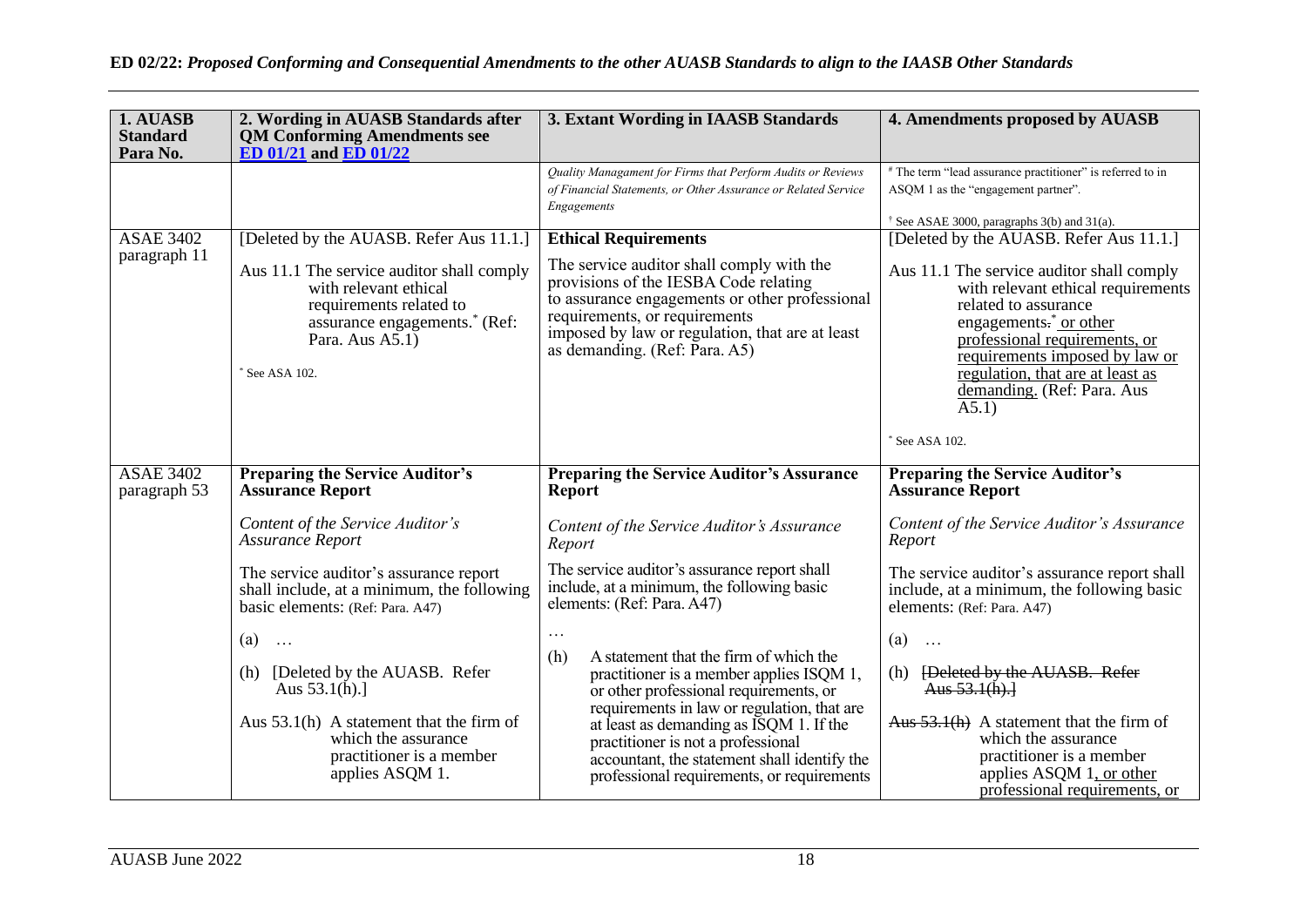| 1. AUASB                    | 2. Wording in AUASB Standards after                                                                                                                                                                                                              | 3. Extant Wording in IAASB Standards                                                                                                                                                                                                                                                                                                                                                                                                                                                                                                                                                                                                                                                                                                  | 4. Amendments proposed by AUASB                                                                                                                                                                                                                                                                                                                                                                                                                                                                                                                                                                                                                                                                                                                                                                                                                                                                                                                                                                                    |
|-----------------------------|--------------------------------------------------------------------------------------------------------------------------------------------------------------------------------------------------------------------------------------------------|---------------------------------------------------------------------------------------------------------------------------------------------------------------------------------------------------------------------------------------------------------------------------------------------------------------------------------------------------------------------------------------------------------------------------------------------------------------------------------------------------------------------------------------------------------------------------------------------------------------------------------------------------------------------------------------------------------------------------------------|--------------------------------------------------------------------------------------------------------------------------------------------------------------------------------------------------------------------------------------------------------------------------------------------------------------------------------------------------------------------------------------------------------------------------------------------------------------------------------------------------------------------------------------------------------------------------------------------------------------------------------------------------------------------------------------------------------------------------------------------------------------------------------------------------------------------------------------------------------------------------------------------------------------------------------------------------------------------------------------------------------------------|
| <b>Standard</b><br>Para No. | <b>QM Conforming Amendments see</b><br><b>ED 01/21 and ED 01/22</b>                                                                                                                                                                              |                                                                                                                                                                                                                                                                                                                                                                                                                                                                                                                                                                                                                                                                                                                                       |                                                                                                                                                                                                                                                                                                                                                                                                                                                                                                                                                                                                                                                                                                                                                                                                                                                                                                                                                                                                                    |
|                             | [Deleted by the AUASB. Refer<br>(i)<br>Aus $53.2(i).$<br>Aus 53.2 (i) A statement that the<br>assurance practitioner<br>complies with the<br>independence and other<br>ethical requirements related<br>to assurance engagements.<br>See ASA 102. | in law or regulation, applied that are at<br>least as demanding as ISQM 1.<br>(i)<br>A statement that the practitioner complies<br>with the independence and other ethical<br>requirements of the IESBA Code, or other<br>professional requirements, or requirements<br>imposed by law or regulation, that are at<br>least demanding as the provisions of the<br><b>IESBA</b> Code related to assurance<br>engagements. If the practitioner is not a<br>professional accountant, the statement<br>shall identify the professional<br>requirements, or requirements imposed by<br>law or regulation, applied that are at least<br>as demanding as the provisions of the<br><b>IESBA Code related to assurance</b><br>engagements.<br>. | requirements in law or<br>regulation, that are at least as<br>demanding as ASQM 1. If the<br>assurance practitioner is not a<br>professional accountant, the<br>statement shall identify the<br>professional requirements, or<br>requirements in law or<br>regulation, applied that are at<br>least as demanding as ASQM<br>[Deleted by the AUASB. Refer]<br>(i)<br>Aus $53.21(i).$<br>Aus $53.21$ (i) A statement that the<br>assurance practitioner<br>complies with the<br>independence and other<br>ethical requirements related to<br>assurance engagements. <sup>*</sup> or<br>other professional<br>requirements, or requirements<br>imposed by law or regulation,<br>that are at least demanding. If<br>the assurance practitioner is<br>not a professional accountant,<br>the statement shall identify the<br>professional requirements, or<br>requirements imposed by law<br>or regulation, applied that are<br>at least as demanding as<br>ASA 102 related to assurance<br>engagements.<br>See ASA 102. |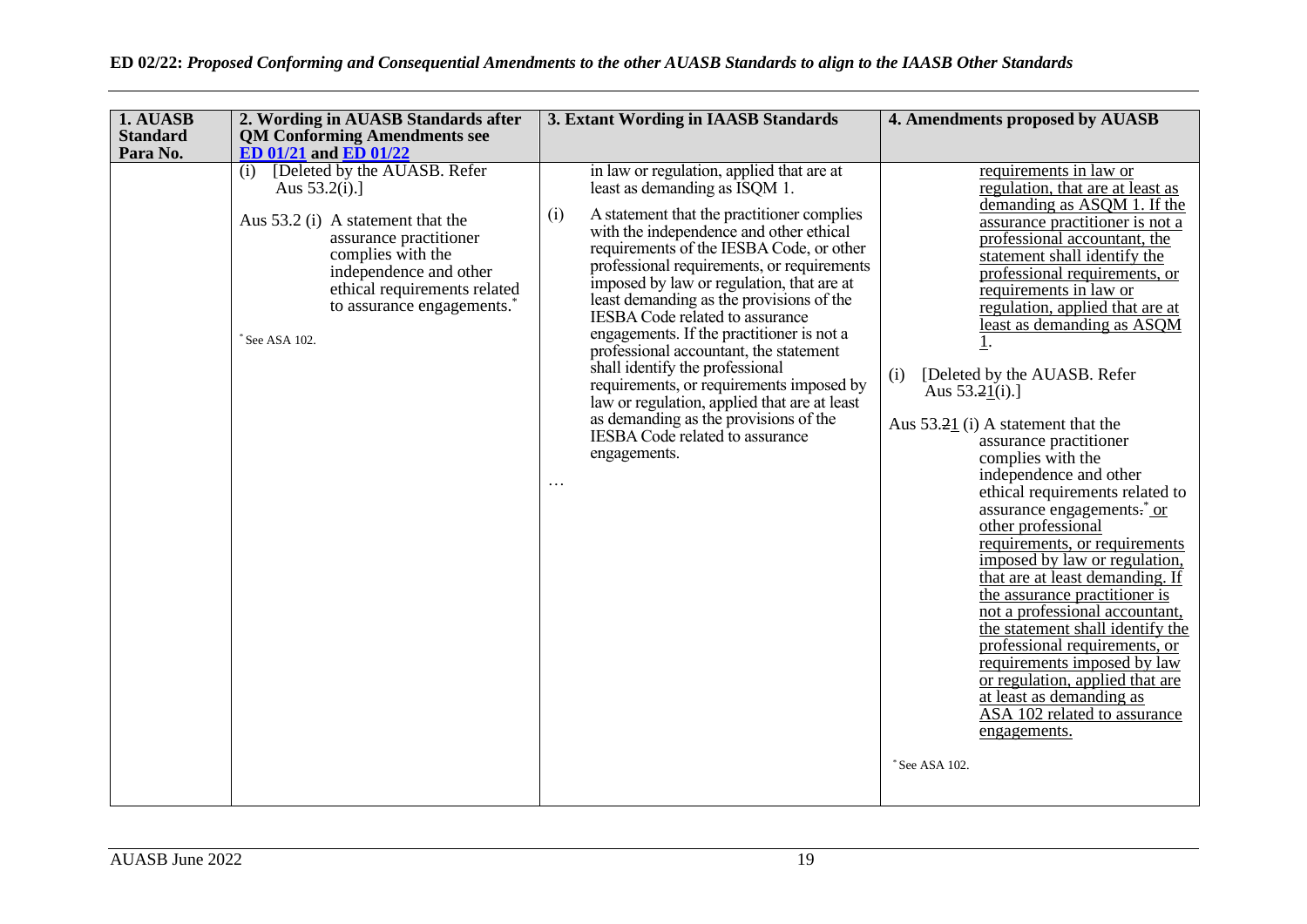| 1. AUASB                          | 2. Wording in AUASB Standards after                                                                                                                                                                                                                                                                                                                                                                                                                                                                                                              | 3. Extant Wording in IAASB Standards                                                                                                                                                                                                                                                                                                                                                                                                                                                                                                                                                                                       | 4. Amendments proposed by AUASB                                                                                                                                                                                                                                                                                                                                                                                                                                                                                                                                                                                                                                         |
|-----------------------------------|--------------------------------------------------------------------------------------------------------------------------------------------------------------------------------------------------------------------------------------------------------------------------------------------------------------------------------------------------------------------------------------------------------------------------------------------------------------------------------------------------------------------------------------------------|----------------------------------------------------------------------------------------------------------------------------------------------------------------------------------------------------------------------------------------------------------------------------------------------------------------------------------------------------------------------------------------------------------------------------------------------------------------------------------------------------------------------------------------------------------------------------------------------------------------------------|-------------------------------------------------------------------------------------------------------------------------------------------------------------------------------------------------------------------------------------------------------------------------------------------------------------------------------------------------------------------------------------------------------------------------------------------------------------------------------------------------------------------------------------------------------------------------------------------------------------------------------------------------------------------------|
| <b>Standard</b><br>Para No.       | <b>QM Conforming Amendments see</b><br><b>ED 01/21 and ED 01/22</b>                                                                                                                                                                                                                                                                                                                                                                                                                                                                              |                                                                                                                                                                                                                                                                                                                                                                                                                                                                                                                                                                                                                            |                                                                                                                                                                                                                                                                                                                                                                                                                                                                                                                                                                                                                                                                         |
| <b>ASAE 3402</b><br>paragraph A5  | <b>Ethical Requirements (Ref: Para. 11)</b><br>[Deleted by the AUASB. Refer Aus<br>$A5.1.$ ]<br>Aus A5.1 The service auditor is subject to<br>relevant independence<br>requirements, which comprise<br>the requirements referenced in                                                                                                                                                                                                                                                                                                            | <b>Ethical Requirements (Ref: Para. 11)</b><br>The service auditor is subject to relevant<br>independence requirements, which ordinarily<br>comprise the International Independence<br>Standards of the IESBA Code together with<br>national requirements that are more restrictive.<br>In performing an engagement in accordance<br>with this ISAE, the IESBA Code does not                                                                                                                                                                                                                                               | <b>Ethical Requirements (Ref: Para. 11)</b><br>[Deleted by the AUASB. Refer Aus A5.1.]<br>Aus A5.1 The service auditor is subject to<br>relevant independence requirements, which<br>comprise the requirements referenced in<br>ASA 102 together with national<br>requirements that are more restrictive. In                                                                                                                                                                                                                                                                                                                                                            |
|                                   | ASA 102. In performing an<br>engagement in accordance with<br>this ASAE, relevant<br>independence requirements do<br>not require the service auditor<br>to be independent from each<br>user entity.                                                                                                                                                                                                                                                                                                                                              | require the service auditor to be independent<br>from each user entity.                                                                                                                                                                                                                                                                                                                                                                                                                                                                                                                                                    | performing an engagement in accordance<br>with this ASAE, relevant independence<br>requirements do not require the service<br>auditor to be independent from each user<br>entity.                                                                                                                                                                                                                                                                                                                                                                                                                                                                                       |
| <b>ASAE 3402</b><br>paragraph A46 | <b>Documentation</b> (Ref: Para. 51)<br>ASQM 1 requires firms to establish a<br>quality objective that addresses the<br>assembly of engagement documentation<br>on a timely basis after the date of the<br>engagement report. <sup>15</sup> An appropriate time<br>limit within which to complete the<br>assembly of the final engagement file is<br>ordinarily not more than 60 days after the<br>date of the service auditor's report. <sup>16</sup><br><sup>15</sup> See ASQM 1, paragraph 31(f).<br><sup>16</sup> See ASQM 1, paragraph A83. | <b>Documentation</b><br>ISQM 1 (or professional requirements, or<br>requirements in law or regulation that are at<br>least as demanding as ISQM 1) requires firms<br>to establish a quality objective that addresses<br>the assembly of engagement documentation on<br>a timely basis after the date of the engagement<br>report. <sup>15</sup> An appropriate time limit within<br>which to complete the assembly of the final<br>engagement file is ordinarily not more than 60<br>days after the date of the service auditor's<br>report. <sup>16</sup><br>15<br>ISQM 1, paragraph 31(f)<br>16<br>ISQM 1, paragraph A83 | <b>Documentation</b> (Ref: Para. 51)<br>ASQM 1 (or professional requirements, or<br>requirements in law or regulation that are at<br>least as demanding as ASOM 1) requires<br>firms to establish a quality objective that<br>addresses the assembly of engagement<br>documentation on a timely basis after the<br>date of the engagement report. <sup>15</sup> An<br>appropriate time limit within which to<br>complete the assembly of the final<br>engagement file is ordinarily not more than<br>60 days after the date of the service<br>auditor's report. <sup>16</sup><br><sup>15</sup> See ASQM 1, paragraph 31(f).<br><sup>16</sup> See ASQM 1, paragraph A83. |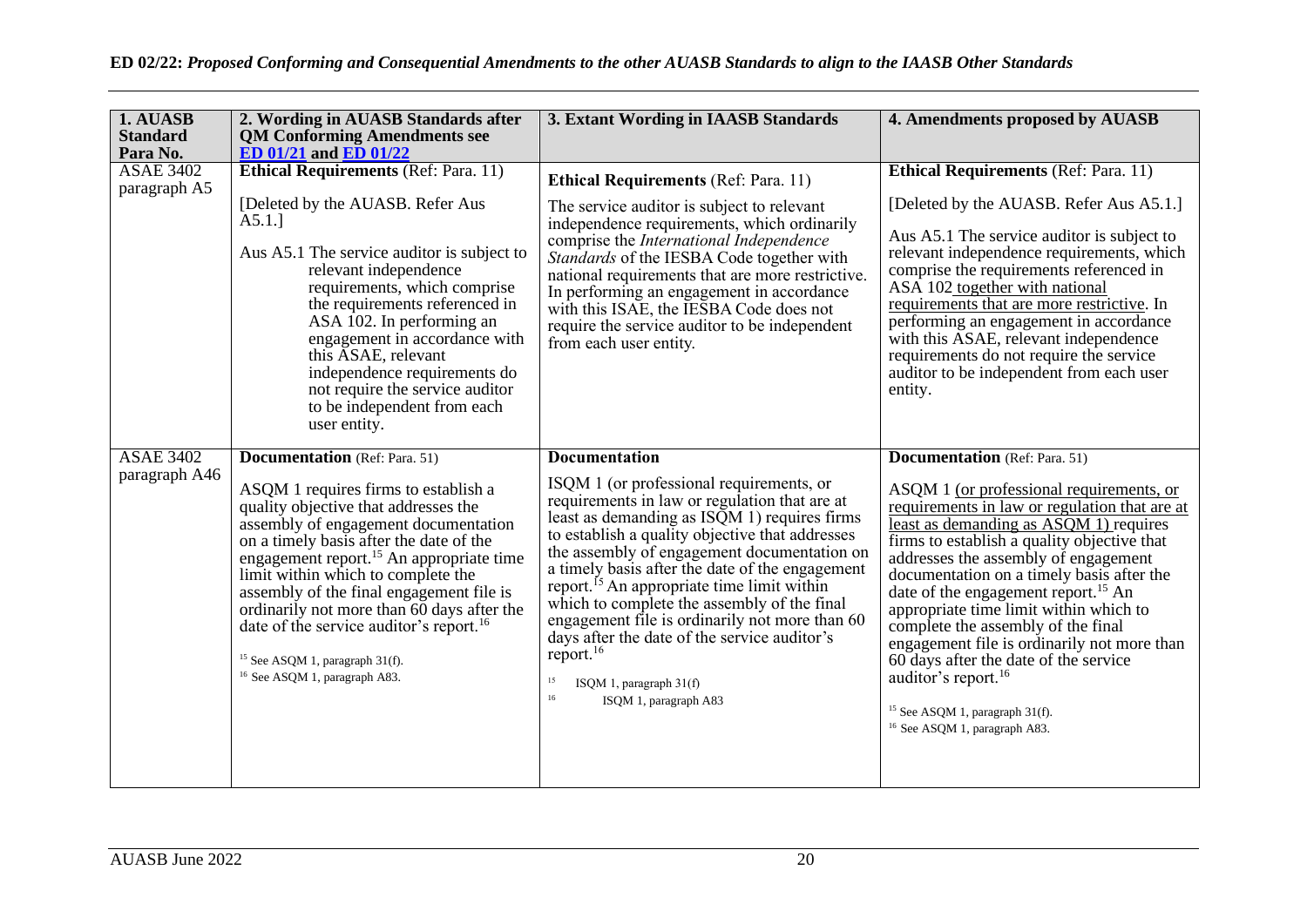| 1. AUASB<br><b>Standard</b><br>Para No.   | 2. Wording in AUASB Standards after<br><b>QM Conforming Amendments see</b><br>ED 01/21 and ED 01/22                                                                                                                                                                                                                                                                                                                                                                                                                                                                                                                                                                                                                                                                                                                                                                                             | 3. Extant Wording in IAASB Standards                                                                                                                                                                                                                                                                                                                                                                                                                                                                                                                                                                                                                                                                                                                                                                                                                                                                                                                                                                                        | 4. Amendments proposed by AUASB                                                                                                                                                                                                                                                                                                                                                                                                                                                                                                                                                                                                                                                                                                                                                                                                                                                                                                                                                                                                                                                                                                      |
|-------------------------------------------|-------------------------------------------------------------------------------------------------------------------------------------------------------------------------------------------------------------------------------------------------------------------------------------------------------------------------------------------------------------------------------------------------------------------------------------------------------------------------------------------------------------------------------------------------------------------------------------------------------------------------------------------------------------------------------------------------------------------------------------------------------------------------------------------------------------------------------------------------------------------------------------------------|-----------------------------------------------------------------------------------------------------------------------------------------------------------------------------------------------------------------------------------------------------------------------------------------------------------------------------------------------------------------------------------------------------------------------------------------------------------------------------------------------------------------------------------------------------------------------------------------------------------------------------------------------------------------------------------------------------------------------------------------------------------------------------------------------------------------------------------------------------------------------------------------------------------------------------------------------------------------------------------------------------------------------------|--------------------------------------------------------------------------------------------------------------------------------------------------------------------------------------------------------------------------------------------------------------------------------------------------------------------------------------------------------------------------------------------------------------------------------------------------------------------------------------------------------------------------------------------------------------------------------------------------------------------------------------------------------------------------------------------------------------------------------------------------------------------------------------------------------------------------------------------------------------------------------------------------------------------------------------------------------------------------------------------------------------------------------------------------------------------------------------------------------------------------------------|
|                                           | <b>ASAE 3410 Assurance Engagements on Greenhouse Gas Statements</b>                                                                                                                                                                                                                                                                                                                                                                                                                                                                                                                                                                                                                                                                                                                                                                                                                             |                                                                                                                                                                                                                                                                                                                                                                                                                                                                                                                                                                                                                                                                                                                                                                                                                                                                                                                                                                                                                             |                                                                                                                                                                                                                                                                                                                                                                                                                                                                                                                                                                                                                                                                                                                                                                                                                                                                                                                                                                                                                                                                                                                                      |
| <b>ASAE 3410</b><br>paragraph Aus<br>10.1 | Compliance with ASAE 3000 requires,<br>amongst other things, that the assurance<br>practitioner comply with relevant ethical<br>requirements related to assurance<br>engagements. <sup>*</sup> It also requires the lead<br>assurance practitioner <sup>#</sup> to be a member of<br>a firm that applies ASQM 1. <sup>†</sup><br>(Ref: Para. $A5-\overline{A6}$ )<br>$*$ ASAE 3000, paragraphs 3(a), Aus 20.1 and 34.<br>ASA 102 Compliance with Ethical Requirements when<br>Performing Audits, Reviews and Other Assurance<br>Engagements, paragraph 5.<br># The term "lead assurance practitioner" is referred to in<br>ASQM 1 Quality Management for Firms that Perform<br>Audits or Reviews of Financial Reports and Other<br>Financial Information, or Other Assurance or Related<br>Services Engagements as the "engagement partner".<br>$\dagger$ ASAE 3000, paragraphs 3(b) and 31(a). | Compliance with ISAE 3000 (Revised)<br>requires, among other things, compliance with<br>the provisions of the International Ethics<br><b>Standards Board for Accountants'</b><br>International Code of Ethics for Professional<br><b>Accountants (including International</b><br>Independence Standards) (IESBA Code)<br>related to assurance engagements, or other<br>professional requirements, or requirements<br>imposed by law or regulation, that are at least<br>as demanding. It also requires the engagement<br>partner to be a member of a firm that applies<br>$\overline{ISQM}$ 1, <sup>7</sup> or other professional requirements,<br>or requirements in law or regulation, that are at<br>least as demanding as ISQM 1. (Ref: Para. A5-<br>A6)<br>ISAE 3000 (Revised), paragraphs 3(b) and 31 (a).<br>International Standard on Quality Managaement (ISQM) 1,<br>Quality Management for Firms that Perform Audits or Reviews<br>of Financial Statements, or Other Assurance or Related Service<br>Engagements | Compliance with ASAE 3000 requires,<br>amongst other things, that the assurance<br>practitioner comply with relevant ethical<br>requirements related to assurance<br>engagements., <sup>*</sup> or other professional<br>requirements, or requirements imposed by<br>law or regulation, that are at least as<br>demanding. It also requires the lead<br>assurance practitioner <sup>#</sup> to be a member of a<br>firm that applies ASQM $1, \frac{1}{2}$ or other<br>professional requirements, or requirements<br>in law or regulation, that are at least as<br>demanding as ASQM 1. (Ref: Para. A5–A6)<br>ASAE 3000, paragraphs 3(a), Aus 20.1 and 34. ASA 102<br>Compliance with Ethical Requirements when Performing<br>Audits, Reviews and Other Assurance Engagements,<br>paragraph 5.<br># The term "lead assurance practitioner" is referred to in<br>ASQM 1 Quality Management for Firms that Perform<br>Audits or Reviews of Financial Reports and Other Financial<br>Information, or Other Assurance or Related Services<br>Engagements as the "engagement partner".<br>$\dagger$ ASAE 3000, paragraphs 3(b) and 31(a). |
| <b>ASAE 3410</b>                          | <b>Assurance Report Content</b>                                                                                                                                                                                                                                                                                                                                                                                                                                                                                                                                                                                                                                                                                                                                                                                                                                                                 | <b>Assurance Report Content</b>                                                                                                                                                                                                                                                                                                                                                                                                                                                                                                                                                                                                                                                                                                                                                                                                                                                                                                                                                                                             | <b>Assurance Report Content</b>                                                                                                                                                                                                                                                                                                                                                                                                                                                                                                                                                                                                                                                                                                                                                                                                                                                                                                                                                                                                                                                                                                      |
| paragraph 76                              | The assurance report, at a minimum, shall<br>include the following basic elements:<br>(Ref: Para. A134)                                                                                                                                                                                                                                                                                                                                                                                                                                                                                                                                                                                                                                                                                                                                                                                         | The assurance report shall include, at a<br>minimum, the following basic elements: (Ref:<br>Para. A134)<br>$\ddots$                                                                                                                                                                                                                                                                                                                                                                                                                                                                                                                                                                                                                                                                                                                                                                                                                                                                                                         | The assurance report, at a minimum, shall<br>include the following basic elements:<br>(Ref: Para. A134)                                                                                                                                                                                                                                                                                                                                                                                                                                                                                                                                                                                                                                                                                                                                                                                                                                                                                                                                                                                                                              |
|                                           | $(a) \ldots$                                                                                                                                                                                                                                                                                                                                                                                                                                                                                                                                                                                                                                                                                                                                                                                                                                                                                    | A statement that the firm of which the<br>(i)<br>practitioner is a member applies ISQM                                                                                                                                                                                                                                                                                                                                                                                                                                                                                                                                                                                                                                                                                                                                                                                                                                                                                                                                      | $(a) \ldots$                                                                                                                                                                                                                                                                                                                                                                                                                                                                                                                                                                                                                                                                                                                                                                                                                                                                                                                                                                                                                                                                                                                         |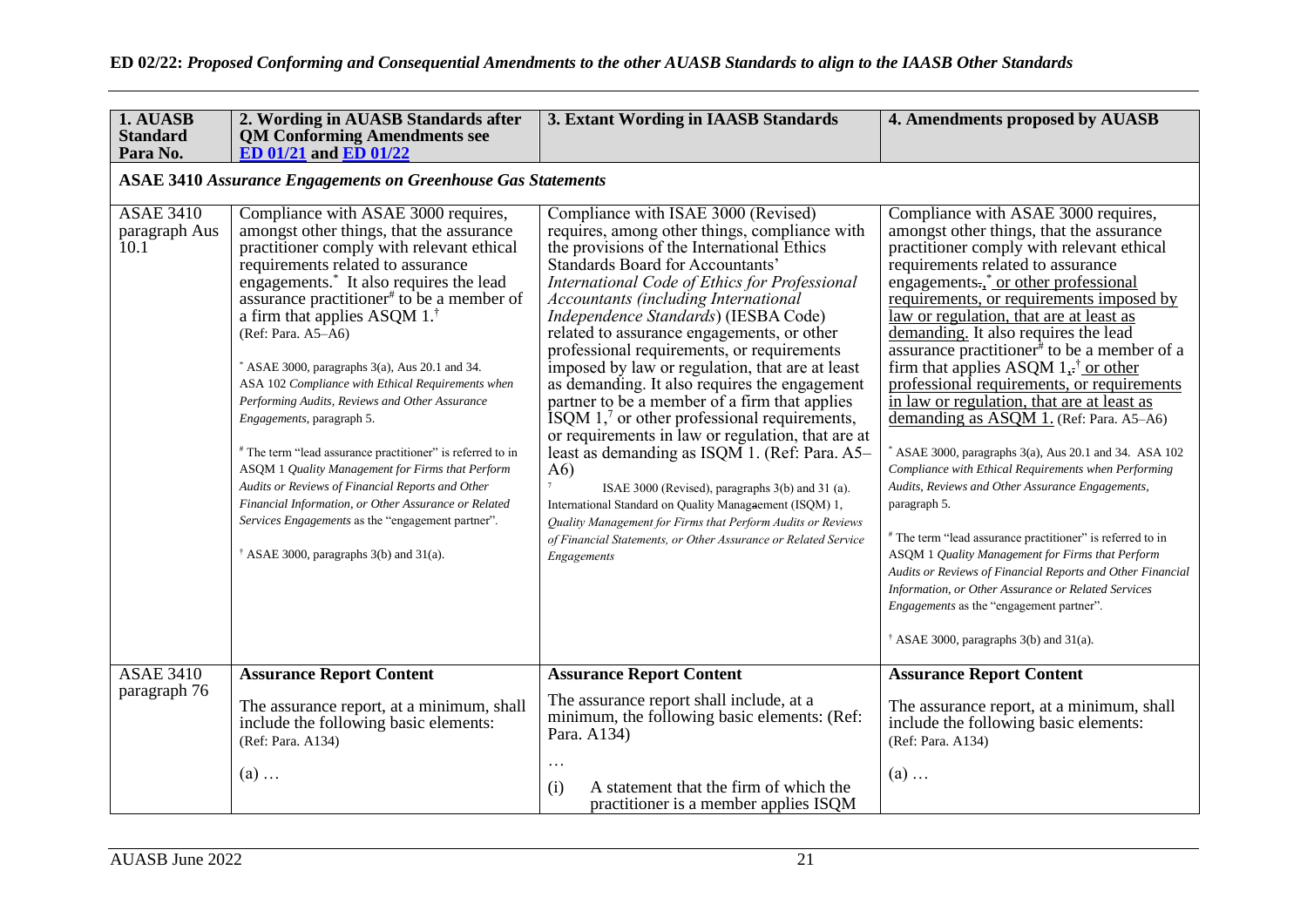| <b>Standard</b> | <b>QM Conforming Amendments see</b>                                                                                                                                                                                                                                                                                                                                                                                                                                                                                                                  |                                                                                                                                                                                                                                                                                                                                                                                                                                                                                                                                                                                                                                                                                                                                                                                                                                                                                                                                                             |                                                                                                                                                                                                                                                                                                                                                                                                                                                                                                                                                                                                                                                       |
|-----------------|------------------------------------------------------------------------------------------------------------------------------------------------------------------------------------------------------------------------------------------------------------------------------------------------------------------------------------------------------------------------------------------------------------------------------------------------------------------------------------------------------------------------------------------------------|-------------------------------------------------------------------------------------------------------------------------------------------------------------------------------------------------------------------------------------------------------------------------------------------------------------------------------------------------------------------------------------------------------------------------------------------------------------------------------------------------------------------------------------------------------------------------------------------------------------------------------------------------------------------------------------------------------------------------------------------------------------------------------------------------------------------------------------------------------------------------------------------------------------------------------------------------------------|-------------------------------------------------------------------------------------------------------------------------------------------------------------------------------------------------------------------------------------------------------------------------------------------------------------------------------------------------------------------------------------------------------------------------------------------------------------------------------------------------------------------------------------------------------------------------------------------------------------------------------------------------------|
| Para No.        |                                                                                                                                                                                                                                                                                                                                                                                                                                                                                                                                                      |                                                                                                                                                                                                                                                                                                                                                                                                                                                                                                                                                                                                                                                                                                                                                                                                                                                                                                                                                             |                                                                                                                                                                                                                                                                                                                                                                                                                                                                                                                                                                                                                                                       |
| 1. AUASB        | 2. Wording in AUASB Standards after<br>ED 01/21 and ED 01/22<br>(i) [Deleted by the AUASB. Refer<br>Aus $76.1(i).$<br>Aus $76.1(i)$<br>A statement that the firm<br>of which the assurance<br>practitioner is a member<br>applies ASQM 1.<br>[Deleted by the AUASB. Refer Aus<br>(i)<br>76.2(j).<br>Aus $76.2(j)$ A statement that the<br>assurance practitioner<br>complies with relevant<br>ethical requirements related<br>to other assurance<br>engagements. <sup>*</sup><br>$\cdots$<br>Relevant ethical requirements are contained in ASA 102. | 3. Extant Wording in IAASB Standards<br>1, or other professional requirements, or<br>requirements in law or regulation, that<br>are at least as demanding as ISQM 1. If<br>the practitioner is not a professional<br>accountant, the statement shall identify<br>the professional requirements, or<br>requirements in law or regulation,<br>applied that are as least as demanding as<br>$I\bar{S}QM$ 1.<br>(i)<br>A statement that the practitioner<br>complies with the independence and<br>other ethical requirements of the IESBA<br>Code, or other professional<br>requirements, or requirements imposed<br>by law or regulation, that are at least as<br>demanding as the provisions of the<br><b>IESBA</b> Code related to assurance<br>engagements. If the practitioner is not a<br>professional accountant, the statement<br>shall identify the professional<br>requirements, or requirements imposed<br>by law or regulation, applied that are at | 4. Amendments proposed by AUASB<br>(i) <del>[Deleted by the AUASB. Refer</del><br>Aus $76.1(i)$ .<br>Aus $76.1(i)$<br>A statement that the firm of<br>which the assurance<br>practitioner is a member<br>applies ASQM 1, or other<br>professional requirements,<br>or requirements in law or<br>regulation, that are at least<br>as demanding as ASQM 1.<br>If the assurance<br>practitioner is not a<br>professional accountant,<br>the statement shall identify<br>the professional<br>requirements, or<br>requirements in law or<br>regulation, applied that are<br>as least as demanding as<br>ASQM 1.<br>[Deleted by the AUASB. Refer Aus<br>(i) |
|                 |                                                                                                                                                                                                                                                                                                                                                                                                                                                                                                                                                      | least as demanding as the provisions of<br>the IESBA Code related to assurance<br>engagements.<br>$\cdots$                                                                                                                                                                                                                                                                                                                                                                                                                                                                                                                                                                                                                                                                                                                                                                                                                                                  | 76.21(j).<br>Aus $76.21(j)$ A statement that the assurance<br>practitioner complies with<br>relevant ethical requirements<br>related to other assurance<br>engagements. <sup>*</sup> or other<br>professional requirements, or<br>requirements imposed by law<br>or regulation, that are at least<br>as demanding. If the assurance<br>practitioner is not a<br>professional accountant, the<br>statement shall identify the<br>professional requirements, or                                                                                                                                                                                         |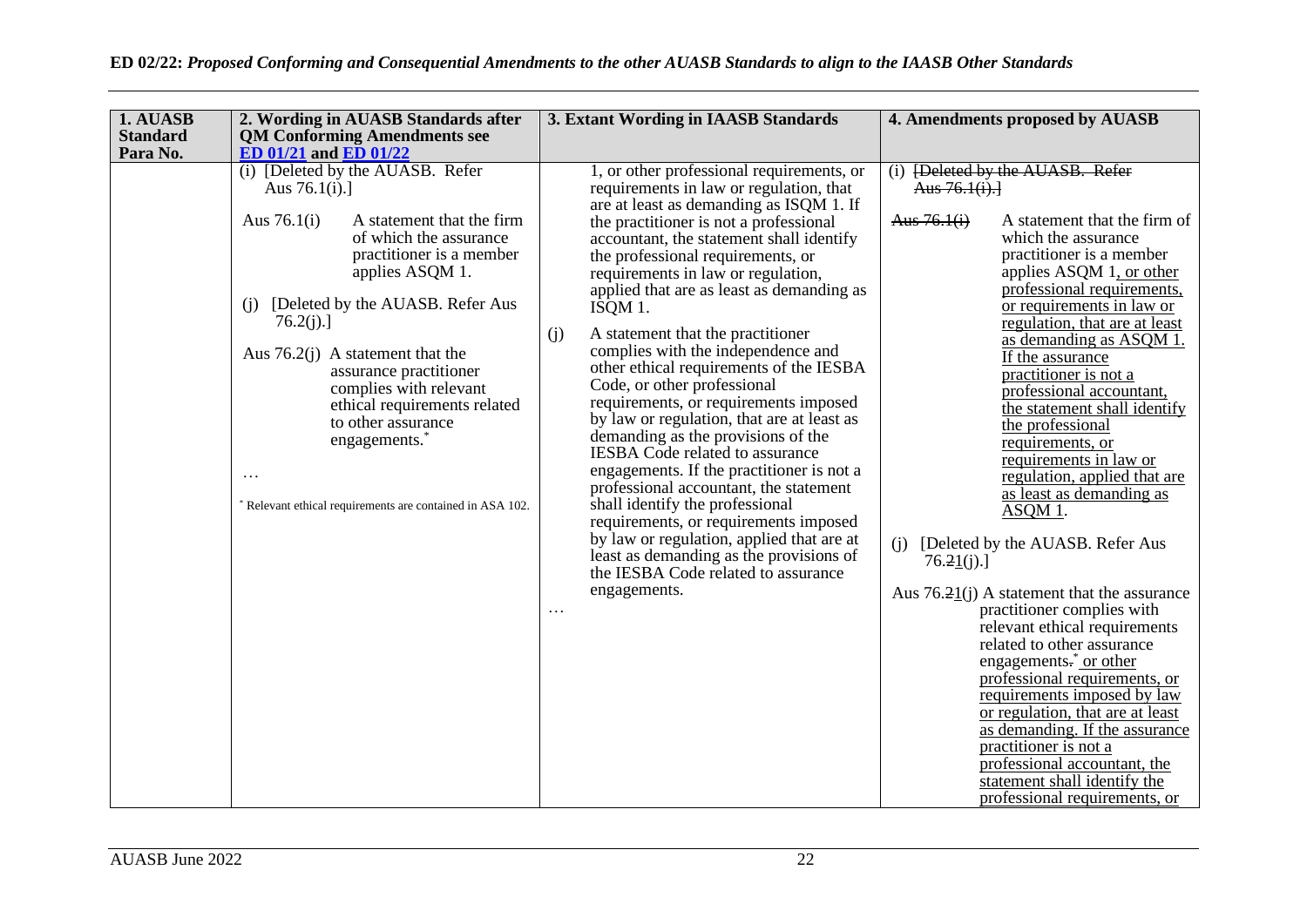| 1. AUASB<br><b>Standard</b><br>Para No.                     | 2. Wording in AUASB Standards after<br><b>QM Conforming Amendments see</b><br><b>ED 01/21 and ED 01/22</b>                                                                                                                                                                                                                                                                                                                                                                                                                                                                                                                        | 3. Extant Wording in IAASB Standards                                                                                                                                                                                                                                                                                                                                                                                                                                                                                                                                                                                                                          | 4. Amendments proposed by AUASB                                                                                                                                                                                                                                                                                                                                                                                                                                                                                                                                                                                                                                                                                                                                  |
|-------------------------------------------------------------|-----------------------------------------------------------------------------------------------------------------------------------------------------------------------------------------------------------------------------------------------------------------------------------------------------------------------------------------------------------------------------------------------------------------------------------------------------------------------------------------------------------------------------------------------------------------------------------------------------------------------------------|---------------------------------------------------------------------------------------------------------------------------------------------------------------------------------------------------------------------------------------------------------------------------------------------------------------------------------------------------------------------------------------------------------------------------------------------------------------------------------------------------------------------------------------------------------------------------------------------------------------------------------------------------------------|------------------------------------------------------------------------------------------------------------------------------------------------------------------------------------------------------------------------------------------------------------------------------------------------------------------------------------------------------------------------------------------------------------------------------------------------------------------------------------------------------------------------------------------------------------------------------------------------------------------------------------------------------------------------------------------------------------------------------------------------------------------|
|                                                             |                                                                                                                                                                                                                                                                                                                                                                                                                                                                                                                                                                                                                                   |                                                                                                                                                                                                                                                                                                                                                                                                                                                                                                                                                                                                                                                               | requirements imposed by law<br>or regulation, applied that are<br>at least as demanding as<br>ASA 102 related to assurance<br>engagements.<br>.<br>Relevant ethical requirements are contained in ASA 102.                                                                                                                                                                                                                                                                                                                                                                                                                                                                                                                                                       |
| <b>ASAE 3410</b><br>paragraph<br>$\rm \tilde{A}12\tilde{9}$ | Assembly of the Final Engagement File<br>(Ref: Para. 69)<br>[Deleted by the AUASB. Refer]<br>Aus A129.1.]<br>Aus A129.1 ASQM 1 requires firms to<br>establish a quality objective<br>that addresses the assembly<br>of engagement<br>documentation on a timely<br>basis after the date of the<br>engagement report. $^{25}$ An<br>appropriate time limit within<br>which to complete the<br>assembly of the final<br>engagement file is ordinarily<br>not more than 60 days after<br>the date of the assurance<br>report. <sup>26</sup><br><sup>25</sup> See ASQM 1, paragraph 31(f).<br><sup>26</sup> See ASQM 1, paragraph A83. | Assembly of the Final Engagement File (Ref:<br>Para. 69)<br>ISQM 1 (or other professional requirements, or<br>requirements in law or regulation that are at<br>least as demanding as ISQM 1) requires firms<br>to establish a quality objective that addresses<br>the assembly of engagement documentation on<br>a timely basis after the date of the engagement<br>report. <sup>I1</sup> An appropriate time limit within<br>which to complete the assembly of the final<br>engagement file is ordinarily not more than 60<br>days after the date of the assurance report. <sup>12</sup><br>$1\,1$<br>ISQM 1, paragraph 31(f)<br>12<br>ISQM 1, paragraph A83 | Assembly of the Final Engagement File<br>(Ref: Para. 69)<br>[Deleted by the AUASB. Refer<br>Aus $A129.1.$<br>Aus A129.1 ASQM 1 (or other<br>professional requirements, or<br>requirements in law or<br>regulation that are at least as<br>demanding as $ASOM$ 1)<br>requires firms to establish a<br>quality objective that<br>addresses the assembly of<br>engagement documentation on<br>a timely basis after the date of<br>the engagement report. $25$ An<br>appropriate time limit within<br>which to complete the<br>assembly of the final<br>engagement file is ordinarily<br>not more than 60 days after<br>the date of the assurance<br>report. <sup>26</sup><br><sup>25</sup> See ASQM 1, paragraph 31(f).<br><sup>26</sup> See ASQM 1, paragraph A83. |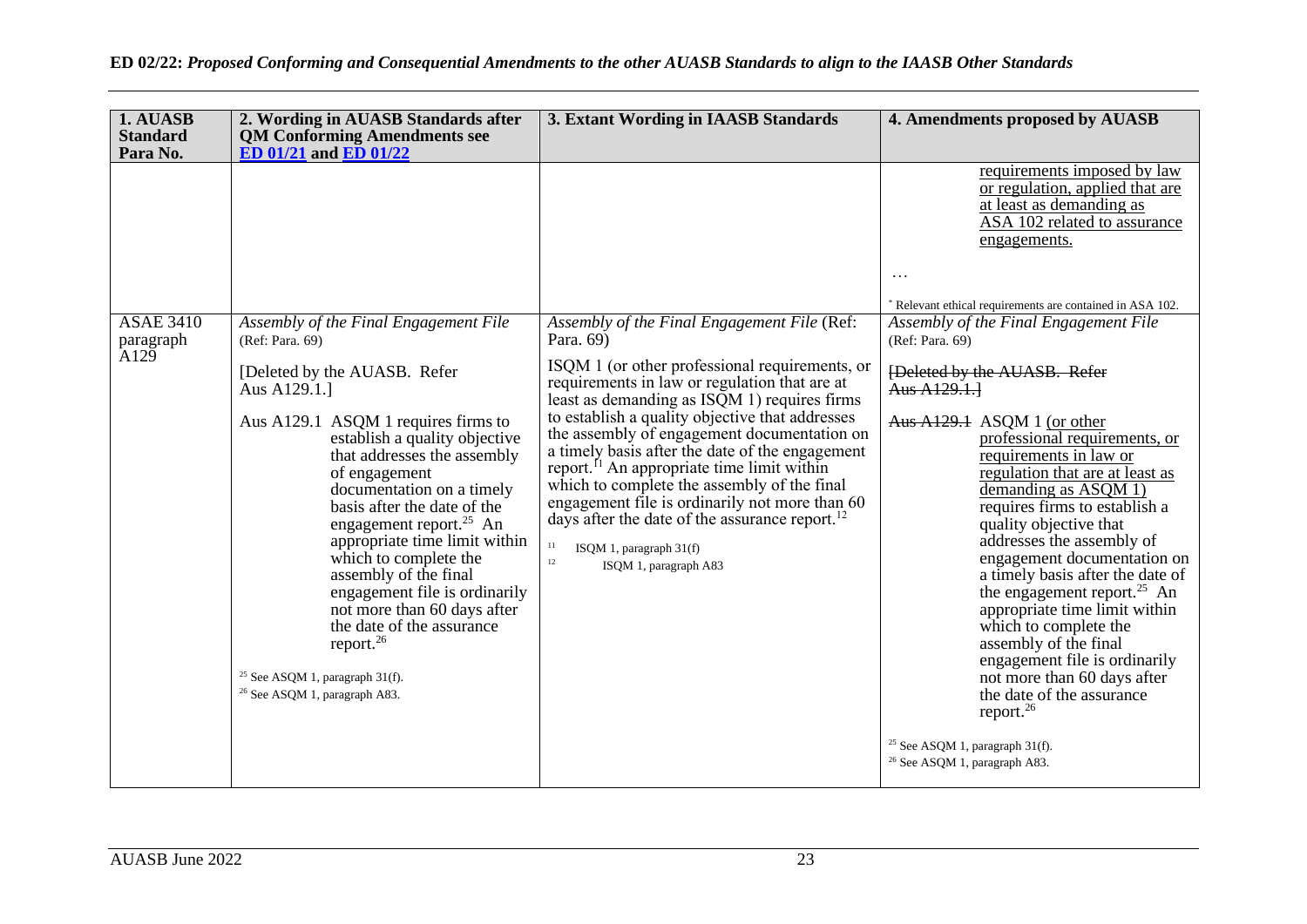| 1. AUASB<br><b>Standard</b><br>Para No.               | 2. Wording in AUASB Standards after<br><b>QM Conforming Amendments see</b><br><b>ED 01/21 and ED 01/22</b>                                                                                                                                                                                                                                                                                                                                                                                                                                                                                                                                                                                                                                                                                                                                                           | 3. Extant Wording in IAASB Standards                                                                                                                                                                                                                                                                                                                                                                                                                                                                                                                                                                                                                                                                                                                                                                                                                                                                                                                                                                                                                                                               | 4. Amendments proposed by AUASB                                                                                                                                                                                                                                                                                                                                                                                                                                                                                                                                                                                                                                                                                                                                                                                                                                                                                                                                                                                                                                                                                               |
|-------------------------------------------------------|----------------------------------------------------------------------------------------------------------------------------------------------------------------------------------------------------------------------------------------------------------------------------------------------------------------------------------------------------------------------------------------------------------------------------------------------------------------------------------------------------------------------------------------------------------------------------------------------------------------------------------------------------------------------------------------------------------------------------------------------------------------------------------------------------------------------------------------------------------------------|----------------------------------------------------------------------------------------------------------------------------------------------------------------------------------------------------------------------------------------------------------------------------------------------------------------------------------------------------------------------------------------------------------------------------------------------------------------------------------------------------------------------------------------------------------------------------------------------------------------------------------------------------------------------------------------------------------------------------------------------------------------------------------------------------------------------------------------------------------------------------------------------------------------------------------------------------------------------------------------------------------------------------------------------------------------------------------------------------|-------------------------------------------------------------------------------------------------------------------------------------------------------------------------------------------------------------------------------------------------------------------------------------------------------------------------------------------------------------------------------------------------------------------------------------------------------------------------------------------------------------------------------------------------------------------------------------------------------------------------------------------------------------------------------------------------------------------------------------------------------------------------------------------------------------------------------------------------------------------------------------------------------------------------------------------------------------------------------------------------------------------------------------------------------------------------------------------------------------------------------|
| <b>Document</b>                                       |                                                                                                                                                                                                                                                                                                                                                                                                                                                                                                                                                                                                                                                                                                                                                                                                                                                                      | ASAE 3420 Assurance Engagements to Report on the Compilation of Pro Forma Historical Financial Information included in a Prospectus or other                                                                                                                                                                                                                                                                                                                                                                                                                                                                                                                                                                                                                                                                                                                                                                                                                                                                                                                                                       |                                                                                                                                                                                                                                                                                                                                                                                                                                                                                                                                                                                                                                                                                                                                                                                                                                                                                                                                                                                                                                                                                                                               |
| <b>ASAE 3420</b><br>paragraph Aus<br>$\overline{8.1}$ | Compliance with ASAE 3000 requires,<br>among other things, compliance with<br>relevant ethical requirements related to<br>assurance engagements. <sup>*</sup> It also requires<br>the lead assurance practitioner <sup>#</sup> to be a<br>member of a firm that applies ASQM 1. <sup>†</sup><br>See ASAE 3000, paragraphs 3(a), Aus 20.1 and 34. See<br>also ASA 102 Compliance with Ethical Requirements<br>when Performing Audits, Reviews and Other Assurance<br>Engagements.<br># The term "lead assurance practitioner" is referred to as<br>"lead engagement partner" in ASQM 1 Quality<br>Management for Firms that Perform Audits or Reviews of<br>Financial Reports and Other Financial Information, or<br>Other Assurance or Related Services Engagements.<br><sup>†</sup> See ASAE 3000, paragraphs 3(b) and 31(a). See also<br>Auditing Standard ASQM 1. | Compliance with ISAE 3000 (Revised)<br>requires, among other things, compliance with<br>the provisions of the International Ethics<br><b>Standards Board for Accountants'</b><br>International Code of Ethics for Professional<br><b>Accountants (including International</b><br>Independence Standards) (IESBA Code)<br>related to assurance engagements, or other<br>professional requirements, or requirements<br>imposed by law or regulation, that are at least<br>as demanding. <sup>3</sup> It also requires the engagement<br>partner to be a member of a firm that applies<br>$\text{ISQM}$ 1, <sup>4</sup> or other professional requirements,<br>or requirements in law or regulation, that are at<br>least as demanding as ISQM 1.<br>$\mathfrak z$<br>ISAE 3000 (Revised), paragraphs 3(a), 20 and 34<br>$\overline{4}$<br>ISAE 3000 (Revised), paragraphs 3(b) and 31(a).<br>International Standard on Quality Management (ISQM) 1,<br>Quality Management for Firms that Perform Audits or Reviews<br>of Financial Statements, or Other Assurance or Related Services<br>Engagements | Compliance with ASAE 3000 requires,<br>among other things, compliance with<br>relevant ethical requirements related to<br>assurance engagements, or other<br>professional requirements, or requirements<br>imposed by law or regulation, that are at<br>least as demanding. <sup>*</sup> It also requires the<br>lead assurance practitioner <sup>#</sup> to be a member<br>of a firm that applies ASQM $1, \frac{1}{2}$ or other<br>professional requirements, or requirements<br>in law or regulation, that are at least as<br>demanding as ASQM 1.<br>See ASAE 3000, paragraphs 3(a), Aus 20.1 and 34. See<br>also ASA 102 Compliance with Ethical Requirements when<br>Performing Audits, Reviews and Other Assurance<br>Engagements.<br># The term "lead assurance practitioner" is referred to as<br>"lead engagement partner" in ASQM 1 Quality<br>Management for Firms that Perform Audits or Reviews of<br>Financial Reports and Other Financial Information, or<br>Other Assurance or Related Services Engagements.<br><sup>†</sup> See ASAE 3000, paragraphs 3(b) and 31(a). See also<br>Auditing Standard ASQM 1. |
| <b>ASAE 3420</b><br>paragraph 35                      | The assurance practitioner's report shall,<br>at a minimum, include the following basic<br>elements: (Ref: Para. A57-Aus A57.1)                                                                                                                                                                                                                                                                                                                                                                                                                                                                                                                                                                                                                                                                                                                                      | The practitioner's report shall include, at a<br>minimum, the following basic elements: (Ref:<br>Para. A57)                                                                                                                                                                                                                                                                                                                                                                                                                                                                                                                                                                                                                                                                                                                                                                                                                                                                                                                                                                                        | The assurance practitioner's report shall, at<br>a minimum, include the following basic<br>elements: (Ref: Para. A57-Aus A57.1)                                                                                                                                                                                                                                                                                                                                                                                                                                                                                                                                                                                                                                                                                                                                                                                                                                                                                                                                                                                               |
|                                                       | $(a)$                                                                                                                                                                                                                                                                                                                                                                                                                                                                                                                                                                                                                                                                                                                                                                                                                                                                | $\cdots$<br>A statement that the firm of which the<br>(g)<br>practitioner is a member applies ISQM                                                                                                                                                                                                                                                                                                                                                                                                                                                                                                                                                                                                                                                                                                                                                                                                                                                                                                                                                                                                 | $(a) \ldots$                                                                                                                                                                                                                                                                                                                                                                                                                                                                                                                                                                                                                                                                                                                                                                                                                                                                                                                                                                                                                                                                                                                  |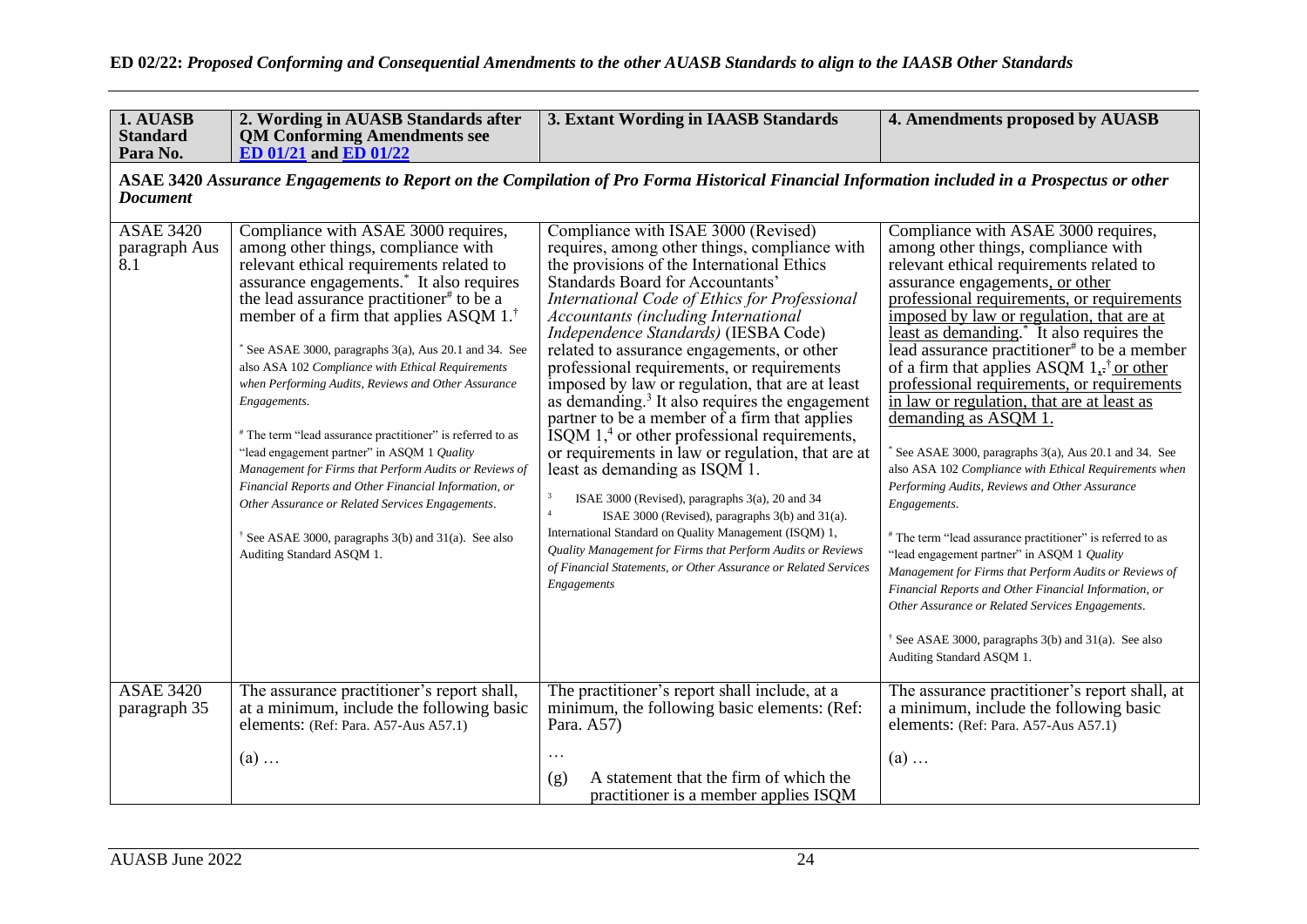| 1. AUASB        | 2. Wording in AUASB Standards after                                                                                                                                                                                                                                                                                                                                                                                                  | 3. Extant Wording in IAASB Standards                                                                                                                                                                                                                                                                                                                                                                                                                                                                                                                                                                                                                                                                                                                                                                                                                                                                                                                                                                                                  | 4. Amendments proposed by AUASB                                                                                                                                                                                                                                                                                                                                                                                                                                                                                                                                                                                                                                                                                                                                                                                                                                                                                                                                                                                                                                                                    |
|-----------------|--------------------------------------------------------------------------------------------------------------------------------------------------------------------------------------------------------------------------------------------------------------------------------------------------------------------------------------------------------------------------------------------------------------------------------------|---------------------------------------------------------------------------------------------------------------------------------------------------------------------------------------------------------------------------------------------------------------------------------------------------------------------------------------------------------------------------------------------------------------------------------------------------------------------------------------------------------------------------------------------------------------------------------------------------------------------------------------------------------------------------------------------------------------------------------------------------------------------------------------------------------------------------------------------------------------------------------------------------------------------------------------------------------------------------------------------------------------------------------------|----------------------------------------------------------------------------------------------------------------------------------------------------------------------------------------------------------------------------------------------------------------------------------------------------------------------------------------------------------------------------------------------------------------------------------------------------------------------------------------------------------------------------------------------------------------------------------------------------------------------------------------------------------------------------------------------------------------------------------------------------------------------------------------------------------------------------------------------------------------------------------------------------------------------------------------------------------------------------------------------------------------------------------------------------------------------------------------------------|
| <b>Standard</b> | <b>QM Conforming Amendments see</b>                                                                                                                                                                                                                                                                                                                                                                                                  |                                                                                                                                                                                                                                                                                                                                                                                                                                                                                                                                                                                                                                                                                                                                                                                                                                                                                                                                                                                                                                       |                                                                                                                                                                                                                                                                                                                                                                                                                                                                                                                                                                                                                                                                                                                                                                                                                                                                                                                                                                                                                                                                                                    |
| Para No.        | <b>ED 01/21 and ED 01/22</b>                                                                                                                                                                                                                                                                                                                                                                                                         |                                                                                                                                                                                                                                                                                                                                                                                                                                                                                                                                                                                                                                                                                                                                                                                                                                                                                                                                                                                                                                       |                                                                                                                                                                                                                                                                                                                                                                                                                                                                                                                                                                                                                                                                                                                                                                                                                                                                                                                                                                                                                                                                                                    |
|                 | [Deleted by the AUASB. Refer]<br>(g)<br>Aus $35.1$ (g).]<br>Aus $35.1(g)$ A statement that the firm of<br>which the assurance<br>practitioner is a member,<br>applies ASQM 1;<br>[Deleted by the AUASB. Refer Aus<br>(h)<br>35.2(h).<br>Aus 35.2 (h) A statement that the<br>assurance practitioner<br>complies with the<br>independence and other<br>relevant ethical requirements<br>related to assurance<br>engagements;<br>$(i)$ | 1, or other professional requirements, or<br>requirements in law or regulation, that<br>are at least as demanding as ISQM 1. If<br>the practitioner is not a professional<br>accountant, the statement shall identify<br>the professional requirements, or<br>requirements in law or regulation,<br>applied that are at least as demanding as<br>$\overline{ISQM}$ 1.<br>(h)<br>A statement that the practitioner<br>complies with the independence and<br>other ethical requirements of the IESBA<br>Code, or other professional<br>requirements, or requirements imposed<br>by law and regulation, applied that are at<br>least as demanding as the provisions of<br>the IESBA Code related to assurance<br>engagements. If the practitioner is not a<br>professional accountant, the statement<br>shall identify the professional<br>requirements, or requirements imposed<br>by law or regulation, applied that are at<br>least as demanding as the provisions of<br>the IESBA Code related to assurance<br>engagements.<br>$(i)$ | [Deleted by the AUASB. Refer<br>(g)<br>Aus $35.1(g)$ .<br>Aus $35.1(g)$ A statement that the firm of<br>which the assurance<br>practitioner is a member,<br>applies ASQM 1, or other<br>professional requirements, or<br>requirements in law or<br>regulation, that are at least as<br>demanding as ASQM 1. If the<br>assurance practitioner is not a<br>professional accountant, the<br>statement shall identify the<br>professional requirements, or<br>requirements in law or<br>regulation, applied that are at<br>least as demanding as ASQM<br><u>1;</u><br>(h)<br>[Deleted by the AUASB. Refer Aus<br>35.12(h).<br>Aus $35.12$ (h) A statement that the<br>assurance practitioner<br>complies with the<br>independence and other<br>relevant ethical requirements<br>related to assurance<br>engagements, or other<br>professional requirements, or<br>requirements imposed by law<br>and regulation, applied that<br>are at least as demanding. If<br>the assurance practitioner is<br>not a professional accountant,<br>the statement shall identify the<br>professional requirements, or |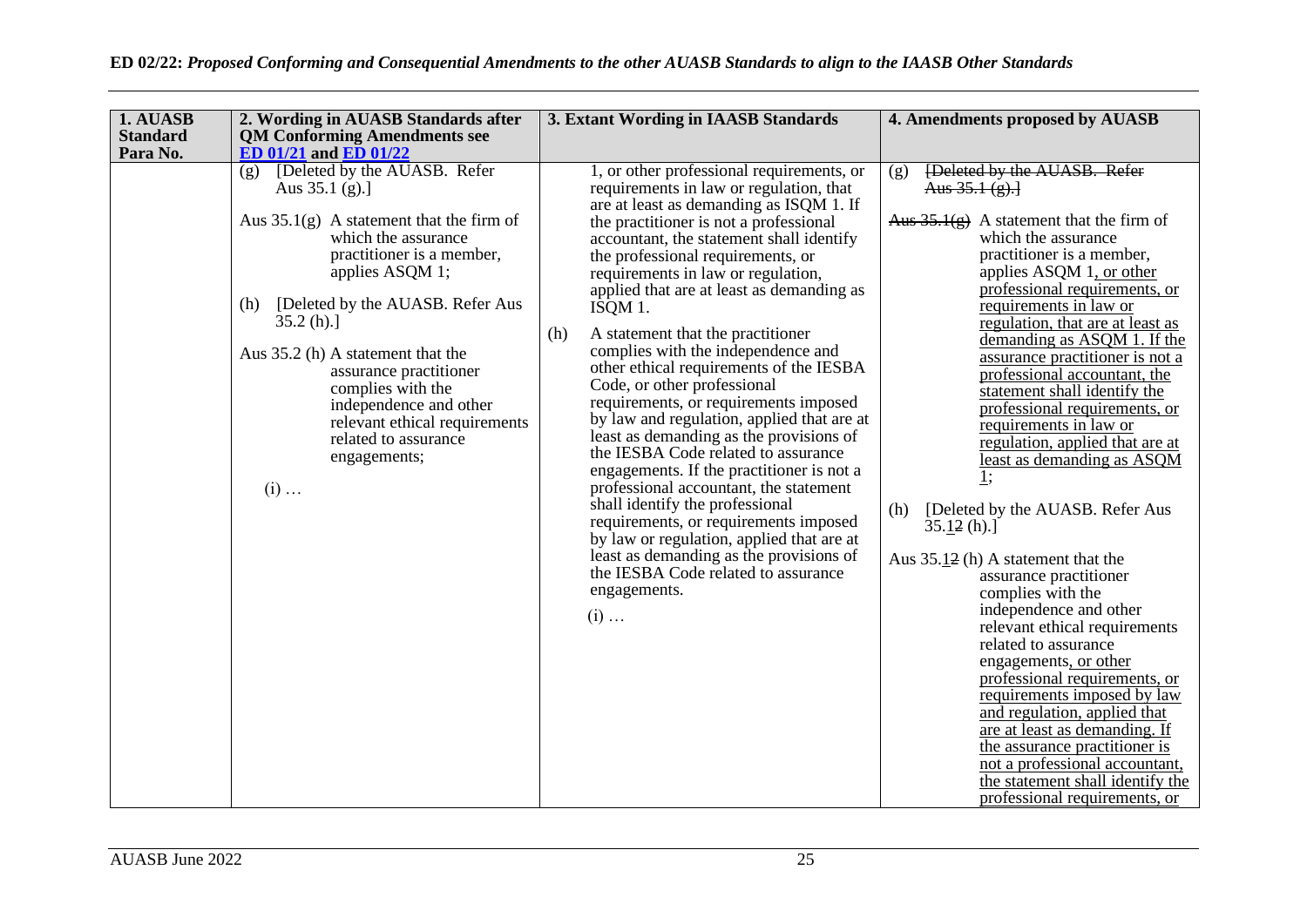| 1. AUASB<br><b>Standard</b><br>Para No. | 2. Wording in AUASB Standards after<br><b>QM Conforming Amendments see</b><br>ED $01/21$ and ED $01/22$ | 3. Extant Wording in IAASB Standards | 4. Amendments proposed by AUASB                                                                                                            |
|-----------------------------------------|---------------------------------------------------------------------------------------------------------|--------------------------------------|--------------------------------------------------------------------------------------------------------------------------------------------|
|                                         |                                                                                                         |                                      | requirements imposed by law<br>or regulation, applied that are<br>at least as demanding as<br>ASA 102 related to assurance<br>engagements; |
|                                         |                                                                                                         |                                      | $(i)$                                                                                                                                      |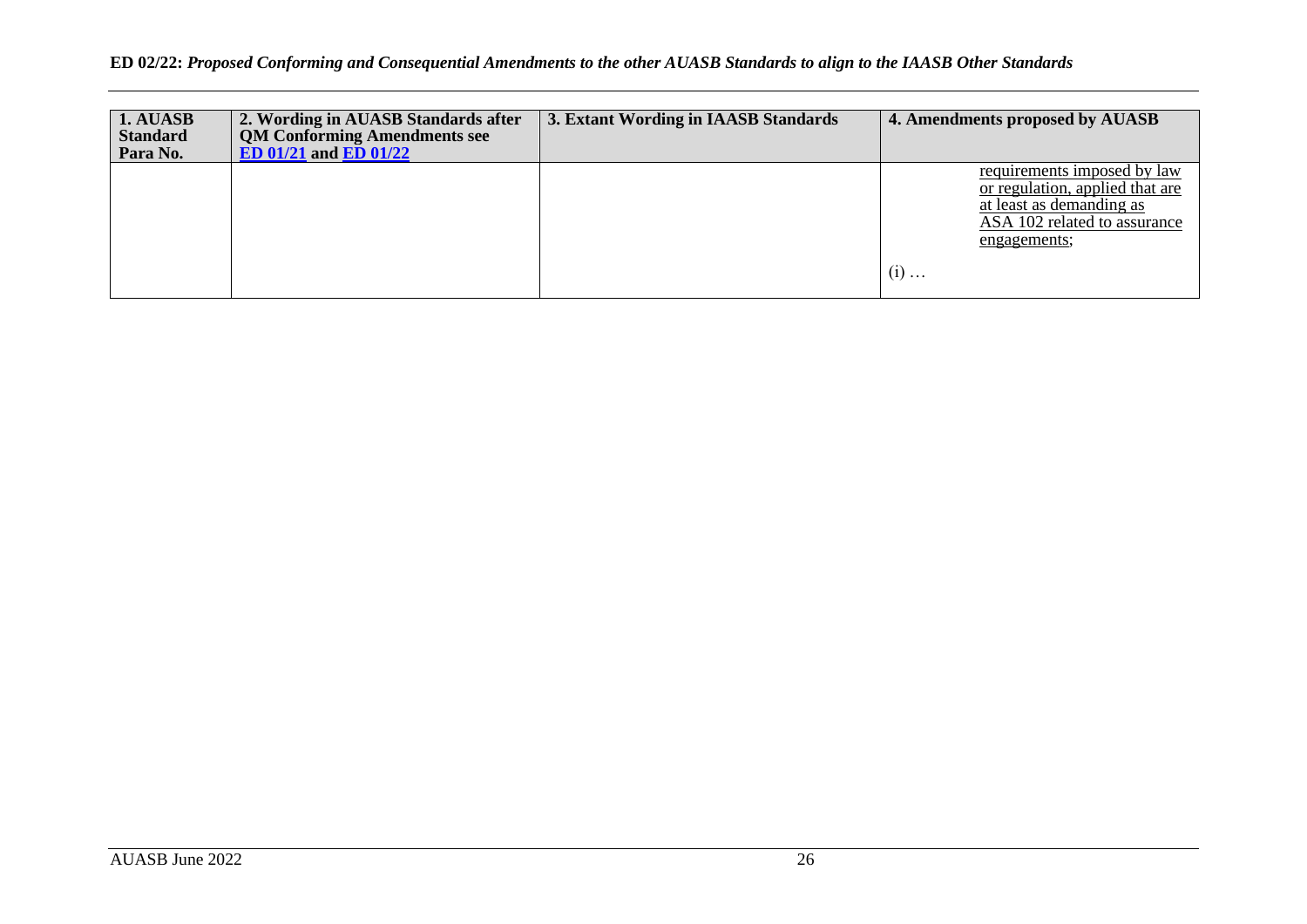#### **Table 2 – Flowing through the changes from Table 1 to Australian-specific AUASB Standards**

Where this document inserts or deletes a paragraph or footnote, as a result of that insertion or deletion relevant paragraph numbers, cross-references and footnotes are updated.

| 1. Paragraph<br>No.              | 2. Extant Wording                                                                                                                                                                                                                                                                                                                                                                                                                                                                         | 3. Proposed Change                                                                                                                                                                                                                                                                                                                                                                                                                                                                                                                                                                                                                                                         | 4. Reason                                           |
|----------------------------------|-------------------------------------------------------------------------------------------------------------------------------------------------------------------------------------------------------------------------------------------------------------------------------------------------------------------------------------------------------------------------------------------------------------------------------------------------------------------------------------------|----------------------------------------------------------------------------------------------------------------------------------------------------------------------------------------------------------------------------------------------------------------------------------------------------------------------------------------------------------------------------------------------------------------------------------------------------------------------------------------------------------------------------------------------------------------------------------------------------------------------------------------------------------------------------|-----------------------------------------------------|
|                                  | <b>Other AUASB Standards in harmonisation with NZAuASB</b>                                                                                                                                                                                                                                                                                                                                                                                                                                |                                                                                                                                                                                                                                                                                                                                                                                                                                                                                                                                                                                                                                                                            |                                                     |
|                                  | <b>ASAE 3100 Compliance Engagements</b>                                                                                                                                                                                                                                                                                                                                                                                                                                                   |                                                                                                                                                                                                                                                                                                                                                                                                                                                                                                                                                                                                                                                                            |                                                     |
| <b>ASAE 3100</b><br>Paragraph 10 | This ASAE requires the assurance<br>practitioner to apply the ASAE 3000<br>requirement to comply with relevant<br>ethical requirements related to assurance<br>engagements. It also requires the lead<br>assurance practitioner to be a member of a<br>firm that applies ASQM 1 <i>Quality</i><br>Management for Firms that Perform<br><b>Audits or Reviews of Financial Reports</b><br>and Other Financial Information, or Other<br><b>Assurance or Related Services</b><br>Engagements. | This ASAE requires the assurance practitioner to<br>apply the ASAE 3000 requirement to comply with<br>relevant ethical requirements related to assurance<br>engagements, or other professional requirements,<br>or requirements in law or regulation, that are at<br>least as demanding. It also requires the lead<br>assurance practitioner to be a member of a firm<br>that applies ASQM 1 Quality Management for<br>Firms that Perform Audits or Reviews of<br><b>Financial Reports and Other Financial</b><br>Information, or Other Assurance or Related<br>Services Engagements or requirements in law or<br>regulation, that are at least as demanding as<br>ASQM 1. | Change consistent with<br>ASAE 3000 paragraph<br>3  |
| <b>ASAE 3100</b><br>paragraph 19 | As required by ASAE 3000, the assurance<br>practitioner shall comply with relevant<br>ethical requirements related to assurance<br>engagements. <sup>7</sup> (Ref: Para. A6)<br><sup>7</sup> See ASAE 3000, paragraphs Aus 20.1 and ASA 102<br>Compliance with Ethical Requirements when Performing<br>Audits, Reviews and Other assurance Engagements.                                                                                                                                   | As required by ASAE 3000, the assurance<br>practitioner shall comply with relevant ethical<br>requirements related to assurance engagements, or<br>other professional requirements, or requirements<br>imposed by law or regulation, that are at least as<br>demanding. <sup>7</sup> (Ref: Para. A6)<br><sup>7</sup> See ASAE 3000, paragraphs Aus 20.1 and ASA 102 Compliance<br>with Ethical Requirements when Performing Audits, Reviews and<br>Other assurance Engagements.                                                                                                                                                                                            | Change consistent with<br>ASAE 3000 paragraph<br>31 |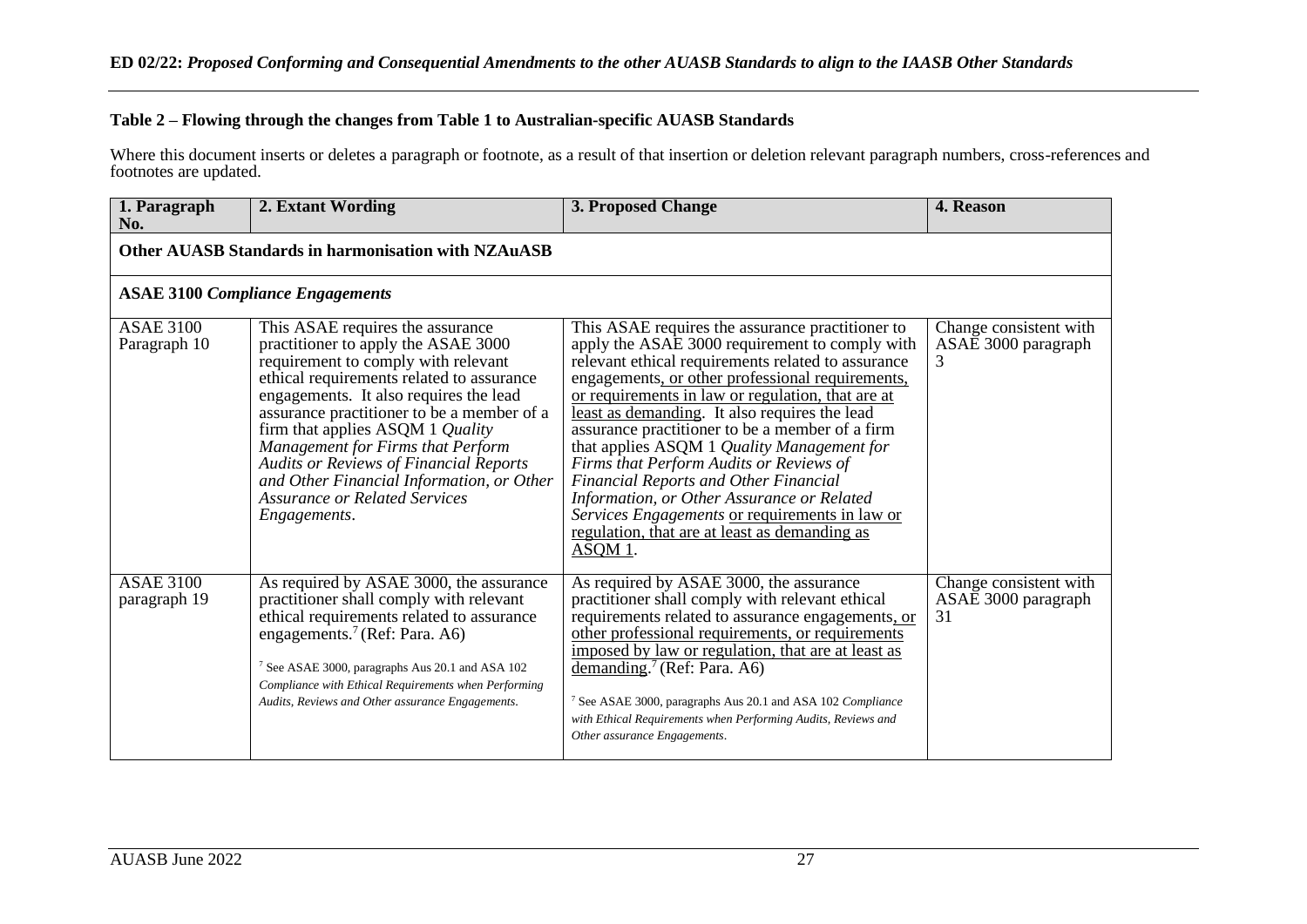| <b>ASAE 3100</b><br>paragraph 56 | <b>Assurance Report Content</b><br>For both attestation and direct<br>engagements, the assurance practitioner<br>shall include in the assurance report the<br>basic elements required by ASAE 3000, <sup>25</sup><br>which are at a minimum:<br>(a)<br>$\ldots$<br>A statement that the firm of which the<br>(1)<br>assurance practitioner is a member<br>applies ASQM 1;<br>(m) A statement that the assurance<br>practitioner complies with the<br>independence and other relevant<br>ethical requirements related to<br>assurance engagements;<br>$(n)$ | <b>Assurance Report Content</b><br>For both attestation and direct engagements, the<br>assurance practitioner shall include in the<br>assurance report the basic elements required by<br>ASAE 3000, <sup>25</sup> which are at a minimum:<br>(a)<br>$\ldots$<br>A statement that the firm of which the<br>(1)<br>assurance practitioner is a member applies<br>ASQM 1, or other professional requirements,<br>or requirements in law and regulation, that<br>are at least as demanding as ASQM 1. If the<br>assurance practitioner is not a professional<br>accountant, the statement shall identify the<br>professional requirements, or requirements in<br>law and regulation, applied that are at least as<br>demanding as ASQM 1;<br>(m) A statement that the assurance practitioner<br>complies with the independence and other<br>relevant ethical requirements related to<br>assurance engagements, or other professional<br>requirements, or requirements imposed by<br>law or regulation, that are at least as<br>demanding;<br>$(n)$ | Change consistent with<br>ASAE 3000 paragraph<br>69 |
|----------------------------------|------------------------------------------------------------------------------------------------------------------------------------------------------------------------------------------------------------------------------------------------------------------------------------------------------------------------------------------------------------------------------------------------------------------------------------------------------------------------------------------------------------------------------------------------------------|------------------------------------------------------------------------------------------------------------------------------------------------------------------------------------------------------------------------------------------------------------------------------------------------------------------------------------------------------------------------------------------------------------------------------------------------------------------------------------------------------------------------------------------------------------------------------------------------------------------------------------------------------------------------------------------------------------------------------------------------------------------------------------------------------------------------------------------------------------------------------------------------------------------------------------------------------------------------------------------------------------------------------------------------|-----------------------------------------------------|
|                                  | <b>ASAE 3150 Assurance Engagements on Controls</b>                                                                                                                                                                                                                                                                                                                                                                                                                                                                                                         |                                                                                                                                                                                                                                                                                                                                                                                                                                                                                                                                                                                                                                                                                                                                                                                                                                                                                                                                                                                                                                                |                                                     |
| <b>ASAE 3150</b><br>paragraph 10 | Compliance with ASAE 3000 requires,<br>among other things, that the assurance<br>practitioner complies with relevant ethical<br>requirements related to assurance<br>engagements. <sup>11</sup> (Ref: Para. 19) It also<br>requires the lead assurance practitioner <sup>12</sup> to<br>be a member of a firm that applies<br>ASQM $113$                                                                                                                                                                                                                   | Compliance with ASAE 3000 requires, among<br>other things, that the assurance practitioner<br>complies with relevant ethical requirements<br>related to assurance engagements, or other<br>professional requirements, or requirements in law<br>or regulation, that are at least as demanding. <sup>11</sup><br>(Ref: Para. 19) It also requires the lead assurance<br>practitioner <sup>12</sup> to be a member of a firm that applies<br>ASOM 1 or other professional requirements, or                                                                                                                                                                                                                                                                                                                                                                                                                                                                                                                                                       | Change consistent with<br>ASAE 3000 paragraph<br>31 |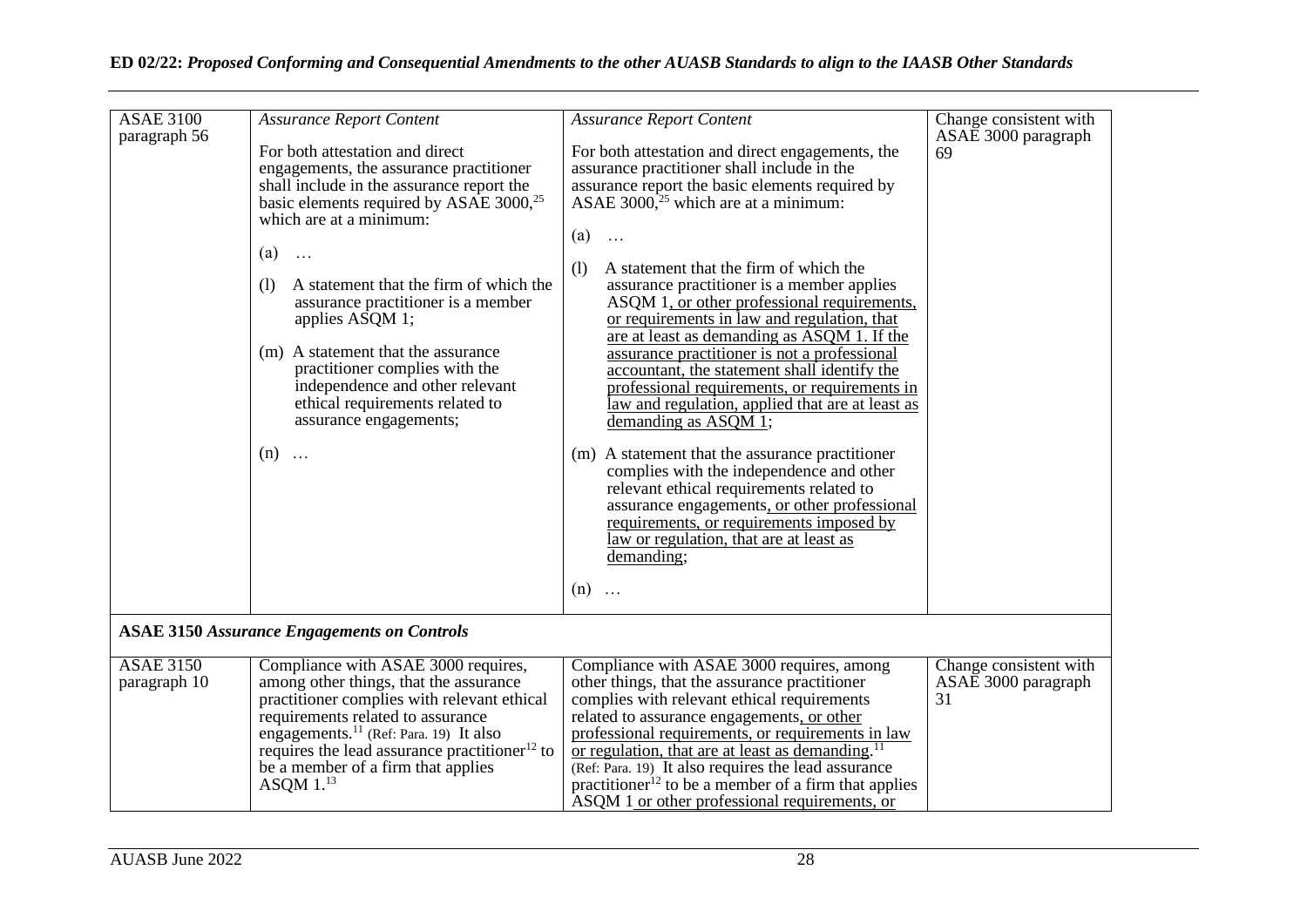|                                  | <sup>12</sup> The term "lead assurance practitioner" is referred to in<br>ASQM 1 Quality Management for Firms that Perform<br>Audits or Reviews of Financial Reports and Other<br>Financial Information, or Other Assurance or Related<br>Services Engagements as the "engagement partner".                                                                                                                                                                                                                                                                              | requirements in law or regulation, that are at least<br>as demanding as ASOM $1^{13}$<br><sup>12</sup> The term "lead assurance practitioner" is referred to in ASQM 1<br>Quality Management for Firms that Perform Audits or Reviews of<br>Financial Reports and Other Financial Information, or Other<br>Assurance or Related Services Engagements as the "engagement<br>partner".                                                                                                                                                                                                                                                                                                                                                                                                                                                                                   |                                                     |
|----------------------------------|--------------------------------------------------------------------------------------------------------------------------------------------------------------------------------------------------------------------------------------------------------------------------------------------------------------------------------------------------------------------------------------------------------------------------------------------------------------------------------------------------------------------------------------------------------------------------|------------------------------------------------------------------------------------------------------------------------------------------------------------------------------------------------------------------------------------------------------------------------------------------------------------------------------------------------------------------------------------------------------------------------------------------------------------------------------------------------------------------------------------------------------------------------------------------------------------------------------------------------------------------------------------------------------------------------------------------------------------------------------------------------------------------------------------------------------------------------|-----------------------------------------------------|
| <b>ASAE 3150</b><br>paragraph 19 | As required by ASAE 3000, the assurance<br>practitioner shall comply with relevant<br>ethical requirements related to assurance<br>engagements. <sup>19</sup> (Ref: Para. A10)<br><sup>19</sup> See ASAE 3000, paragraphs Aus 20.1 and ASA 102.                                                                                                                                                                                                                                                                                                                          | As required by ASAE 3000, the assurance<br>practitioner shall comply with relevant ethical<br>requirements related to assurance engagements, or<br>other professional requirements, or requirements<br>imposed by law or regulation, that are at least as<br>demanding. <sup>19</sup> (Ref: Para. A10)<br><sup>19</sup> See ASAE 3000, paragraphs Aus 20.1 and ASA 102.                                                                                                                                                                                                                                                                                                                                                                                                                                                                                                | Change consistent with<br>ASAE 3000 paragraph<br>31 |
| <b>ASAE 3150</b><br>paragraph 89 | <b>Assurance Report Content</b><br>For both attestation and direct<br>engagements, the assurance practitioner<br>shall include in the assurance report the<br>basic elements required by ASAE 3000,42<br>which are at a minimum: (Ref: Para.<br>A139)<br>(a)<br>$\ldots$<br>a statement that the firm of which the<br>(k)<br>assurance practitioner is a member<br>applies $ASQM$ 1;<br>(1)<br>a statement that the assurance<br>practitioner complies with the<br>independence and other relevant<br>ethical requirements related to<br>assurance engagements;<br>$(m)$ | <b>Assurance Report Content</b><br>For both attestation and direct engagements, the<br>assurance practitioner shall include in the<br>assurance report the basic elements required by<br>ASAE 3000, <sup>42</sup> which are at a minimum: (Ref:<br>Para. A139)<br>(a)<br>$\cdots$<br>a statement that the firm of which the<br>(k)<br>assurance practitioner is a member applies<br>ASQM 1 or other professional requirements,<br>or requirements in law or regulation, that are<br>at least as demanding as ASQM 1. If the<br>assurance practitioner is not a professional<br>accountant, the statement shall identify the<br>professional requirements, or requirements in<br>law or regulation, applied that are at least as<br>demanding as $ASQ\overline{M}$ 1;<br>a statement that the assurance practitioner<br>(1)<br>complies with the independence and other | Change consistent with<br>ASAE 3000 paragraph<br>69 |
|                                  |                                                                                                                                                                                                                                                                                                                                                                                                                                                                                                                                                                          | relevant ethical requirements related to                                                                                                                                                                                                                                                                                                                                                                                                                                                                                                                                                                                                                                                                                                                                                                                                                               |                                                     |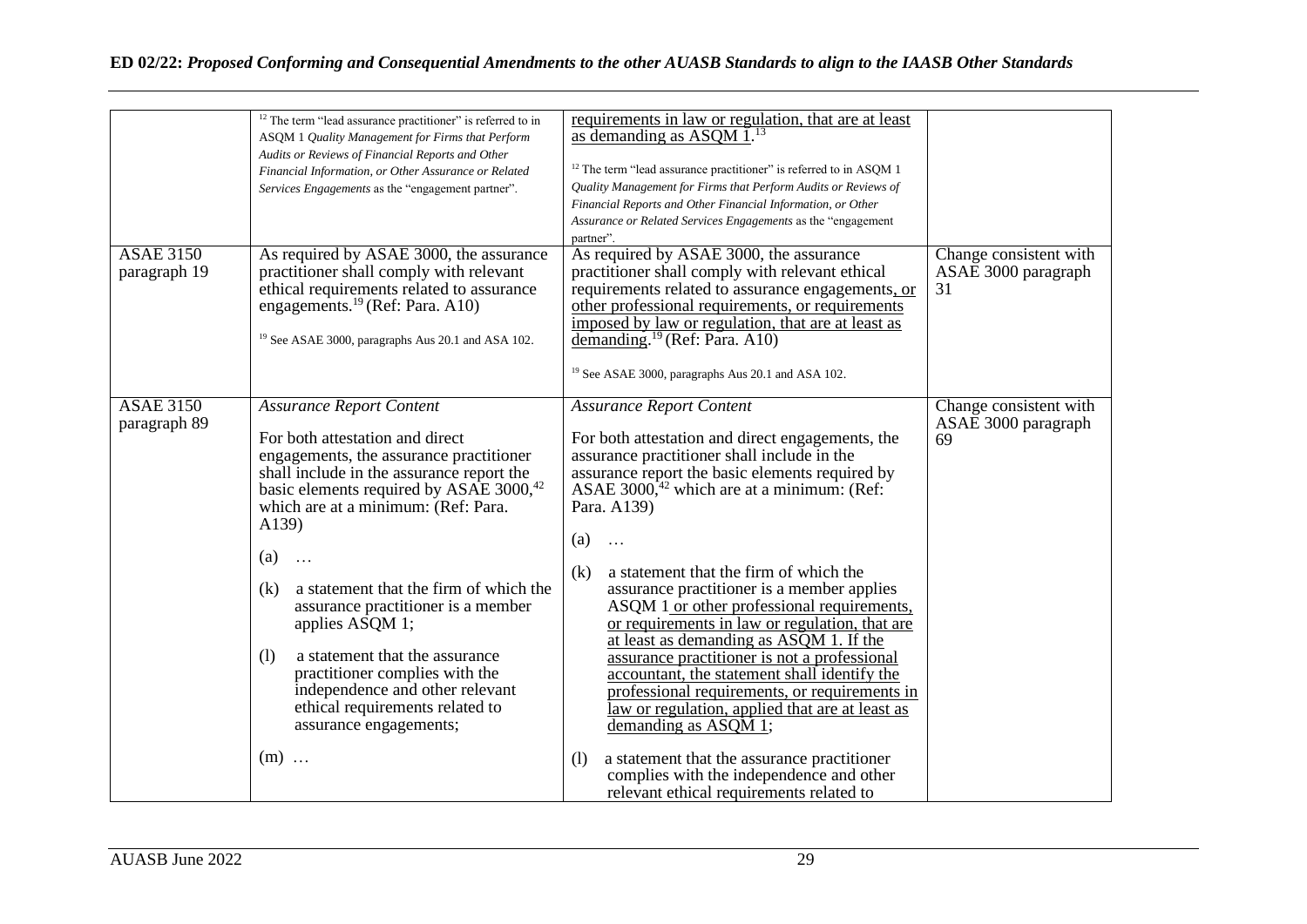|                                  |                                                                                                                                                                                                                                                                                                                                                                                                                                                                     | assurance engagements, or other professional<br>requirements, or requirements imposed by<br>law or regulation, that are at least as<br>demanding;<br>$(m)$                                                                                                                                                                                                                                                                                                                                                                                                                                 |                                                     |
|----------------------------------|---------------------------------------------------------------------------------------------------------------------------------------------------------------------------------------------------------------------------------------------------------------------------------------------------------------------------------------------------------------------------------------------------------------------------------------------------------------------|--------------------------------------------------------------------------------------------------------------------------------------------------------------------------------------------------------------------------------------------------------------------------------------------------------------------------------------------------------------------------------------------------------------------------------------------------------------------------------------------------------------------------------------------------------------------------------------------|-----------------------------------------------------|
|                                  | <b>Other AUASB Standards (Domestic Standards)</b>                                                                                                                                                                                                                                                                                                                                                                                                                   |                                                                                                                                                                                                                                                                                                                                                                                                                                                                                                                                                                                            |                                                     |
|                                  |                                                                                                                                                                                                                                                                                                                                                                                                                                                                     | ASAE 3450 Assurance Engagements involving Corporate Fundraisings and/or Prospective Financial Information                                                                                                                                                                                                                                                                                                                                                                                                                                                                                  |                                                     |
| <b>ASAE 3450</b><br>paragraph 18 | The assurance practitioner shall comply<br>with relevant ethical requirements relating<br>to assurance engagements, including those<br>pertaining to independence, and implement<br>the firm's policies or procedures<br>applicable to the individual engagement in<br>accordance with ASA 102. <sup>22</sup><br><sup>22</sup> See ASA 102 Compliance with Ethical Requirements<br>when Performing Audits, Reviews and Other Assurance<br>Engagements, paragraph 5. | The assurance practitioner shall comply with<br>relevant ethical requirements relating to assurance<br>engagements, including those pertaining to<br>independence, or other professional requirements,<br>or requirements imposed by law or regulation, that<br>are at least as demanding and implement the<br>firm's policies or procedures applicable to the<br>individual engagement in accordance with ASA<br>102. <sup>22</sup><br><sup>22</sup> See ASA 102 Compliance with Ethical Requirements when<br>Performing Audits, Reviews and Other Assurance Engagements,<br>paragraph 5. | Change consistent with<br>ASAE 3000 paragraph<br>3  |
| <b>ASAE 3450</b><br>paragraph 19 | The assurance practitioner shall design,<br>implement and operate a system of quality<br>management in accordance with<br>ASQM $1.23$<br><sup>23</sup> See ASQM 1 Quality Management for Firms that<br>Perform Audits or Reviews of Financial Reports and Other<br>Financial Information, or Other Assurance or Related<br>Services Engagements.                                                                                                                    | The assurance practitioner shall design, implement<br>and operate a system of quality management in<br>accordance with ASQM 1 or other professional<br>requirements, or requirements in law or<br>regulation, that are at least as demanding as<br>$\overline{ASQM}$ 1. <sup>23</sup><br><sup>23</sup> See ASQM 1 <i>Quality Management for Firms that Perform Audits</i><br>or Reviews of Financial Reports and Other Financial Information, or<br>Other Assurance or Related Services Engagements.                                                                                       | Change consistent with<br>ASAE 3000 paragraph<br>31 |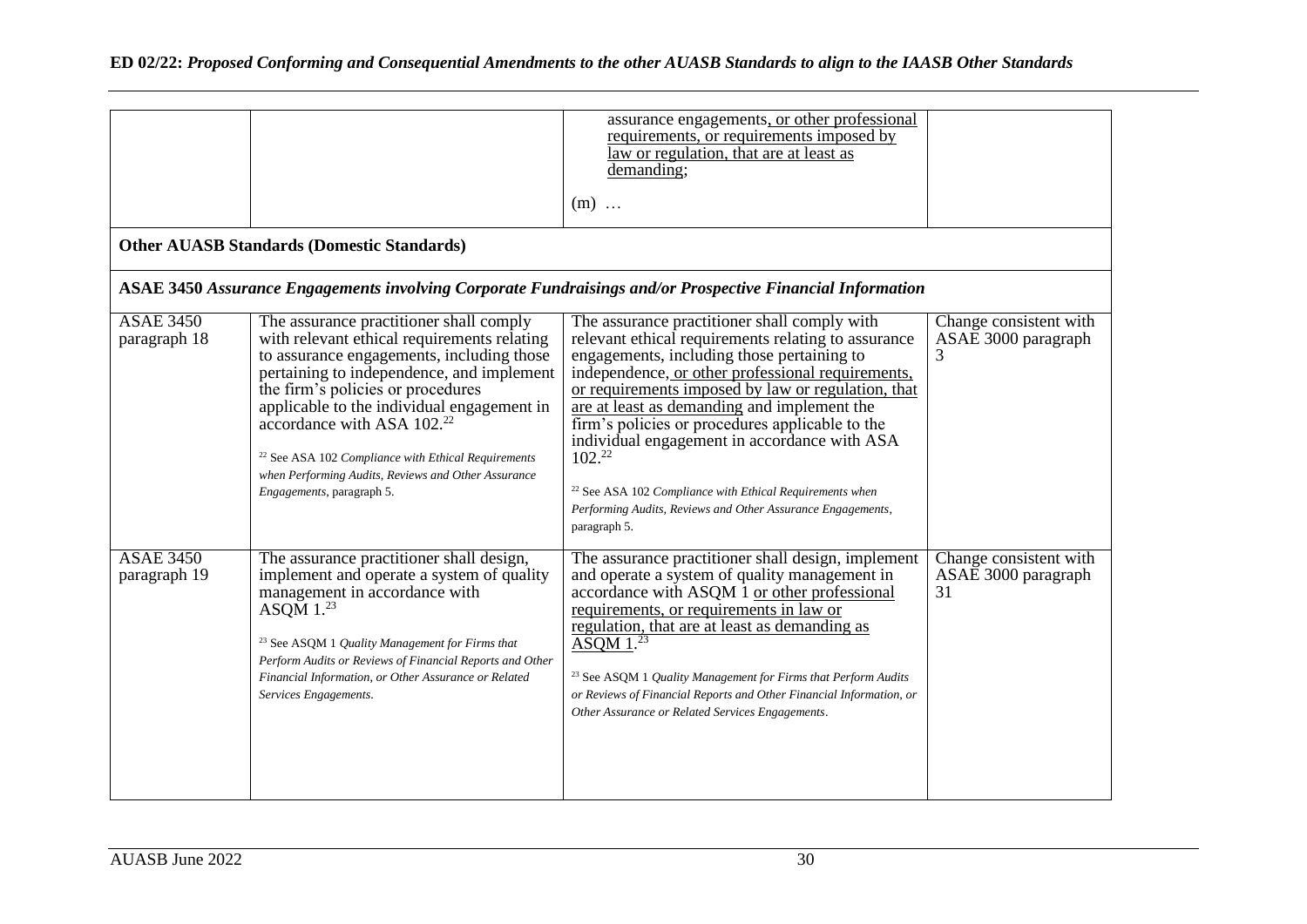| <b>ASAE 3500 Performance Engagements</b> |                                                                                                                                                                                                                                                                                                                                                                                                                                                                                                                                                                   |                                                                                                                                                                                                                                                                                                                                                                                                                                                                                                                                                                                                                                                                                                                                                                                              |                                                     |  |  |
|------------------------------------------|-------------------------------------------------------------------------------------------------------------------------------------------------------------------------------------------------------------------------------------------------------------------------------------------------------------------------------------------------------------------------------------------------------------------------------------------------------------------------------------------------------------------------------------------------------------------|----------------------------------------------------------------------------------------------------------------------------------------------------------------------------------------------------------------------------------------------------------------------------------------------------------------------------------------------------------------------------------------------------------------------------------------------------------------------------------------------------------------------------------------------------------------------------------------------------------------------------------------------------------------------------------------------------------------------------------------------------------------------------------------------|-----------------------------------------------------|--|--|
| <b>ASAE 3500</b><br>paragraph 10         | This ASAE requires the assurance<br>practitioner to apply the ASAE 3000<br>requirement to comply with relevant<br>ethical requirements related to assurance<br>engagements. It also requires the Audit<br>Office of the Auditor-General to apply<br>ASQM $12$ or the lead assurance<br>practitioner to be a member of a firm that<br>applies ASQM 1.<br><sup>2</sup> ASQM 1 <i>Quality Management for Firms that Perform</i><br>Audits or Reviews of Financial Reports and Other<br>Financial Information, or Other Assurance or Related<br>Services Engagements. | This ASAE requires the assurance practitioner to<br>apply the ASAE 3000 requirement to comply with<br>relevant ethical requirements related to assurance<br>engagements, or other professional requirements,<br>or requirements imposed by law or regulation, that<br>are at least as demanding. It also requires the<br>Audit Office of the Auditor-General to apply<br>ASQM $12$ or the lead assurance practitioner to be a<br>member of a firm that applies ASQM 1 or other<br>professional requirements, or requirements in law<br>or regulation, that are at least as demanding as<br>ASQM 1.<br>$2$ ASQM 1 Quality Management for Firms that Perform Audits or<br>Reviews of Financial Reports and Other Financial Information, or<br>Other Assurance or Related Services Engagements. | Change consistent with<br>ASAE 3000 paragraph<br>31 |  |  |
| <b>ASAE 3500</b><br>paragraph 20         | As required by ASAE 3000, the assurance<br>practitioner shall comply with relevant<br>ethical requirements related to assurance<br>engagements. <sup>4</sup> (Ref: Para A5)<br><sup>4</sup> See ASAE 3000, paragraphs Aus 20.1 and ASA 102<br>Compliance with Ethical Requirements when Performing<br>Audits, Reviews and Other Assurance Engagements.                                                                                                                                                                                                            | As required by ASAE 3000, the assurance<br>practitioner shall comply with relevant ethical<br>requirements related to assurance engagements, or<br>other professional requirements, or requirements<br>imposed by law or regulation, that are at least as<br>demanding. <sup>4</sup> (Ref: Para A5)<br><sup>4</sup> See ASAE 3000, paragraphs Aus 20.1 and ASA 102 Compliance<br>with Ethical Requirements when Performing Audits, Reviews and<br>Other Assurance Engagements.                                                                                                                                                                                                                                                                                                               | Change consistent with<br>ASAE 3000 paragraph<br>3  |  |  |
| <b>ASAE 3500</b><br>paragraph 45 (e)     | A statement that the assurance practitioner<br>complies with the independence and other<br>relevant ethical requirements related to<br>assurance engagements;<br>$\cdots$                                                                                                                                                                                                                                                                                                                                                                                         | A statement that the assurance practitioner<br>complies with the independence and other relevant<br>ethical requirements related to assurance<br>engagements, or other professional requirements,<br>or requirements imposed by law or regulation, that<br>are at least as demanding;<br>$\ddotsc$                                                                                                                                                                                                                                                                                                                                                                                                                                                                                           | Change consistent with<br>ASAE 3000 paragraph<br>3  |  |  |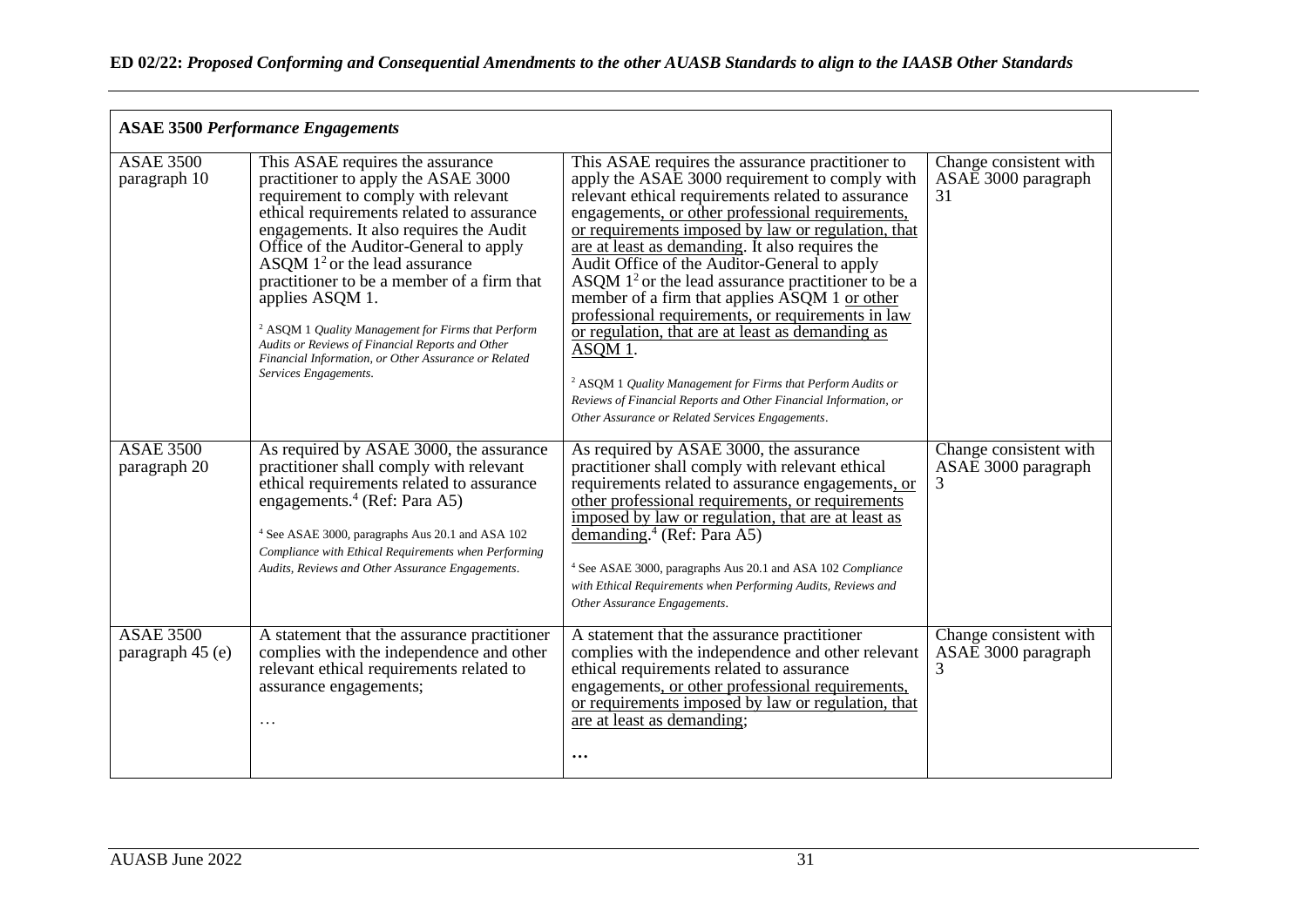| <b>ASAE 3610 Assurance Engagements on General Purpose Water Accounting Reports</b> |                                                                                                                                                                                                                                                                                                                                                                                                                                                                                                                                                                                                                                                                                                                                                                                                                                                                                      |                                                                                                                                                                                                                                                                                                                                                                                                                                                                                                                                                                                                                                                                                                                                                                                                                                                                                                                                                                                                                                                                                           |                                                             |  |  |
|------------------------------------------------------------------------------------|--------------------------------------------------------------------------------------------------------------------------------------------------------------------------------------------------------------------------------------------------------------------------------------------------------------------------------------------------------------------------------------------------------------------------------------------------------------------------------------------------------------------------------------------------------------------------------------------------------------------------------------------------------------------------------------------------------------------------------------------------------------------------------------------------------------------------------------------------------------------------------------|-------------------------------------------------------------------------------------------------------------------------------------------------------------------------------------------------------------------------------------------------------------------------------------------------------------------------------------------------------------------------------------------------------------------------------------------------------------------------------------------------------------------------------------------------------------------------------------------------------------------------------------------------------------------------------------------------------------------------------------------------------------------------------------------------------------------------------------------------------------------------------------------------------------------------------------------------------------------------------------------------------------------------------------------------------------------------------------------|-------------------------------------------------------------|--|--|
| <b>ASAE 3610</b><br>paragraph 12                                                   | Compliance with ASAE 3000 requires,<br>among other things, that the assurance<br>practitioner comply with relevant ethical<br>requirements <sup>8</sup> related to assurance<br>engagements. It also requires the lead<br>assurance practitioner to be a member of a<br>firm that applies ASQM 1 Quality<br>Management for Firms that Perform<br><b>Audits or Reviews of Financial Reports</b><br>and Other Financial Information, or Other<br><b>Assurance or Related Services</b><br><i>Engagements</i> (ASQM 1). <sup>9,10</sup><br><sup>8</sup> ASAE 3000, paragraphs 3(a), Aus 20.1 and 34 and ASA<br>102 Compliance with Ethical Requirements when<br>Performing Audits, Reviews and Other Assurance<br>Engagements.<br>$9$ ASAE 3000, paragraphs 3(b) and 31(a).<br><sup>10</sup> The term "lead assurance practitioner" is referred to in<br>ASQM 1 as "engagement partner". | Compliance with ASAE 3000 requires, among<br>other things, that the assurance practitioner<br>comply with relevant ethical requirements <sup>8</sup> related<br>to assurance engagements, or other professional<br>requirements, or requirements imposed by law or<br>regulation, that are at least as demanding. It also<br>requires the lead assurance practitioner to be a<br>member of a firm that applies ASQM 1 Quality<br>Management for Firms that Perform Audits or<br>Reviews of Financial Reports and Other Financial<br>Information, or Other Assurance or Related<br>Services Engagements (ASQM 1) or other<br>professional requirements, or requirements in law<br>or regulation, that are at least as demanding as<br>$ASQM$ $1.9,10$<br>$8$ ASAE 3000, paragraphs 3(a), Aus 20.1 and 34 and ASA 102<br>Compliance with Ethical Requirements when Performing Audits,<br>Reviews and Other Assurance Engagements.<br>$9$ ASAE 3000, paragraphs 3(b) and 31(a).<br><sup>10</sup> The term "lead assurance practitioner" is referred to in ASQM 1 as<br>"engagement partner". | Change consistent with<br>$ASA\bar{E}$ 3000 paragraph<br>31 |  |  |
| <b>ASAE 3610</b><br>paragraph 103                                                  | The assurance report shall include, at a<br>minimum, the following basic elements:<br>(a)<br>.<br>A statement that the firm of which<br>(h)<br>the assurance practitioner is a<br>member applies ASQM 1.                                                                                                                                                                                                                                                                                                                                                                                                                                                                                                                                                                                                                                                                             | The assurance report shall include, at a minimum,<br>the following basic elements:<br>(a)<br>.<br>A statement that the firm of which the<br>(h)<br>assurance practitioner is a member<br>applies ASQM 1, or other professional                                                                                                                                                                                                                                                                                                                                                                                                                                                                                                                                                                                                                                                                                                                                                                                                                                                            | Change consistent with<br>ASAE 3000 paragraph<br>69         |  |  |
|                                                                                    | A statement that the assurance<br>(i)<br>practitioner complies with<br>relevant ethical requirements                                                                                                                                                                                                                                                                                                                                                                                                                                                                                                                                                                                                                                                                                                                                                                                 | requirements, or requirements in law or<br>regulation, that are at least as demanding<br>as ASQM 1. If the assurance practitioner<br>is not a professional accountant, the                                                                                                                                                                                                                                                                                                                                                                                                                                                                                                                                                                                                                                                                                                                                                                                                                                                                                                                |                                                             |  |  |